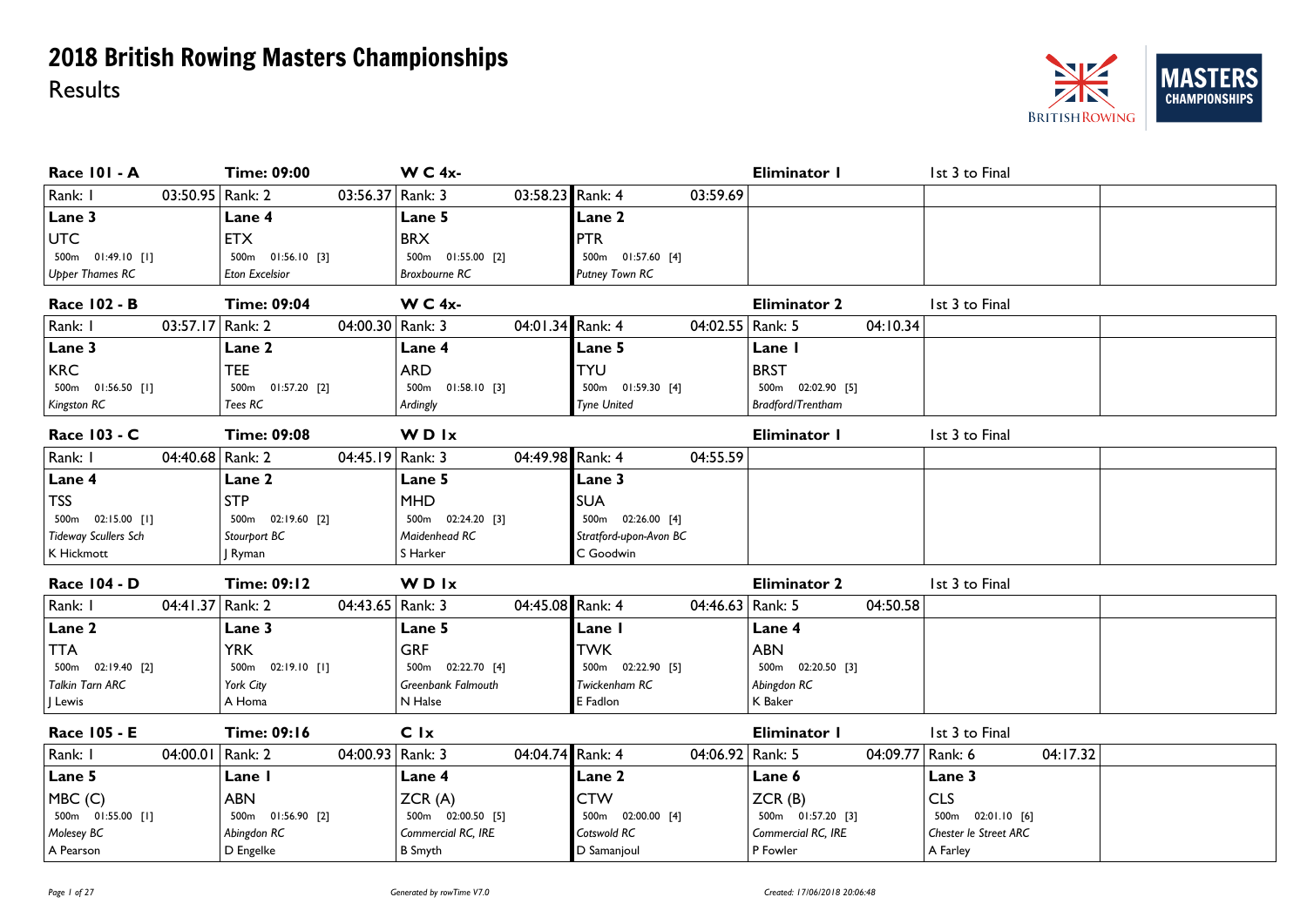

| Race 106 - F                | <b>Time: 09:20</b>          | C <sub>1x</sub>             |                     | <b>Eliminator 2</b> | 1st 3 to Final    |
|-----------------------------|-----------------------------|-----------------------------|---------------------|---------------------|-------------------|
| Rank: I<br>03:57.97 Rank: 2 | 03:58.97   Rank: 3          | 04:03.41 Rank: 4            | 04:07.05   Rank: 5  | 04:18.43 Rank: 6    | 04:20.27          |
| Lane 5                      | Lane I                      | Lane 4                      | Lane 6              | Lane 3              | Lane 2            |
| MBC(A)                      | <b>WRC</b>                  | <b>MED</b>                  | <b>ROB</b>          | <b>YRK</b>          | MBC(B)            |
| 500m  01:54.60  [I]         | 500m 01:55.10 [2]           | 500m  01:57.10  [3]         | 500m  01:57.70 [4]  | 500m 02:07.00 [6]   | 500m 02:02.90 [5] |
| Molesey BC                  | Wallingford RC              | Medway Towns RC             | Rob Roy             | York City           | Molesey BC        |
| R Shirley                   | A Hull                      | S Martin                    | S Graf              | H Aschmann          | H Kumar           |
| <b>Race 107 - G</b>         | <b>Time: 09:24</b>          | E2x                         |                     | Eliminator I        | 1st 3 to Final    |
| Rank: I<br>03:55.27         | Rank: 2<br>04:00.59 Rank: 3 | 04:04.97 Rank: 4            | 04:05.03   Rank: 5  | 04:08.78 DNF        |                   |
| Lane 3                      | Lane I                      | Lane 6                      | Lane 5              | Lane 4              | Lane 2            |
| <b>STA</b>                  | <b>BNT</b>                  | <b>ARD</b>                  | <b>STP</b>          | <b>BRCB</b>         | <b>RUN</b>        |
| 500m  01:51.20 [1]          | 500m 01:55.70 [2]           | 500m 01:57.50 [3]           | 500m 01:58.30 [4]   | 500m  01:58.60  [5] | Runcorn           |
| Star Club                   | Bentham BC                  | Ardingly                    | Stourport BC        | <b>B</b> Ariel/City |                   |
| Race 108 - H                | <b>Time: 09:28</b>          | E2x                         |                     | <b>Eliminator 2</b> | 1st 3 to Final    |
| Rank: I<br>03:47.26 Rank: 2 | 03:51.75   Rank: 3          | 03:55.40 Rank: 4            | 03:55.94 Rank: 5    | 04:23.98            |                   |
| Lane I                      | Lane 2                      | Lane 3                      | Lane 5              | Lane 4              |                   |
| <b>NOR</b>                  | <b>WBK</b>                  | <b>BEB</b>                  | <b>DAT</b>          | <b>LYM</b>          |                   |
| 500m 01:49.00 [1]           | 500m 01:50.40 [2]           | 500m  01:55.60 [4]          | 500m  01:54.70 [3]  | 500m 02:03.40 [5]   |                   |
| Norwich RC                  | Walbrook                    | <b>Bewl Bridge</b>          | Dart Totnes RC      | Lymington           |                   |
| Race 109 - 1                | <b>Time: 09:32</b>          | F 2x                        |                     | Eliminator I        | 1st 3 to Final    |
| Rank: I<br>03:57.39 Rank: 2 | 03:57.91   Rank: 3          | 04:00.70 Rank: 4            | 04:02.25            |                     |                   |
| Lane 3                      | Lane 4                      | Lane 5                      | <b>Lane 2</b>       |                     |                   |
| <b>NWHO</b>                 | <b>TYCB</b>                 | <b>TSS</b>                  | <b>WEY</b>          |                     |                   |
| 500m 01:51.20 [1]           | 500m 01:51.80 [2]           | 500m 01:52.90 [3]           | 500m 01:56.80 [4]   |                     |                   |
| Holl Lk/Newark              | Tyne U/Cambois              | <b>Tideway Scullers Sch</b> | Weybridge RC        |                     |                   |
| Race 110 - J                | <b>Time: 09:36</b>          | F 2x                        |                     | <b>Eliminator 2</b> | 1st 3 to Final    |
| Rank: I<br>04:04.68 Rank: 2 | 04:07.40 Rank: 3            | 04:17.52 Rank: 4            | 04:39.38            |                     |                   |
| Lane 2                      | Lane 5                      | Lane 3                      | Lane 4              |                     |                   |
| <b>NOR</b>                  | <b>ARD</b>                  | <b>WLT</b>                  | LLA                 |                     |                   |
| 500m  01:56.20 [1]          | 500m 01:58.20 [2]           | 500m 02:03.10 [3]           | 500m  02:16.30  [4] |                     |                   |
| Norwich RC                  | Ardingly                    | <b>Walton RC</b>            | Llandaff RC         |                     |                   |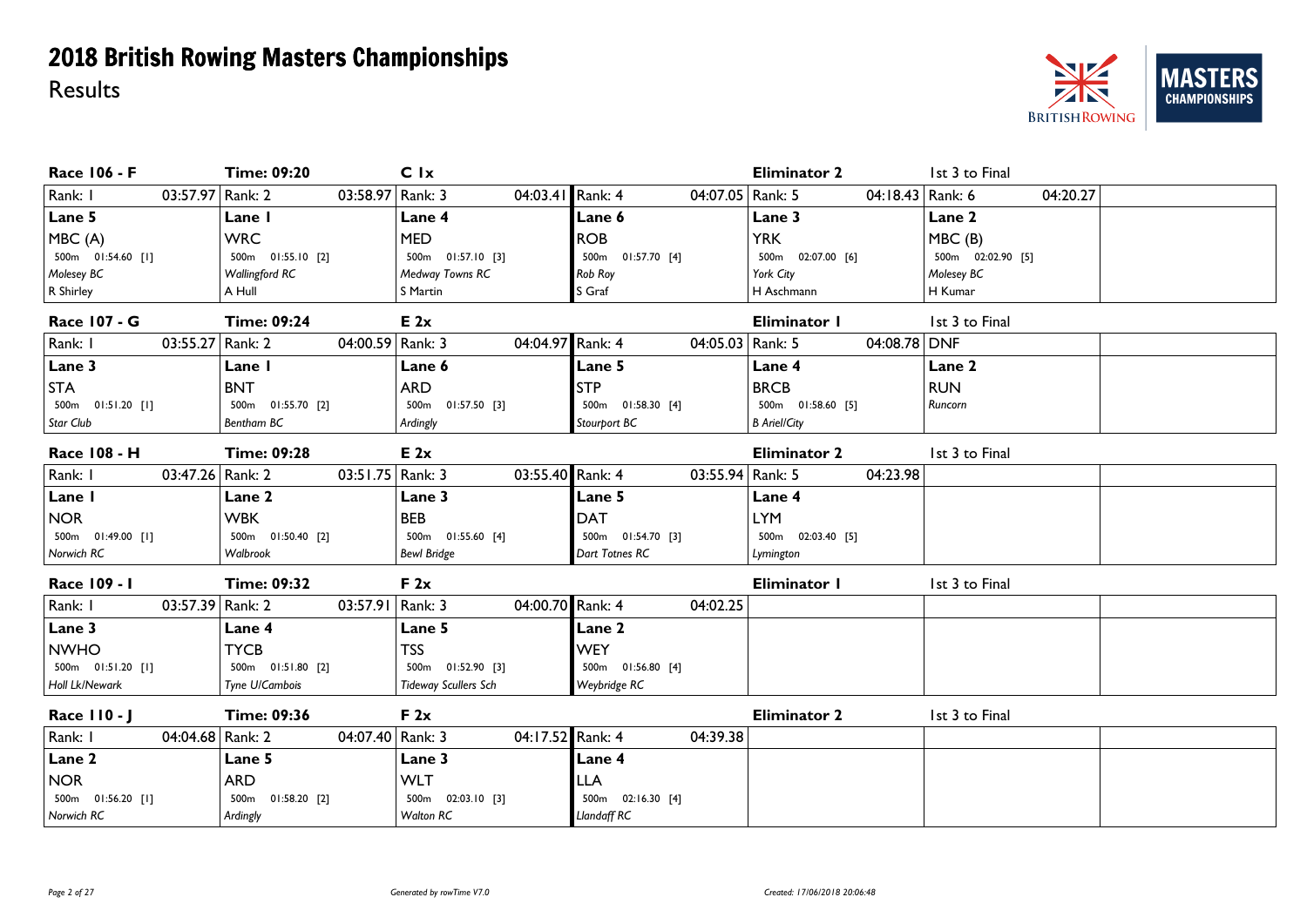

| Race III - K           | <b>Time: 09:40</b>        | <b>B</b> Ix                          |                      | Eliminator I        | 1st 3 to Final |
|------------------------|---------------------------|--------------------------------------|----------------------|---------------------|----------------|
| Rank: I                | 04:04.12 Rank: 2          | 04:19.71 Rank: 4<br>04:11.87 Rank: 3 | $04:37.93$ DNS       |                     |                |
| Lane I                 | Lane 5                    | Lane 3                               | Lane 2               | Lane 4              |                |
| <b>UTC</b>             | <b>QBC</b>                | <b>DUR</b>                           | <b>HIL</b>           | <b>TWK</b>          |                |
| 500m  01:56.20 [1]     | 500m  01:58.10  [2]       | 500m 01:56.70 [3]                    | 500m 02:07.90 [4]    | Twickenham RC       |                |
| <b>Upper Thames RC</b> | Quintin BC                | Durham ARC                           | Hillingdon RC        | K Kolimechkov       |                |
| T Carter               | M Chatwin                 | D Muse                               | M Perez-Milans       |                     |                |
| <b>Race 112 - L</b>    | <b>Time: 09:44</b>        | <b>B</b> Ix                          |                      | <b>Eliminator 2</b> | 1st 3 to Final |
| Rank: I                | 04:00.35   Rank: 2        | 04:02.75 Rank: 4<br>04:01.38 Rank: 3 | 04:05.74 Rank: 5     | 04:39.57            |                |
| Lane 2                 | Lane 4                    | Lane 3                               | <b>Lane I</b>        | Lane 5              |                |
| <b>LER</b>             | <b>GRF</b>                | <b>HUN</b>                           | <b>EXE</b>           | <b>NCR</b>          |                |
| 500m 01:55.30 [1]      | 500m 01:59.50 [4]         | 500m  01:57.60  [2]                  | 500m 01:59.00 [3]    | 500m 02:07.40 [5]   |                |
| Leicester RC           | <b>Greenbank Falmouth</b> | Huntingdon                           | <b>Exeter RC</b>     | <b>Notts CRA</b>    |                |
| D Smith                | M Pullen                  | E Adams                              | D Rowse              | R Jephcote          |                |
|                        |                           |                                      |                      |                     |                |
| Race II3 - M           | <b>Time: 09:48</b>        | A Ix                                 |                      | Eliminator I        | 1st 3 to Final |
| Rank: I                | 04:10.64 Rank: 2          | 04:15.30 Rank: 3<br>04:21.41 Rank: 4 | 04:23.71             | Rank: 5<br>04:29.66 |                |
| Lane I                 | Lane 2                    | Lane 3                               | Lane 4               | Lane 5              |                |
| <b>CBS</b>             | LEA (B)                   |                                      | SIV                  | <b>LBR</b>          |                |
| 500m 01:58.50 [1]      | 500m 02:02.50 [2]         | LEA (A)<br>500m 02:03.60 [3]         | 500m 02:09.00 [4]    | 500m 02:15.70 [5]   |                |
| Cambois                | Lea RC                    | Lea RC                               | St Ives              | Loughborough BC     |                |
| R Fergie               | A Hussani                 | A Cardella                           | M Wright             | T Ives              |                |
| Race II4 - N           | <b>Time: 09:52</b>        | A Ix                                 |                      | <b>Eliminator 2</b> | 1st 3 to Final |
| Rank: I                | 03:57.29 Rank: 2          | 04:04.07 Rank: 4<br>04:00.49 Rank: 3 | 04:06.55   Rank: 5   | 04:15.00            |                |
| Lane 5                 | Lane 2                    | Lane I                               | Lane 3               | Lane 4              |                |
| <b>BIR</b>             | <b>MBC</b>                | <b>SCP</b>                           | <b>STK</b>           | <b>MIN</b>          |                |
| 500m 01:52.50 [1]      | 500m 01:54.20 [2]         | 500m 02:00.30 [4]                    | 01:58.20 [3]<br>500m | 500m 02:04.40 [5]   |                |
| <b>Birmingham RC</b>   | Molesey BC                | Strathclyde Park RC                  | Trentham BC          | Minerva Bath        |                |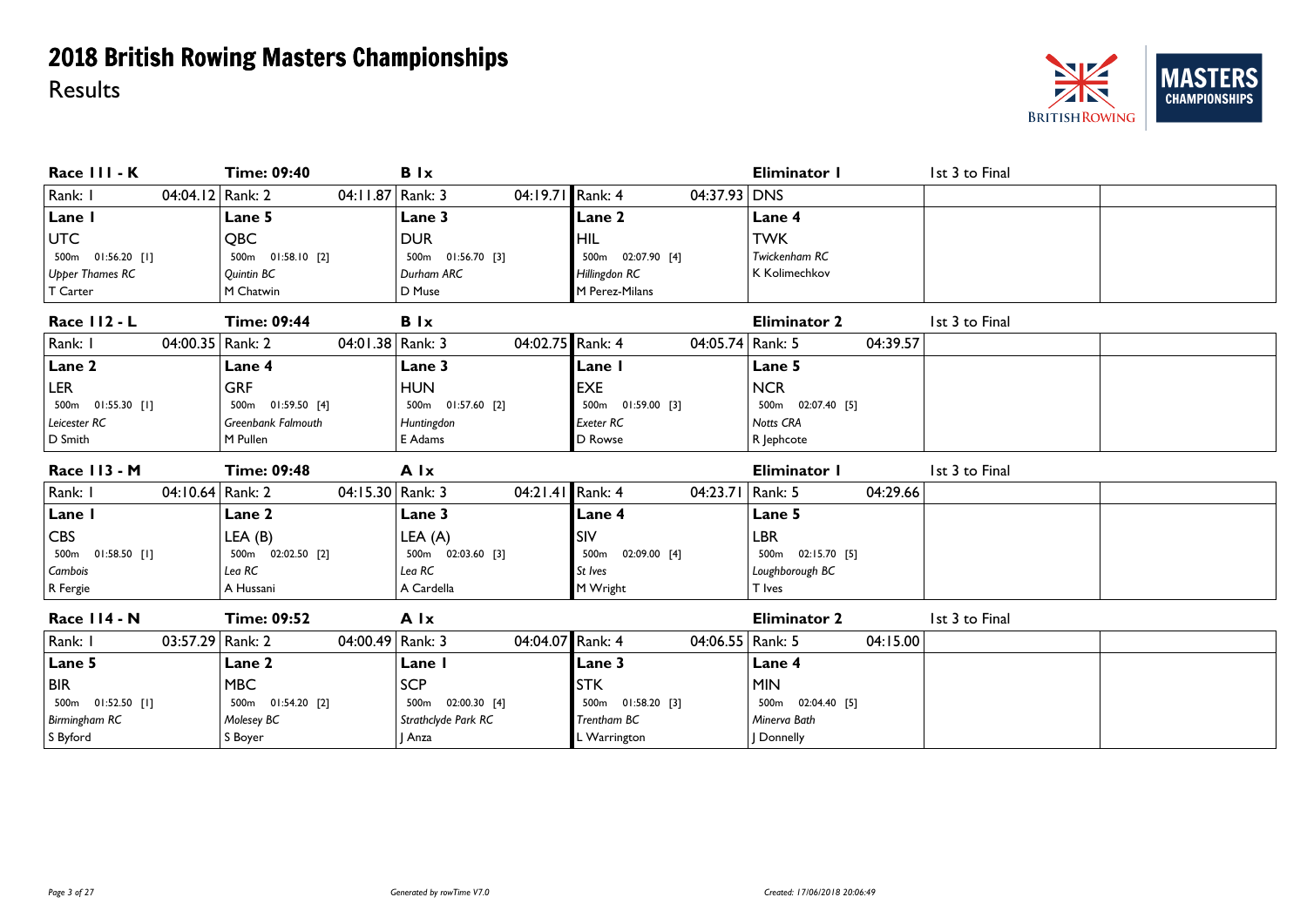### NZ **MASTERS CHAMPIONSHIPS BRITISH ROWING**

| <b>Race 115 - O</b>           | <b>Time: 09:56</b>              | Mx C 2x             |                                | Eliminator I        | 1st 3 to Final      |
|-------------------------------|---------------------------------|---------------------|--------------------------------|---------------------|---------------------|
| Rank: I<br>04:15.57 Rank: 2   | 04:23.83   Rank: 3              | 04:36.26 DNS        |                                |                     |                     |
| Lane 2                        | Lane 3                          | Lane 4              | Lane 5                         |                     |                     |
| <b>STA</b>                    | <b>LKL</b>                      | <b>YRK</b>          | <b>WAR</b>                     |                     |                     |
| 500m 02:04.70 [1]             | 500m 02:05.20 [2]               | 500m  02:15.30  [3] | Warwick BC                     |                     |                     |
| Star Club                     | Lakeland RC                     | York City           |                                |                     |                     |
| <b>Race 116 - P</b>           | <b>Time: 10:00</b>              | Mx C 2x             |                                | <b>Eliminator 2</b> | 1st 3 to Final      |
| Rank: I<br>04:01.76 Rank: 2   | 04:04.10 Rank: 3                | 04:06.56 Rank: 4    | 04:09.56                       |                     |                     |
| Lane 3                        | Lane 5                          | Lane 2              | Lane 4                         |                     |                     |
| <b>HEX</b>                    | <b>EXE</b>                      | <b>AVN</b>          | <b>UPT</b>                     |                     |                     |
| 500m  01:55.85  [2]           | 500m  01:55.01 [1]              | 500m 02:00.39 [3]   | 500m 02:00.95 [4]              |                     |                     |
| Hexham                        | Exeter RC                       | Avon County         | <b>Upton RC</b>                |                     |                     |
| Race II7 - A                  | <b>Time: 10:04</b>              | Mx A/B 2x Hcap      |                                |                     | 1st 5 to Final      |
| Rank: I<br>04:03.00 Rank: 2   | 04:05.34 Rank: 3                | 04:13.97 Rank: 4    | 04:20.95   Rank: 5             | 04:41.97            | DNS                 |
| Lane 4                        | Lane 5                          | Lane 3              | Lane 6                         | Lane I              | Lane 2              |
| <b>ABN</b>                    | <b>TWK</b>                      | <b>WAR</b>          | <b>UPT</b>                     | <b>MON</b>          | <b>BER</b>          |
| 500m 02:00.90 [1]             | 500m  02:01.80  [3]             | 500m 02:01.30 [2]   | 500 <sub>m</sub><br><b>DNA</b> | 500m 02:16.20 [4]   | <b>Berwick</b>      |
| Abingdon RC                   | Twickenham RC                   | Warwick BC          | <b>Upton RC</b>                | Monmouth RC         |                     |
| <b>Race 118 - B</b>           | <b>Time: 10:08</b>              | D 2x                |                                | Eliminator I        | 1st 3 to Final      |
| Rank: I<br>03:59.01   Rank: 2 | 04:00.44 Rank: 3                | 04:00.66 Rank: 4    | 04:04.53   Rank: 5             | 04:23.18            |                     |
| Lane 3                        | Lane 4                          | Lane 2              | Lane 5                         | Lane I              |                     |
| BEB (B)                       | <b>BUL</b>                      | <b>BRD</b>          | <b>NST</b>                     | STP                 |                     |
| 500m  01:51.40 [1]            | 500m 01:54.70 [2]               | 500m  01:56.10 [4]  | 500m  01:55.80  [3]            | 500m  02:04.50  [5] |                     |
| <b>Bewl Bridge</b>            | <b>Burton Leander</b>           | <b>Bradford ARC</b> | North Staffs                   | Stourport BC        |                     |
| <b>B</b> Long                 |                                 |                     |                                |                     |                     |
| <b>Race 119 - C</b>           | <b>Time: 10:12</b>              | D <sub>2x</sub>     |                                | <b>Eliminator 2</b> | 1st 3 to Final      |
| Rank: I<br>03:55.62 Rank: 2   | 04:00.97 Rank: 3                | 04:02.15 Rank: 4    | 04:03.52 Rank: 5               | 04:16.12 Rank: 6    | 04:46.34            |
| Lane 6                        | Lane 3                          | Lane 5              | Lane I                         | Lane 2              | Lane 4              |
| <b>WRC</b>                    | BEB (A)                         | <b>TYN</b>          | <b>HLEV</b>                    | <b>ARD</b>          | <b>LBR</b>          |
| 500m  01:52.70 [1]            | 500m  01:54.40  [2]             | 500m  01:55.70  [3] | 500m 01:58.80 [5]              | 500m  01:56.90 [4]  | 500m  02:17.10  [6] |
| <b>Wallingford RC</b>         | <b>Bewl Bridge</b><br>H Jahnich | Tyne ARC            | Hol Scull/Evesham              | Ardingly            | Loughborough BC     |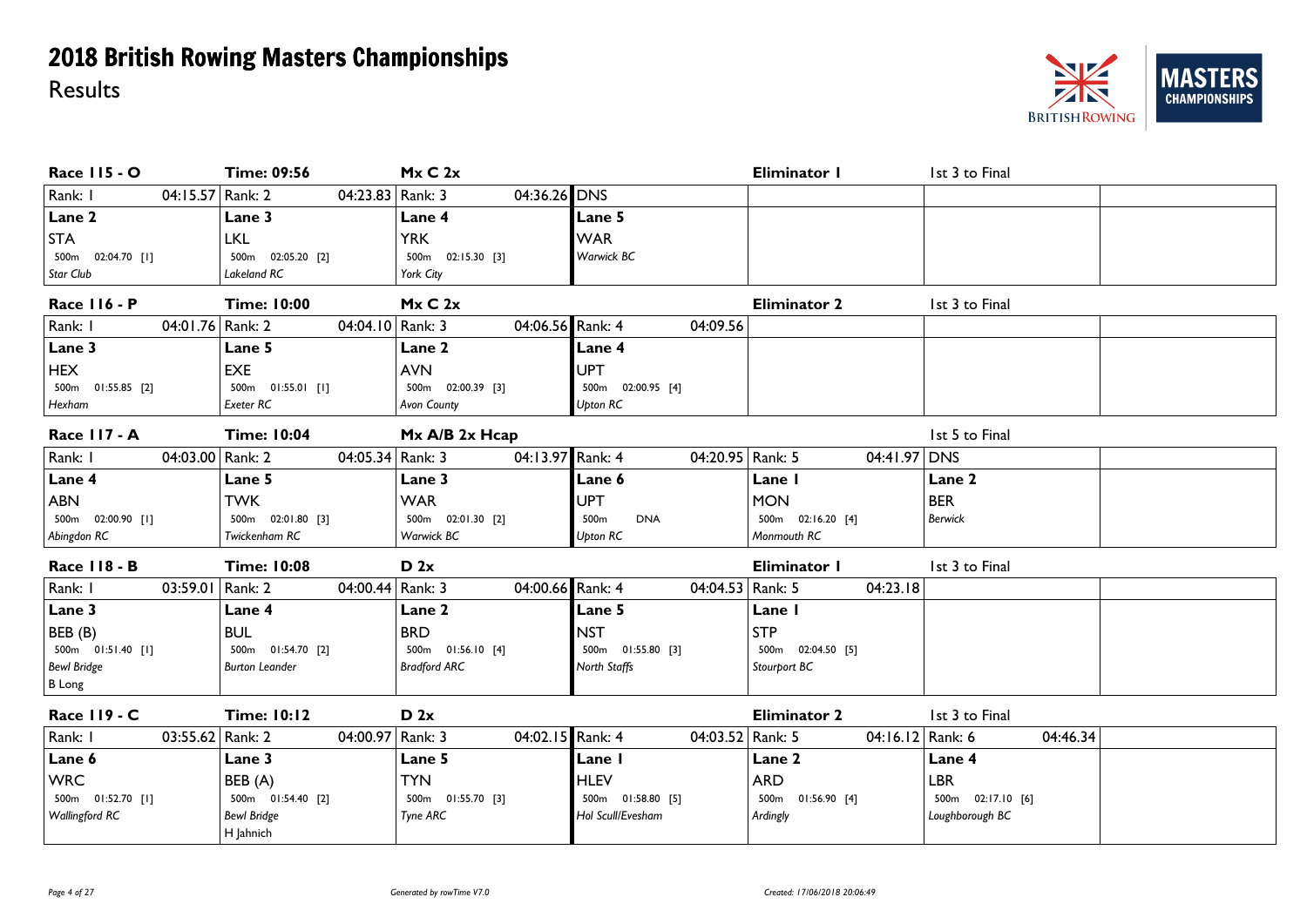

| <b>Race 120 - D</b>         | <b>Time: 10:16</b>                                      | <b>NC A-C 2-</b>      |                      | <b>Final</b>            |              |
|-----------------------------|---------------------------------------------------------|-----------------------|----------------------|-------------------------|--------------|
| 04:13.46 Rank: 2<br>Rank: I | 04:29.06   Rank: 3                                      | 04:40.98 Rank: 4      | 05:12.39             |                         |              |
| Lane 2                      | <b>Lane 5</b>                                           | Lane 3                | Lane 4               |                         |              |
| CAM                         | <b>BIR</b>                                              | <b>TYN</b>            | <b>LER</b>           |                         |              |
| 500m 01:59.30 [1]           | 500m  02:12.40  [2]                                     | 500m 02:12.90 [3]     | 500m  02:34.60 [4]   |                         |              |
| City of Cambridge           | <b>Birmingham RC</b>                                    | Tyne ARC              | Leicester RC         |                         |              |
| <b>Race 121 - E</b>         | <b>Time: 10:20</b>                                      | <b>Mx D&amp;E 4x-</b> |                      | <b>Final</b>            |              |
| 04:03.95 Rank: 2<br>Rank: I | 04:06.98 Rank: 3                                        | 04:11.50              |                      |                         |              |
| Lane 2                      | Lane 4                                                  | Lane 3                |                      |                         |              |
| <b>DEW</b>                  | <b>CHA</b>                                              | <b>BEB</b>            |                      |                         |              |
| 500m  02:00.20 [1]          | 500m 02:03.40 [3]                                       | 500m 02:03.00 [2]     |                      |                         |              |
| Derwent                     | Champ Thames (Camb)                                     | <b>Bewl Bridge</b>    |                      |                         |              |
|                             | Now Mx E 4x- and Mx D 4x so 2 gold medals to be awarded |                       |                      |                         |              |
| Empty                       |                                                         |                       |                      |                         |              |
| <b>Race 122 - F</b>         | <b>Time: 10:24</b>                                      | <b>WA4x-</b>          |                      | <b>Final</b>            |              |
| Rank: I<br>04:05.54 Rank: 2 | 04:18.79                                                |                       |                      |                         |              |
| Lane 3                      | Lane 4                                                  |                       |                      |                         |              |
| <b>GUI</b>                  | <b>WAR</b>                                              |                       |                      |                         |              |
| 500m  01:58.50 [1]          | 500m  02:14.50  [2]                                     |                       |                      |                         |              |
| Guildford RC                | Warwick BC                                              |                       |                      |                         |              |
| Race 123 - G                | <b>Time: 10:28</b>                                      | <b>W C 4x-</b>        |                      | <b>Final</b>            |              |
| Rank: I                     | Rank: 2                                                 | Rank: 3               | Rank: 4              | Rank: 5                 | <b>DNF</b>   |
| Lane I                      | Lane 4                                                  | Lane 3                | Lane 5               | Lane 6                  | Lane 2       |
| <b>UTC</b>                  | <b>ETX</b>                                              | <b>TEE</b>            | <b>BRX</b>           | <b>ARD</b>              | <b>KRC</b>   |
| DNA [I]<br>500m             | 500m<br>DNA [2]                                         | DNA [5]<br>500m       | 500m<br>DNA [3]      | 500m<br>DNA [4]         | Kingston RC  |
| <b>Upper Thames RC</b>      | Eton Excelsior                                          | Tees RC               | <b>Broxbourne RC</b> | Ardingly                |              |
| <b>Race 124 - H</b>         | <b>Time: 10:32</b>                                      | <b>WDIx</b>           |                      | <b>Final</b>            |              |
| Rank: I<br>04:46.82 Rank: 2 | 04:48.69 Rank: 3                                        | 04:49.11 Rank: 4      | 04:58.20             | Rank: 5<br>04:58.36 DNS |              |
| Lane I                      | Lane 3                                                  | Lane 2                | Lane 6               | Lane 5                  | Lane 4       |
| <b>TSS</b>                  | <b>YRK</b>                                              | <b>TTA</b>            | GRF                  | <b>MHD</b>              | <b>STP</b>   |
| 500m 02:20.90 [1]           | 500m  02:27.00  [3]                                     | 500m 02:22.30 [2]     | 500m 02:27.40 [4]    | 500m  02:31.00  [5]     | Stourport BC |
| <b>Tideway Scullers Sch</b> | York City                                               | Talkin Tarn ARC       | Greenbank Falmouth   | Maidenhead RC           | J Ryman      |
| K Hickmott                  | A Homa                                                  | Lewis                 | N Halse              | S Harker                |              |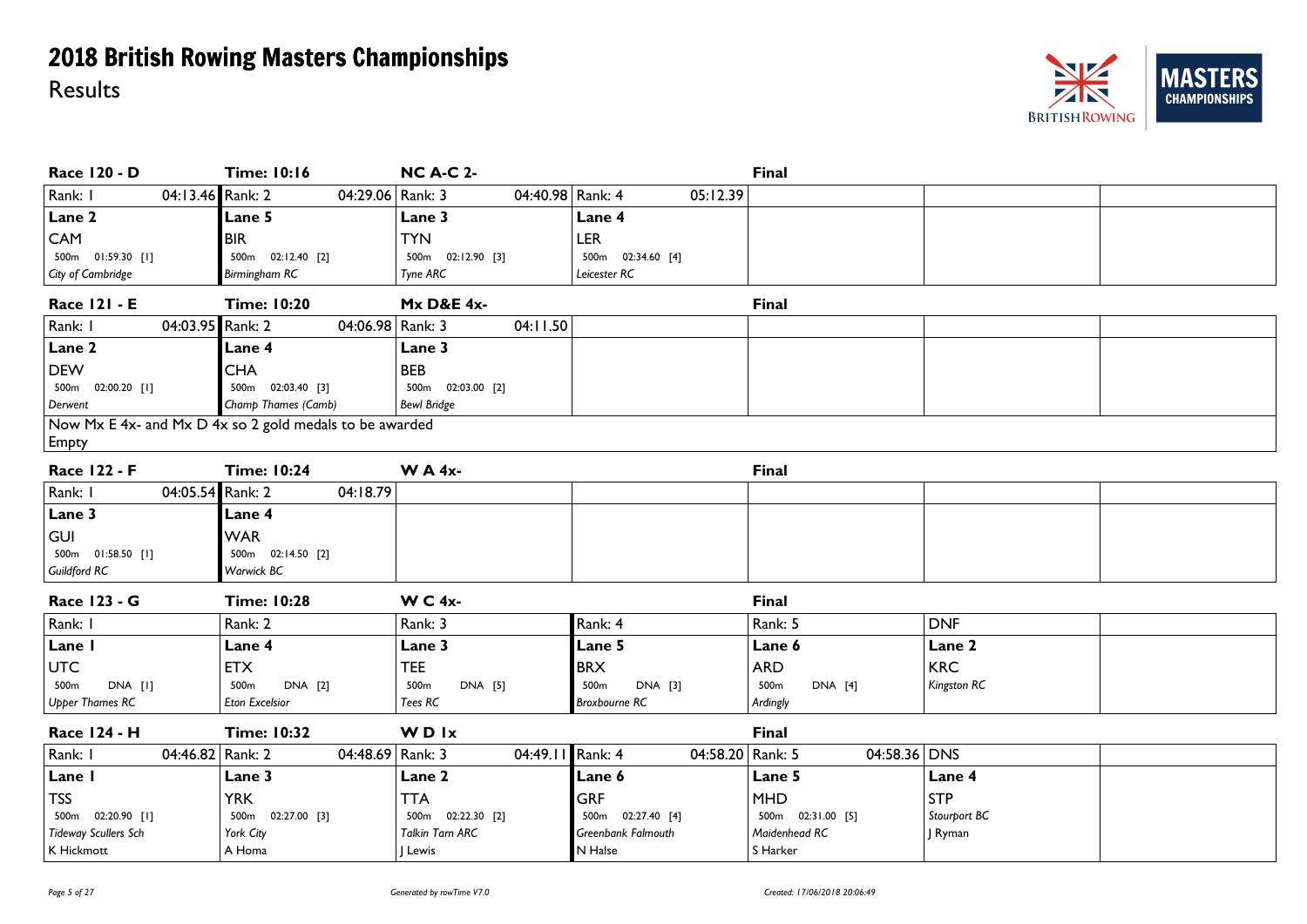

| Race 125 - I                | <b>Time: 10:36</b>               | E 2x                |                                  | Final                            |                      |
|-----------------------------|----------------------------------|---------------------|----------------------------------|----------------------------------|----------------------|
| Rank: I<br>03:51.30 Rank: 2 | 00:39.29 Rank: 3                 | 00:42.46 Rank: 4    | 00:50.11                         | Rank: 5<br>04:10.00 Rank: 6      | 00:50.66             |
| Lane 2                      | Lane I                           | Lane 3              | Lane 4                           | Lane 6                           | Lane 5               |
| <b>NOR</b>                  | <b>STA</b>                       | <b>WBK</b>          | <b>BNT</b>                       | <b>BEB</b>                       | <b>ARD</b>           |
| 500m  01:51.90 [1]          | 500m 01:53.60 [2]                | 500m 01:58.50 [3]   | 02:02.90 [5]<br>500m             | 500m 02:02.00 [4]                | 02:05.60 [6]<br>500m |
| Norwich RC                  | Star Club                        | Walbrook            | Bentham BC                       | <b>Bewl Bridge</b>               | Ardingly             |
| Race 126 - J                | <b>Time: 10:40</b>               | W G 2x              |                                  | <b>Final</b>                     |                      |
| Rank: I<br>01:55.00 Rank: 2 | 02:04.55                         | 02:06.15<br>Rank: 3 |                                  |                                  |                      |
| Lane 5                      | <b>Lane 3</b>                    | Lane 4              |                                  |                                  |                      |
| <b>WEY</b>                  | <b>ZBF</b>                       | <b>DUR</b>          |                                  |                                  |                      |
| 500m 02:27.70 [1]           | 500m 02:28.30 [2]                | DNA [3]<br>500m     |                                  |                                  |                      |
| Weybridge RC                | Belfast BC                       | Durham ARC          |                                  |                                  |                      |
| <b>Race 127 - K</b>         | <b>Time: 10:44</b>               | F 2x                |                                  | <b>Final</b>                     |                      |
| Rank: I<br>04:03.64 Rank: 2 | 04:10.10 Rank: 3                 | 04:10.59 Rank: 4    | 04:11.44 Rank: 5                 | 04:14.94 Rank: 6                 | 04:23.25             |
| Lane I                      | Lane 5                           | Lane 4              | Lane 2                           | Lane 3                           | Lane 6               |
| <b>NWHO</b>                 | <b>TSS</b>                       | <b>TYCB</b>         | <b>NOR</b>                       | <b>ARD</b>                       | <b>WLT</b>           |
| 500m  01:57.50 [1]          | 500m 01:58.80 [2]                | 500m 01:59.80 [3]   | 500m 02:00.90 [4]                | 500 <sub>m</sub><br>02:02.90 [5] | 500m 02:07.40 [6]    |
| Holl Lk/Newark              | <b>Tideway Scullers Sch</b>      | Tyne U/Cambois      | Norwich RC                       | Ardingly                         | Walton RC            |
| Race 128 - L                | <b>Time: 10:48</b>               | C Ix                |                                  | <b>Final</b>                     |                      |
| Rank: I<br>04:09.39 Rank: 2 | 04:10.00   Rank: 3               | 04:15.98 Rank: 4    | 04:15.99 Rank: 5                 | 04:25.56 Rank: 6                 | 04:44.17             |
| Lane 2                      | Lane I                           | Lane 4              | Lane 3                           | Lane 6                           | Lane 5               |
| MBC(A)                      | MBC(C)                           | <b>ABN</b>          | <b>WRC</b>                       | <b>MED</b>                       | ZCR(A)               |
| 500m 01:59.10 [1]           | 500m 02:00.60 [2]                | 500m 02:03.60 [3]   | 500m 02:06.20 [4]                | 500m 02:08.20 [5]                | 500m 02:19.40 [6]    |
| Molesey BC                  | Molesey BC                       | Abingdon RC         | <b>Wallingford RC</b>            | Medway Towns RC                  | Commercial RC, IRE   |
| R Shirley                   | A Pearson                        | D Engelke           | A Hull                           | S Martin                         | <b>B</b> Smyth       |
| Race 129 - M                | <b>Time: 10:52</b>               | Mx A/B 2x Hcap      |                                  |                                  |                      |
| Rank: I                     | Rank: 2                          | Rank: 3             | Rank: 4                          | Rank: 5                          | <b>DNS</b>           |
| Lane 2                      | Lane I                           | Lane 4              | Lane 3                           | Lane 5                           | Lane 6               |
| <b>TWK</b>                  | <b>ABN</b>                       | <b>WAR</b>          | <b>BLD</b>                       | <b>UPT</b>                       | <b>MON</b>           |
| 500m 01:57.30 [1]           | 500 <sub>m</sub><br>02:01.70 [3] | 500m 02:02.30 [2]   | 500 <sub>m</sub><br>02:03.30 [5] | 500 <sub>m</sub><br>02:09.50 [6] | Monmouth RC          |
| Twickenham RC               | Abingdon RC                      | Warwick BC          | <b>Broadland BC</b>              | <b>Upton RC</b>                  |                      |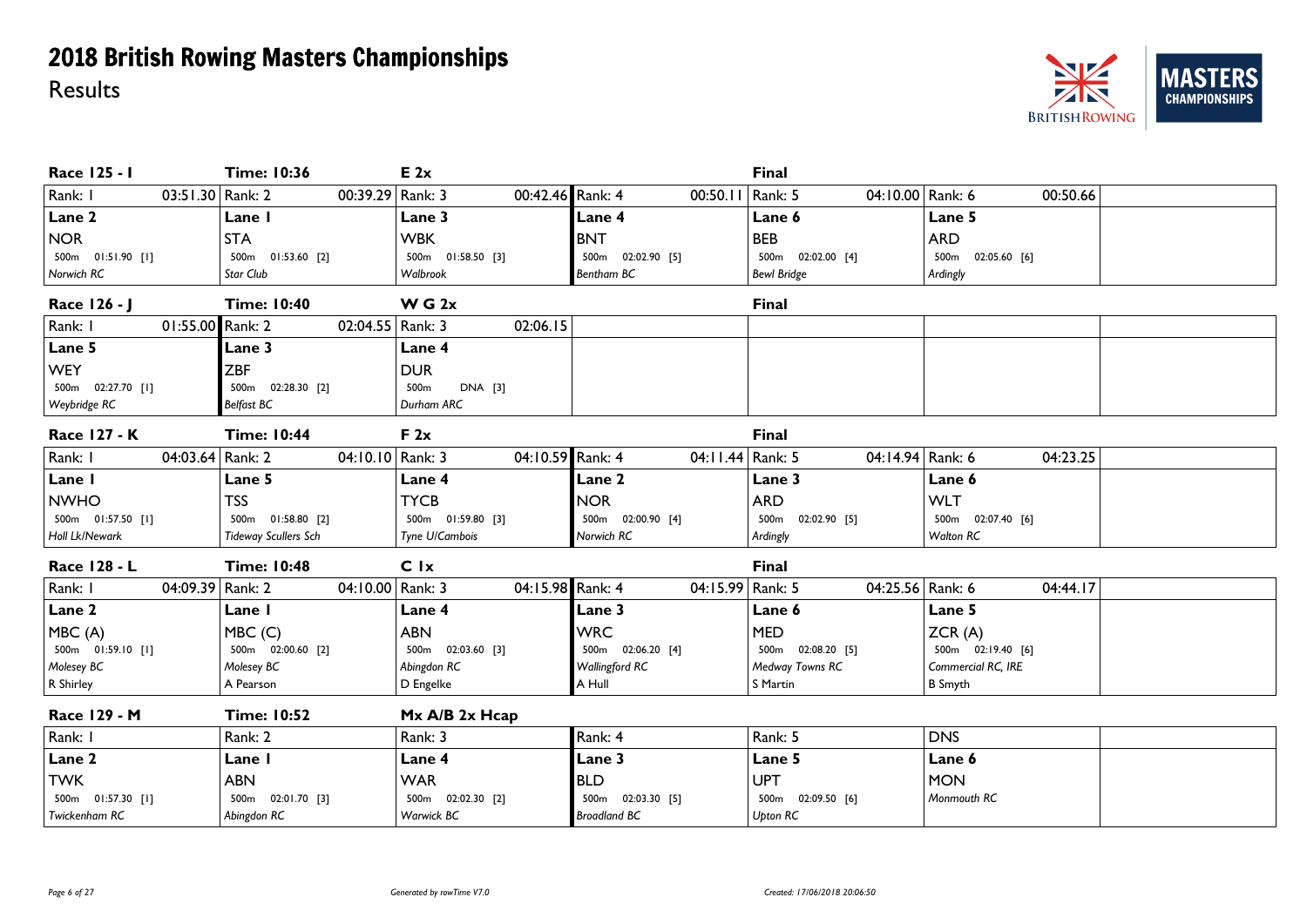

| <b>Race 130 - N</b>                | <b>Time: 10:56</b>          | <b>B</b> Ix                         |                             | <b>Final</b>                |                             |
|------------------------------------|-----------------------------|-------------------------------------|-----------------------------|-----------------------------|-----------------------------|
| Rank: I<br>03:57.99 Rank: 2        | 04:03.62   Rank: 3          | 04:05.00 Rank: 4                    | 04:06.57                    | 04:17.76 Rank: 6<br>Rank: 5 | 04:24.41                    |
| Lane 2                             | Lane I                      | Lane 4                              | Lane 3                      | Lane 6                      | Lane 5                      |
| <b>LER</b>                         | <b>UTC</b>                  | <b>QBC</b>                          | <b>GRF</b>                  | <b>HUN</b>                  | <b>DUR</b>                  |
| 500m  01:50.30 [1]                 | 500m  01:54.10  [2]         | 500m  02:06.80  [5]                 | 500m 01:54.50 [3]           | 500m 02:06.30 [4]           | 500m 02:13.60 [6]           |
| Leicester RC                       | <b>Upper Thames RC</b>      | Quintin BC                          | Greenbank Falmouth          | Huntingdon                  | Durham ARC                  |
| D Smith                            | T Carter                    | M Chatwin                           | M Pullen                    | E Adams                     | D Muse                      |
| <b>Race 131 - O</b>                | <b>Time: 11:00</b>          | A Ix                                |                             | <b>Final</b>                |                             |
| Rank: I<br>03:48.09 Rank: 2        | 03:55.41                    | 03:55.57 Rank: 4<br>$\vert$ Rank: 3 | 04:18.62 Rank: 5            | 04:20.19 Rank: 6            | 04:39.31                    |
| Lane 2                             | Lane I                      | Lane 3                              | Lane 6                      | Lane 4                      | Lane 5                      |
| <b>BIR</b>                         | <b>CBS</b>                  | <b>MBC</b>                          | <b>SCP</b>                  | LEA(B)                      | LEA (A)                     |
| 500m 01:59.80 [2]                  | 500m  02:11.40  [6]         | 500m  01:56.80 [1]                  | 500m 02:06.40 [4]           | 500m 02:04.30 [3]           | 500m 02:09.70 [5]           |
| Birmingham RC                      | Cambois                     | Molesey BC                          | Strathclyde Park RC         | Lea RC                      | Lea RC                      |
| S Byford                           | R Fergie                    | S Boyer                             | Anza                        | A Hussani                   | A Cardella                  |
| Race 132 - P                       | <b>Time: 11:04</b>          | Mx C 2x                             |                             | <b>Final</b>                |                             |
| Rank: I<br>03:59.59 Rank: 2        | 04:00.01                    | 04:14.81 Rank: 4<br>Rank: 3         | 04:14.82 Rank: 5            | 04:18.42 Rank: 6            | 04:26.56                    |
| Lane 3                             | Lane 2                      | Lane 6                              | Lane 4                      | Lane I                      | Lane 5                      |
| EXE                                | <b>HEX</b>                  | <b>AVN</b>                          | <b>LKL</b>                  | <b>STA</b>                  | <b>YRK</b>                  |
| 500 <sub>m</sub><br><b>DNA</b> [6] | 500 <sub>m</sub><br>DNA [4] | DNA [3]<br>500m                     | DNA [I]<br>500 <sub>m</sub> | 500 <sub>m</sub><br>DNA [2] | DNA [5]<br>500 <sub>m</sub> |
| Exeter RC                          | <b>Hexham</b>               | Avon County                         | Lakeland RC                 | Star Club                   | York City                   |
| Race 133 - A                       | <b>Time: 11:08</b>          | D 2x                                |                             | <b>Final</b>                |                             |
| Rank: I                            | Rank: 2                     | Rank: 3                             | Rank: 4                     | Rank: 5                     | Rank: 6                     |
| Lane 2                             | Lane I                      | Lane 3                              | Lane 4                      | Lane 5                      | Lane 6                      |
| <b>WRC</b>                         | BEB (B)                     | BEB (A)                             | <b>BUL</b>                  | <b>BRD</b>                  | <b>TYN</b>                  |
| 500m 02:00.40                      | 500m  01:57.30 [1]          | 500m  02:11.10  [4]                 | 500m  01:57.00  [3]         | 500m 02:05.30 [2]           | 500m 01:59.70               |
| <b>Wallingford RC</b>              | <b>Bewl Bridge</b>          | <b>Bewl Bridge</b>                  | <b>Burton Leander</b>       | <b>Bradford ARC</b>         | Tyne ARC                    |
|                                    | <b>B</b> Long               | H Jahnich                           |                             |                             |                             |
| Race 134 - B                       | <b>Time: 11:12</b>          | WEIx                                |                             | <b>Final</b>                |                             |
| Rank: I<br>04:50.62 Rank: 2        | 04:58.29                    | 05:22.00 Rank: 4<br>Rank: 3         | 05:37.48 DNS                |                             |                             |
| Lane I                             | Lane 5                      | Lane 3                              | Lane 4                      | Lane 2                      |                             |
| EXE(A)                             | <b>BEB</b>                  | EXE(B)                              | <b>PTR</b>                  | <b>DAT</b>                  |                             |
| 500m 02:19.50                      | 500m 02:24.40               | 500m 02:36.50                       | 500m 02:35.10               | Dart Totnes RC              |                             |
| Exeter RC                          | <b>Bewl Bridge</b>          | Exeter RC                           | Putney Town RC              | S Parker                    |                             |
| I Wood                             | S Morris                    | K ffrench-Constant                  | S Frehe                     |                             |                             |

*Page 7 of 27 Generated by rowTime V7.0 Created: 17/06/2018 20:06:50*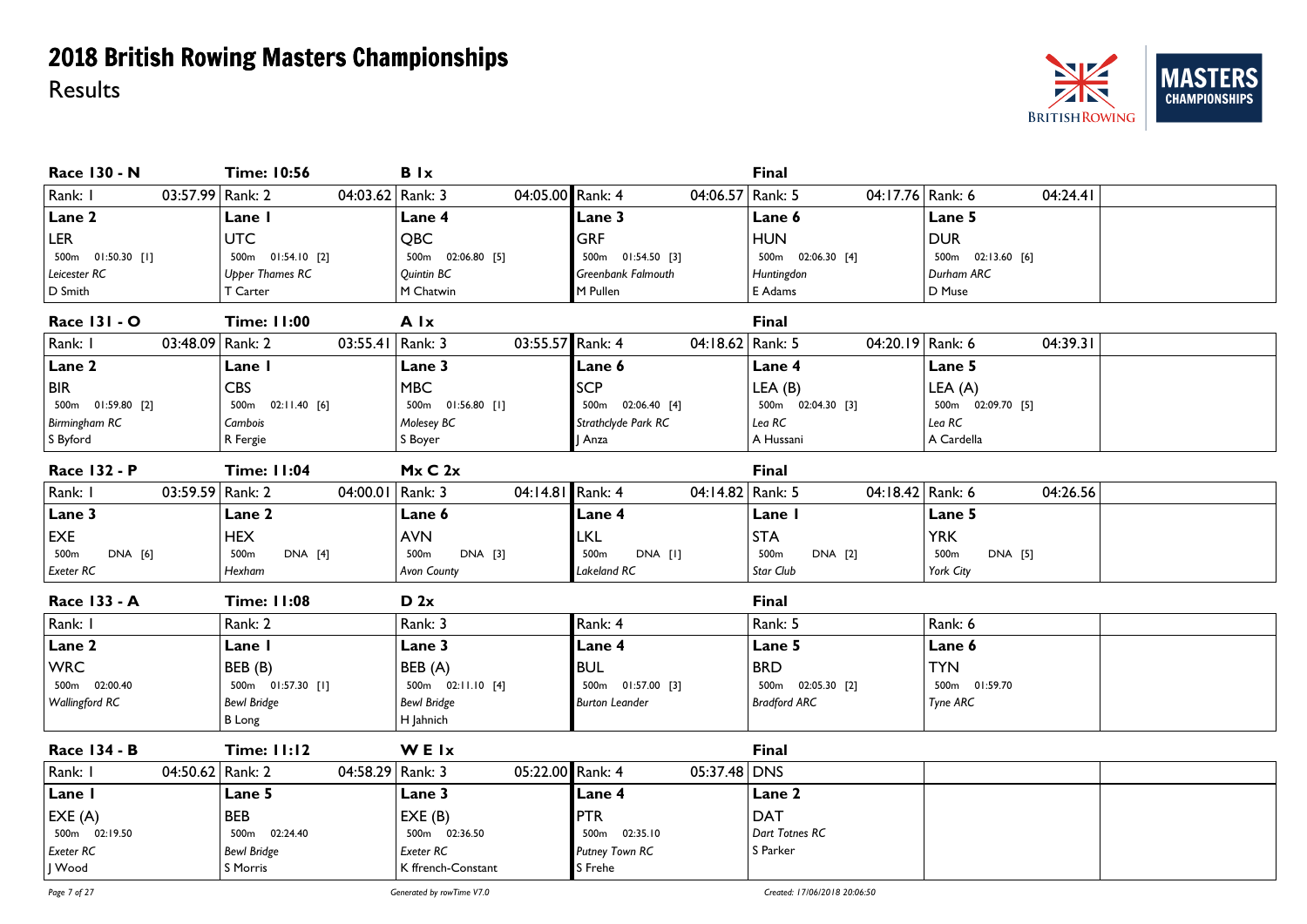

| Race 135 - C                | <b>Time: 11:16</b>  | G 4x-                       |                     | Final                  |                   |
|-----------------------------|---------------------|-----------------------------|---------------------|------------------------|-------------------|
| Rank: I<br>03:45.98 Rank: 2 | 03:49.96   Rank: 3  | 03:54.73 Rank: 4            | 04:00.78 Rank: 5    | 04:16.16               |                   |
| Lane 5                      | Lane 4              | Lane I                      | Lane 3              | Lane 2                 |                   |
| DAQW (A)                    | <b>DUR</b>          | <b>BRX</b>                  | DAT(B)              | <b>NRC</b>             |                   |
| 500m  01:49.70 [1]          | 500m  01:51.10  [2] | 500m 01:55.80 [3]           | 500m 01:57.50 [4]   | 500m 02:04.10 [5]      |                   |
| Dart/Wallingford            | Durham ARC          | <b>Broxbourne RC</b>        | Dart Totnes RC      | Nottingham RC          |                   |
| R Stewart                   |                     |                             | J Harris            |                        |                   |
| <b>Race 136 - D</b>         | <b>Time: 11:20</b>  | <b>WB4x-</b>                |                     | <b>Final</b>           |                   |
| 03:51.51 Rank: 2<br>Rank: I | 03:57.61 Rank: 3    | 04:04.37 Rank: 4            | 04:14.83 Rank: 5    | 04:16.10               |                   |
| Lane I                      | Lane 2              | <b>Lane 5</b>               | Lane 4              | Lane 3                 |                   |
| <b>TSQM</b>                 | <b>EXE</b>          | <b>CBS</b>                  | <b>LEE</b>          | <b>AVN</b>             |                   |
| 500m  01:51.40  [1]         | 500m 02:02.70 [2]   | 500m 02:03.20 [3]           | 500m<br>DNA [4]     | 500m<br><b>DNA</b> [5] |                   |
| TSS/QBC/MAA                 | Exeter RC           | Cambois                     | Leeds RC            | Avon County            |                   |
| Race 137 - E                | <b>Time: 11:24</b>  | WFIx                        |                     | <b>Final</b>           |                   |
| Rank: I<br>05:25.82 Rank: 2 | 05:37.27            | 05:44.12 Rank: 4<br>Rank: 3 | 05:52.14 Rank: 5    | 06:04.82 DNS           |                   |
| Lane I                      | Lane 2              | Lane 5                      | Lane 4              | Lane 3                 | Lane 6            |
| <b>HEN</b>                  | LEA                 | <b>TWK</b>                  | PTR                 | <b>EXE</b>             | <b>DUR</b>        |
| 500m 02:32.80 [1]           | 500m 02:41.70 [2]   | 500m  02:42.30  [3]         | 500m 02:45.40 [4]   | 500m 02:52.70 [5]      | Durham ARC        |
| <b>Henley RC</b>            | Lea RC              | Twickenham RC               | Putney Town RC      | Exeter RC              | <b>G</b> Prescott |
| J Mehers                    | A Ringshaw          | C Almond                    | M Mortimer          | D Parish               |                   |
| Race 138 - F                | <b>Time: 11:28</b>  | $H/J$ 4x- $Hcap$            |                     |                        |                   |
| Rank: I<br>04:43.27 Rank: 2 | 04:49.31   Rank: 3  | 04:50.11                    |                     |                        |                   |
| Lane 4                      | Lane 3              | Lane 5                      |                     |                        |                   |
| <b>TEE</b>                  | <b>RPNN</b>         | <b>SGEA</b>                 |                     |                        |                   |
| 500m 02:32.40 [2]           | 500m  02:23.10 [1]  | 500m 02:36.00 [3]           |                     |                        |                   |
| Tees RC                     | RDG/PGN/NUN/NRC     | STH/GUI/ETX/ARD             |                     |                        |                   |
| <b>Race 139 - G</b>         | <b>Time: 11:32</b>  | <b>W NC D-F 2-</b>          |                     | <b>Final</b>           |                   |
| Rank: I<br>05:16.34 Rank: 2 | 05:21.61   Rank: 3  | 05:35.87 Rank: 4            | 05:45.72 Rank: 5    | 05:51.31               |                   |
| Lane 2                      | Lane 5              | Lane I                      | Lane 4              | Lane 3                 |                   |
| <b>UPT</b>                  | <b>STA</b>          | <b>PTR</b>                  | <b>BRD</b>          | <b>DAT</b>             |                   |
| 500m 02:37.30 [1]           | 500m 02:39.70 [2]   | 500m 02:49.10 [3]           | 500m 02:52.20 [4]   | 500m 02:55.20 [5]      |                   |
| Upton RC                    | Star Club           | Putney Town RC              | <b>Bradford ARC</b> | Dart Totnes RC         |                   |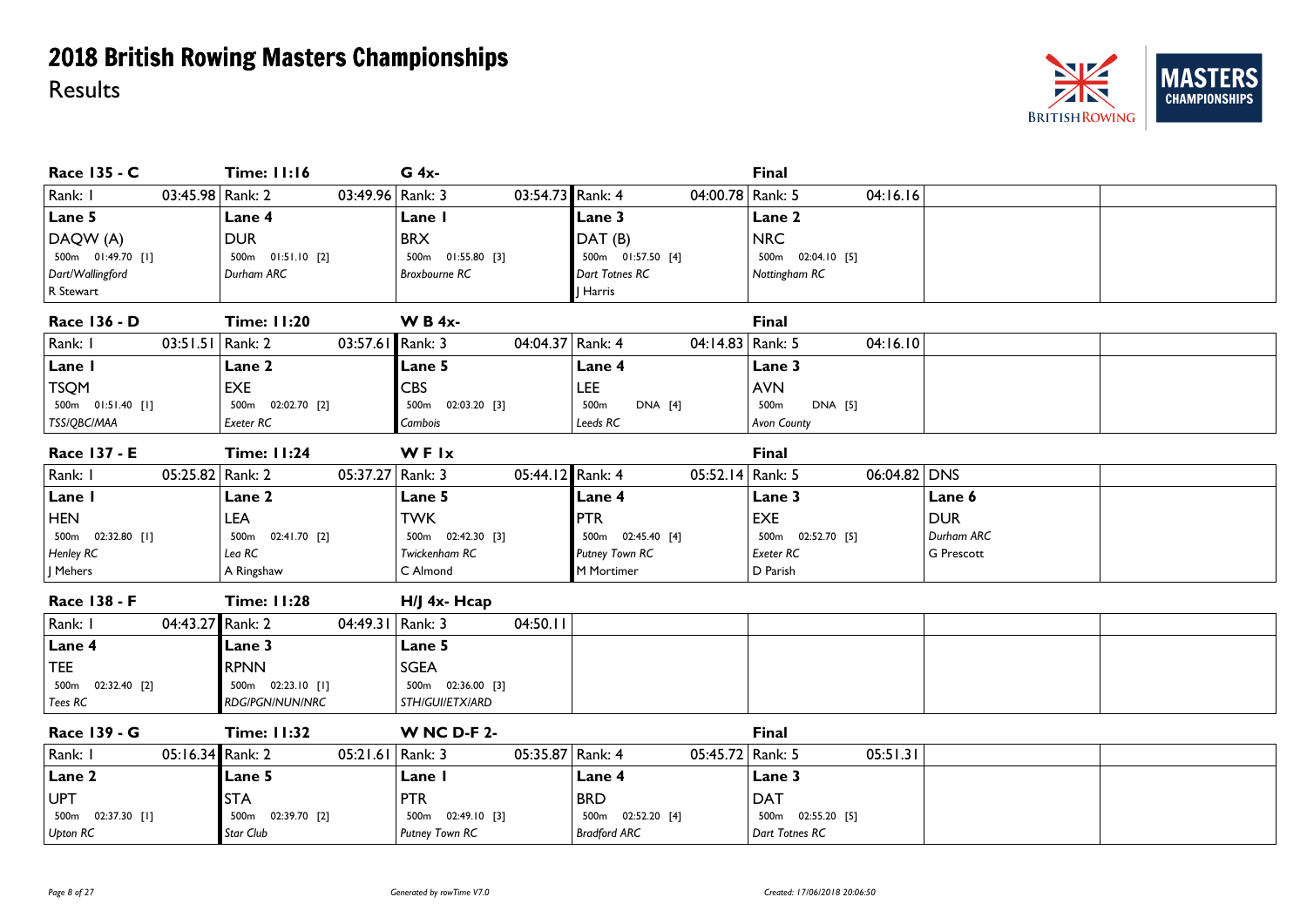

| <b>Race 140 - H</b>         | <b>Time: 11:36</b>  | <b>NC A-C 8+</b>               |                            | Final                   |                        |  |
|-----------------------------|---------------------|--------------------------------|----------------------------|-------------------------|------------------------|--|
| Rank: I<br>03:28.73 Rank: 2 | 03:48.27 Rank: 3    | 03:50.24 Rank: 4               | 04:10.09                   |                         |                        |  |
| Lane 2                      | Lane 5              | Lane 4                         | Lane 3                     |                         |                        |  |
| <b>CUR</b>                  | <b>KRC</b>          | CAB                            | <b>ZPU</b>                 |                         |                        |  |
| 500m  01:42.90  [1]         | 500m  01:51.60  [2] | 500m 01:52.20 [3]              | 500m 01:58.50 [4]          |                         |                        |  |
| Curlew                      | Kingston RC         | Cantabrigian                   | Portora Boat Club, Ireland |                         |                        |  |
| Race 141 - 1                | <b>Time: 11:40</b>  | <b>W NC A-C 4-</b>             |                            | <b>Final</b>            |                        |  |
| 04:37.44 Rank: 2<br>Rank: I | 04:53.52 Rank: 3    | 05:04.74                       |                            |                         |                        |  |
| Lane 4                      | Lane 5              | Lane 3                         |                            |                         |                        |  |
| <b>HSB</b>                  | <b>PTR</b>          | <b>BEW</b>                     |                            |                         |                        |  |
| 500m  02:14.50 [1]          | 500m  02:21.30  [2] | 500m  02:34.70  [3]            |                            |                         |                        |  |
| <b>HSBC RC</b>              | Putney Town RC      | <b>Bewdley RC</b>              |                            |                         |                        |  |
| Race 142 - J                | <b>Time: 11:44</b>  | <b>NC D-F 4+ - Band 3</b>      |                            | <b>Final</b>            |                        |  |
| 04:11.68 Rank: 2<br>Rank: I | 04:24.65   Rank: 3  | 04:28.47 Rank: 4               | 04:38.14                   |                         |                        |  |
| Lane 3                      | Lane 4              | Lane 5                         | Lane 2                     |                         |                        |  |
| <b>ZPU</b>                  | <b>BLD</b>          | <b>ZBL</b>                     | <b>STP</b>                 |                         |                        |  |
| 500m  02:01.40 [1]          | 500m 02:08.40 [2]   | 500m 02:09.60 [3]              | 500m  02:13.80  [4]        |                         |                        |  |
| Portora Boat Club, Ireland  | <b>Broadland BC</b> | <b>Belfast RC</b>              | Stourport BC               |                         |                        |  |
| <b>Race 143 - K</b>         | <b>Time: 11:48</b>  | <b>NC D-F 4+ - Band 2</b>      |                            | <b>Final</b>            |                        |  |
| 04:06.01 Rank: 2<br>Rank: I | 04:21.70 Rank: 3    | 04:31.30 Rank: 4               | 04:32.45   Rank: 5         | 04:57.03                |                        |  |
| Lane 2                      | Lane I              | Lane 5                         | Lane 3                     | Lane 4                  |                        |  |
| <b>WTN</b>                  | <b>MIK</b>          | TEE $(A)$                      | <b>AVN</b>                 | TEE(B)                  |                        |  |
| 500m  01:59.80 [1]          | 500m 02:08.20 [2]   | 500m  02:13.00  [3]            | 500m  02:18.20 [4]         | 500m  02:26.80  [5]     |                        |  |
| Warrington                  | Milton Keynes RC    | Tees RC                        | Avon County                | Tees RC                 |                        |  |
|                             |                     | K Watson                       |                            | D Jones                 |                        |  |
| <b>Race 144 - L</b>         | <b>Time: 11:52</b>  | NC D-F 4+ - Band I             |                            | <b>Final</b>            |                        |  |
| 04:00.60 Rank: 2<br>Rank: I | 04:00.76 Rank: 3    | 04:03.56 Rank: 4               | 04:24.31                   | 04:30.62 DNS<br>Rank: 5 |                        |  |
| Lane I                      | Lane 2              | Lane 6                         | Lane 3                     | Lane 4                  | Lane 5                 |  |
| <b>TYN</b>                  | <b>RDG</b>          | <b>GRO</b>                     | <b>WAR</b>                 | <b>PTR</b>              | <b>TTA</b>             |  |
| 500m  01:57.40  [1]         | 500m  01:58.20  [2] | <b>DNA</b><br>500 <sub>m</sub> | 500m  02:07.80  [4]        | 500m  02:12.70  [5]     | <b>Talkin Tarn ARC</b> |  |
| <b>Tyne ARC</b>             | <b>Reading RC</b>   | Grosvenor RC, Chester          | Warwick BC                 | Putney Town RC          |                        |  |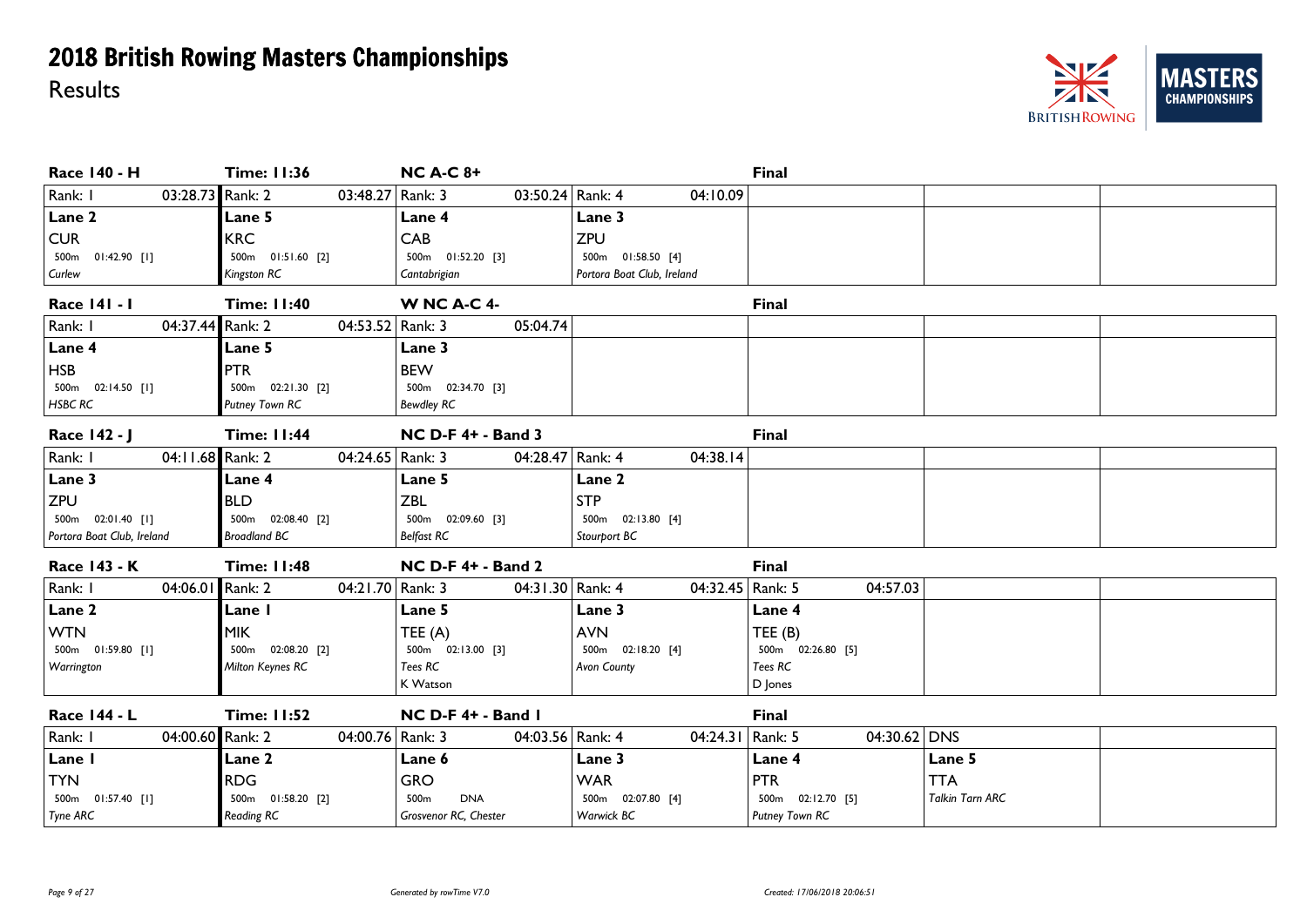

| Race 145 - M                | <b>Time: 12:16</b>     | C <sub>2x</sub>             |                    | Eliminator I        | 1st 3 to Final |
|-----------------------------|------------------------|-----------------------------|--------------------|---------------------|----------------|
| Rank: I<br>03:58.57 Rank: 2 | 04:01.13   Rank: 3     | 04:20.61 DNS                |                    |                     |                |
| Lane 2                      | Lane 3                 | Lane 5                      | Lane 4             |                     |                |
| <b>WAR</b>                  | <b>MON</b>             | QBC                         | <b>PTR</b>         |                     |                |
| 500m  01:56.60 [1]          | 500m 01:58.20 [2]      | 500m 02:06.30 [3]           | Putney Town RC     |                     |                |
| Warwick BC                  | Monmouth RC            | Quintin BC                  |                    |                     |                |
| <b>Race 146 - N</b>         | <b>Time: 12:20</b>     | C <sub>2x</sub>             |                    | <b>Eliminator 2</b> | 1st 3 to Final |
| Rank: I                     | Rank: 2                | Rank: 3                     | Rank: 4            | Rank: 5             |                |
| Lane 2                      | Lane I                 | Lane 3                      | Lane 5             | Lane 4              |                |
| <b>ZCR</b>                  | <b>ARD</b>             | <b>ABN</b>                  | <b>EXE</b>         | <b>LER</b>          |                |
| 500m<br>DNA [I]             | DNA [3]<br>500m        | DNA [2]<br>500m             | 500m<br>DNA [4]    | 500m<br>DNA [5]     |                |
| Commercial RC, IRE          | Ardingly               | Abingdon RC                 | Exeter RC          | Leicester RC        |                |
| Race 147 - O                | <b>Time: 12:24</b>     | $F 4x -$                    |                    | Eliminator I        | 1st 3 to Final |
| Rank: I<br>03:43.62 Rank: 2 | 03:49.70 Rank: 3       | 03:52.63 Rank: 4            | 04:00.14           |                     |                |
| Lane 3                      | Lane 4                 | Lane 2                      | Lane 5             |                     |                |
| <b>NWHO</b>                 | <b>BRX</b>             | <b>TSS</b>                  | <b>WEY</b>         |                     |                |
| 500m 01:46.40 [1]           | 500m  01:49.10  [2]    | 500m 01:52.30 [3]           | 500m  01:57.60 [4] |                     |                |
| Holl Lk/Newark              | <b>Broxbourne RC</b>   | <b>Tideway Scullers Sch</b> | Weybridge RC       |                     |                |
| Race 148 - P                | <b>Time: 12:28</b>     | $F 4x -$                    |                    | <b>Eliminator 2</b> | 1st 3 to Final |
| Rank: I<br>03:43.82 Rank: 2 | 03:45.70   Rank: 3     | 03:50.27 Rank: 4            | 03:56.36 Rank: 5   | 04:04.43            |                |
| Lane I                      | Lane 3                 | Lane 4                      | Lane 5             | Lane 2              |                |
| <b>ARD</b>                  | <b>UTC</b>             | <b>GRF</b>                  | MAV                | <b>PTR</b>          |                |
| 500m 01:49.80 [1]           | 500m  01:50.10  [2]    | 500m  01:51.80  [3]         | 500m  01:52.70 [4] | 500m 01:56.90 [5]   |                |
| Ardingly                    | <b>Upper Thames RC</b> | Greenbank Falmouth          | Maidstone Invicta  | Putney Town RC      |                |
| Race 149 - A                | <b>Time: 12:32</b>     | WAIx                        |                    | Eliminator I        | 1st 3 to Final |
| Rank: I<br>04:54.18 Rank: 2 | 04:56.70 Rank: 3       | 05:00.65 DNS                |                    |                     |                |
| Lane 5                      | Lane 3                 | Lane 2                      | Lane 4             |                     |                |
| <b>ABN</b>                  | <b>EXE</b>             | <b>PET</b>                  | <b>MAA</b>         |                     |                |
| 500m 02:23.80 [1]           | 500m 02:27.30 [2]      | 500m 02:31.90 [3]           | Mortlake A & A     |                     |                |
| Abingdon RC                 | Exeter RC              | Peterborough City           | C Bruce            |                     |                |
| $K$ Hall                    | D Wall                 | I Apostolidou               |                    |                     |                |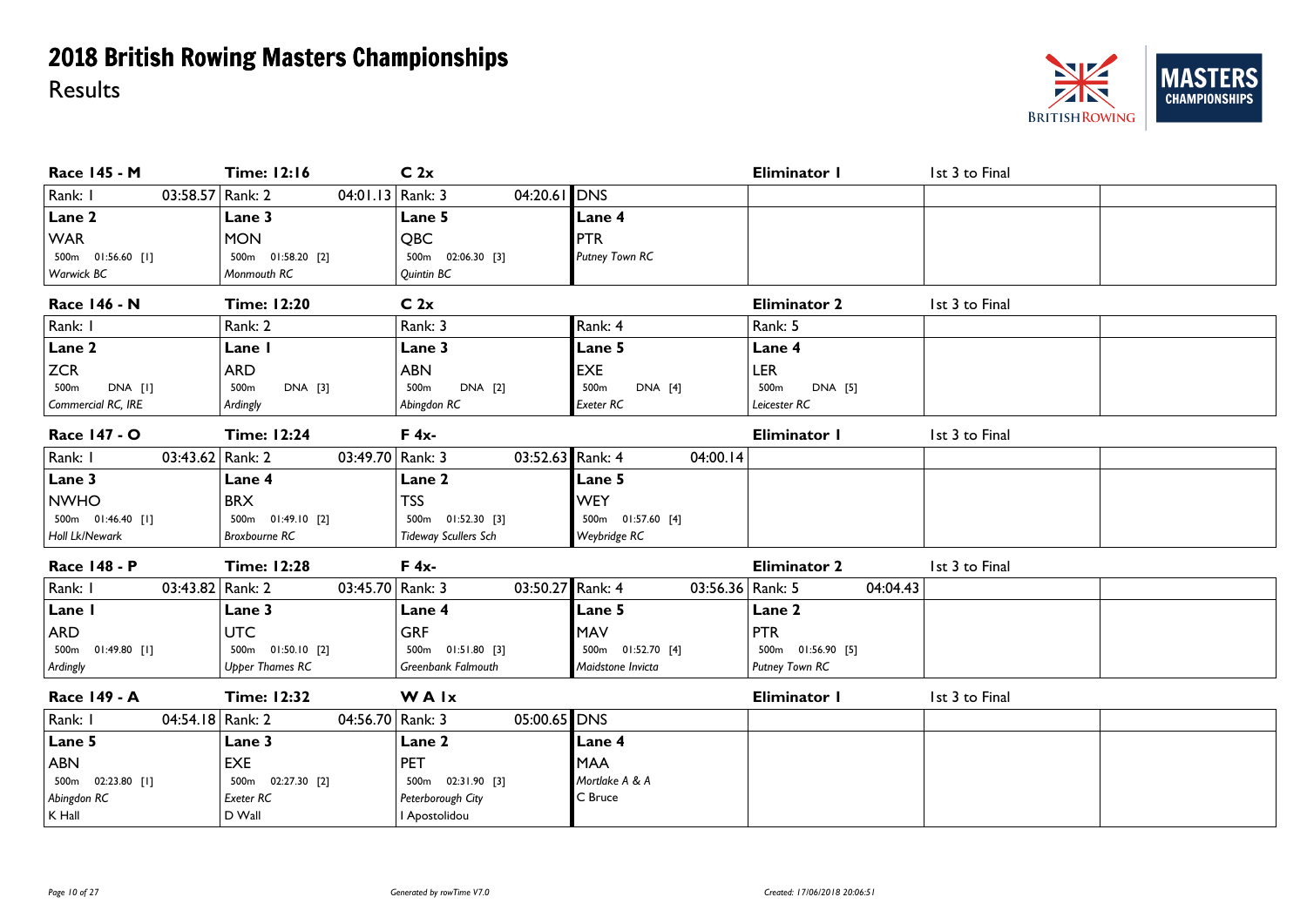

| <b>Race 150 - B</b>                                          | <b>Time: 12:36</b>           | WAIx                      |                             | <b>Eliminator 2</b>          | 1st 3 to Final         |
|--------------------------------------------------------------|------------------------------|---------------------------|-----------------------------|------------------------------|------------------------|
| Rank: I                                                      | Rank: 2                      | Rank: 3                   | Rank: 4                     | <b>DNS</b>                   |                        |
| Lane 2                                                       | Lane I                       | Lane 5                    | Lane 3                      | Lane 4                       |                        |
| CAB                                                          | <b>UTC</b>                   | <b>FSC</b>                | <b>TYU</b>                  | <b>MON</b>                   |                        |
| 500m<br>DNA [I]                                              | 500m<br>DNA [2]              | DNA [3]<br>500m           | 500 <sub>m</sub><br>DNA [4] | Monmouth RC                  |                        |
| Cantabrigian                                                 | <b>Upper Thames RC</b>       | Furnivall                 | <b>Tyne United</b>          | P Thomas                     |                        |
| <b>G Plunkett</b>                                            | A Brooks                     | Hartley                   | R Colling                   |                              |                        |
| <b>Race 151 - C</b>                                          | <b>Time: 12:40</b>           | WF $2x$                   |                             | Eliminator I                 | 1st 3 to Final         |
| Rank: I<br>04:43.08 Rank: 2                                  | 04:58.78   Rank: 3           | 05:00.35 Rank: 4          | 05:08.80   Rank: 5          | 05:22.98                     |                        |
| Lane 2                                                       | Lane I                       | Lane 3                    | Lane 4                      | Lane 5                       |                        |
| LLDU (A)                                                     | <b>WEY</b>                   | <b>YRK</b>                | <b>TWK</b>                  | <b>MAA</b>                   |                        |
| 500m 02:15.60                                                | 02:23.40<br>500 <sub>m</sub> | 500m 02:24.30             | 500m 02:27.70               | 500m 02:25.40                |                        |
| Loch Lomond ARC/Durham ARC                                   | Weybridge RC                 | York City                 | Twickenham RC               | Mortlake A & A               |                        |
| <b>G</b> Prescott                                            |                              |                           |                             |                              |                        |
| <b>Race 152 - D</b>                                          | <b>Time: 12:44</b>           | W F 2x                    |                             | <b>Eliminator 2</b>          | 1st 3 to Final         |
| 05:02.63 Rank: 2<br>Rank: I                                  | 05:08.15   Rank: 3           | 05:09.31 Rank: 4          | 05:26.05   Rank: 5          | 05:27.69                     |                        |
| Lane I                                                       | Lane 4                       | Lane 3                    | Lane 2                      | Lane 5                       |                        |
| DUR (B)                                                      | <b>BIR</b>                   | <b>STA</b>                | <b>WBK</b>                  | <b>UPT</b>                   |                        |
| 500m 02:30.20 [1]                                            | 500m  02:30.70  [2]          | 500m  02:31.70  [3]       | 500m  02:37.40 [4]          | 500m  02:39.30  [5]          |                        |
| Durham ARC                                                   | <b>Birmingham RC</b>         | Star Club                 | Walbrook                    | <b>Upton RC</b>              |                        |
| J Collett                                                    |                              |                           |                             |                              |                        |
| Race 153 - E                                                 | <b>Time: 12:48</b>           | $D$ 4x-                   |                             | <b>Eliminator</b>            | 1st 5 to Final         |
| Rank: I<br>03:39.60 Rank: 2                                  | 03:43.67 Rank: 3             | 03:44.88 Rank: 4          | 03:54.72 Rank: 5            | 04:08.51 Rank: 6             | 04:13.45               |
| Lane 2                                                       | Lane I                       | Lane 3                    | Lane 4                      | Lane 6                       | Lane 5                 |
| <b>WRC</b>                                                   | <b>BEB</b>                   | <b>ARD</b>                | <b>HEX</b>                  | <b>STA</b>                   | <b>STP</b>             |
| 500m 01:43.90 [1]                                            | 500m  01:47.20  [3]          | 500m  01:46.80  [2]       | 500m  01:50.90 [4]          | 500m  01:58.30  [5]          | 500m 02:04.00 [6]      |
| Wallingford RC                                               | <b>Bewl Bridge</b>           | Ardingly                  | Hexham                      | Star Club                    | Stourport BC           |
| <b>Race 154 - F</b>                                          | <b>Time: 12:52</b>           | WCIx                      |                             | <b>Final</b>                 |                        |
| 04:43.58 Rank: 2<br>Rank: I                                  | 04:49.97 Rank: 3             | 04:51.31   Rank: 4        | 05:05.17 Rank: 5            | 06:40.76 DNS                 |                        |
| Lane I                                                       | Lane 4                       | Lane 2                    | Lane 3                      | Lane 5                       | Lane 6                 |
| <b>STA</b>                                                   | <b>EXE</b>                   | MIK                       | <b>DUR</b>                  | CAS                          | <b>UTC</b>             |
| 500m 02:20.60 [1]                                            | 500m  02:26.50  [3]          | 500m  02:24.60  [2]       | 500m 02:36.90 [5]           | 500m 02:32.50 [4]            | <b>Upper Thames RC</b> |
| Star Club                                                    | Exeter RC                    | Milton Keynes RC          | Durham ARC                  | Castle Semple RC             | S Pollok-Morris        |
| R Armstrong                                                  | E Burke                      | H Marshall                | K Forster                   | R Robertson                  |                        |
| $Q_{\mu}$ to a crew scratching now a straight final<br>Empty |                              | Generated by rowTime V7.0 |                             | Created: 17/06/2018 20:06:51 |                        |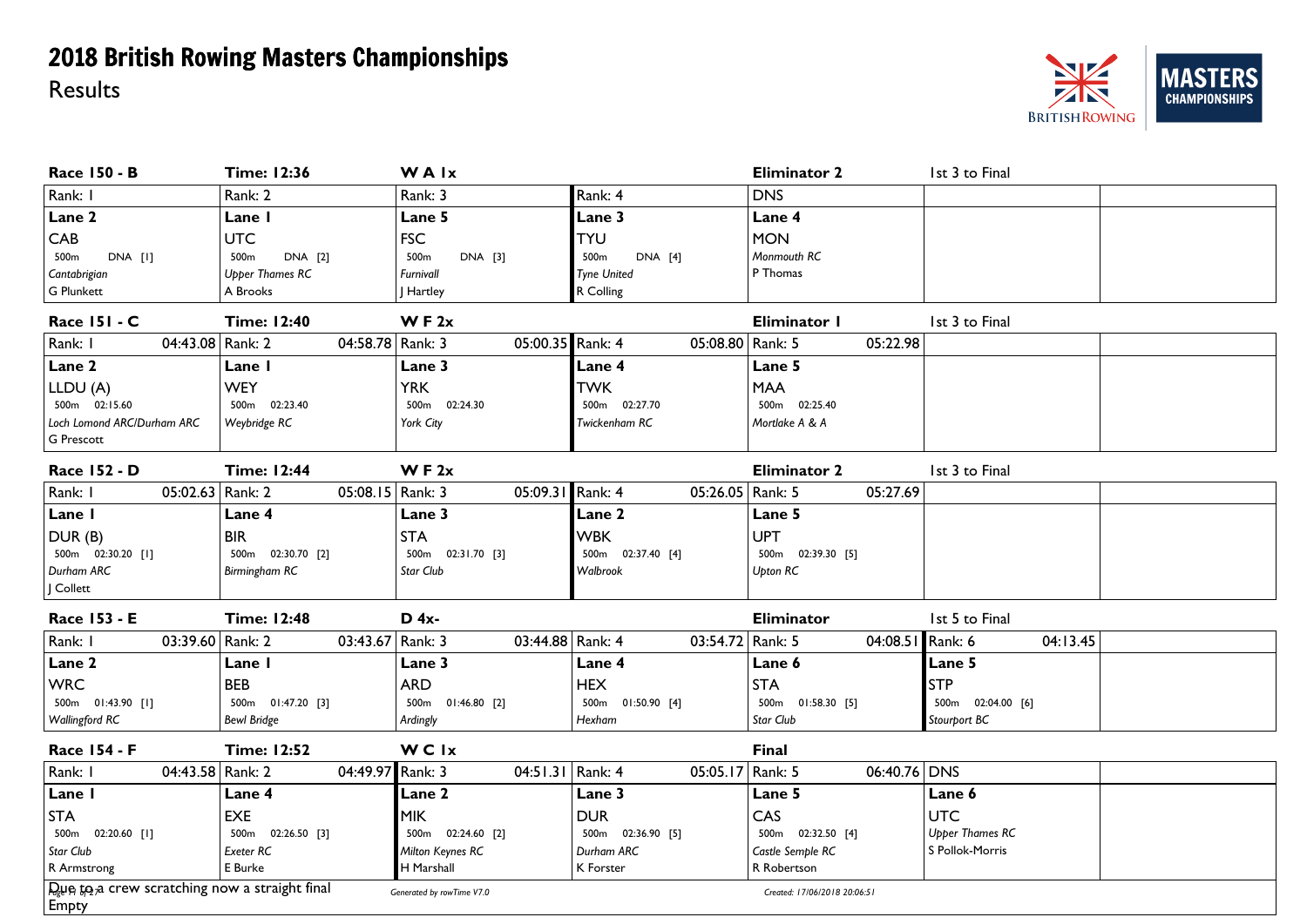

| <b>Race 155 - G</b>         | <b>Time: 12:56</b>  | E 4x-                   |                        | <b>Eliminator I</b> | 1st 3 to Final |
|-----------------------------|---------------------|-------------------------|------------------------|---------------------|----------------|
| Rank: I<br>03:45.60 Rank: 2 | 03:50.49   Rank: 3  | 03:51.34 Rank: 4        | $03:52.34$ DNS         |                     |                |
| Lane 3                      | Lane I              | Lane 5                  | Lane 2                 | Lane 4              |                |
| <b>NOR</b>                  | <b>MHD</b>          | SON                     | <b>PTR</b>             | <b>BNT</b>          |                |
| 500m 01:49.80 [1]           | 500m 01:53.90 [2]   | 500m 01:55.40 [4]       | 500m  01:55.00  [3]    | Bentham BC          |                |
| Norwich RC                  | Maidenhead RC       | Sons of the Thames      | Putney Town RC         |                     |                |
| <b>Race 156 - H</b>         | <b>Time: 13:00</b>  | $E$ 4x-                 |                        | <b>Eliminator 2</b> | 1st 3 to Final |
| Rank: I<br>03:46.97 Rank: 2 | 03:51.62   Rank: 3  | 03:53.77 Rank: 4        | 04:01.71   Rank: 5     | 04:04.64            |                |
| Lane 3                      | Lane 2              | Lane 5                  | Lane I                 | Lane 4              |                |
| <b>STA</b>                  | <b>DUR</b>          | <b>RUN</b>              | <b>CLS</b>             | <b>BICB</b>         |                |
| 500m  01:48.30 [1]          | 500m 01:53.20 [3]   | 500m  01:52.80  [2]     | 500m 01:57.80 [5]      | 500m  01:56.40 [4]  |                |
| Star Club                   | Durham ARC          | Runcorn                 | Chester le Street ARC  | BfordAAC/Bristol    |                |
| Race 157 - 1                | <b>Time: 13:04</b>  | W D 2x                  |                        | Eliminator I        | 1st 3 to Final |
| Rank: I<br>04:40.38 Rank: 2 | 04:54.51            | 04:57.50 DNS<br>Rank: 3 |                        |                     |                |
| Lane 3                      | Lane 2              | Lane 5                  | Lane 4                 |                     |                |
| <b>ETX</b>                  | CAS                 | <b>ZBF</b>              | LEA                    |                     |                |
| 500m  02:11.30 [1]          | 500m  02:16.70  [2] | 500m 02:30.00 [3]       | Lea RC                 |                     |                |
| <b>Eton Excelsior</b>       | Castle Semple RC    | Belfast BC              |                        |                     |                |
| Race 158 - J                | <b>Time: 13:08</b>  | W D 2x                  |                        | <b>Eliminator 2</b> | 1st 3 to Final |
| Rank: I<br>04:51.14 Rank: 2 | 04:53.61   Rank: 3  | 05:08.50 SCR            |                        |                     |                |
| Lane 5                      | Lane 4              | Lane 2                  | Lane 3                 |                     |                |
| UTMA (A)                    | <b>TEE</b>          | <b>TYU</b>              | UTC (B)                |                     |                |
| 500m  02:17.70  [1]         | 500m 02:20.80 [2]   | 500m 02:30.50 [3]       | <b>Upper Thames RC</b> |                     |                |
| Upper T/ MAA                | Tees RC             | <b>Tyne United</b>      | K Grose                |                     |                |
| L Kallal                    |                     |                         |                        |                     |                |
| <b>Race 159 - K</b>         | <b>Time: 13:12</b>  | Glx                     |                        | Eliminator I        | 1st 3 to Final |
| Rank: I<br>04:58.14 Rank: 2 | 05:04.98 Rank: 3    | 05:10.91 Rank: 4        | 05:20.04 Rank: 5       | 05:28.21            |                |
| Lane 2                      | Lane I              | Lane 5                  | Lane 3                 | Lane 4              |                |
| <b>AVN</b>                  | <b>PBD</b>          | <b>DUR</b>              | GRO (B)                | DAT (B)             |                |
| 500m  02:20.50 [1]          | 500m 02:23.50 [2]   | 500m  02:27.00  [3]     | 500m  02:32.30 [4]     | 500m  02:39.70  [5] |                |
| <b>Avon County</b>          | Poplar Blackwall    | Durham ARC              | Grosvenor RC, Chester  | Dart Totnes RC      |                |
| A Constantinidi             | R Milligan          | A Jaggard               | <b>B</b> Chapman       | A Langmaid          |                |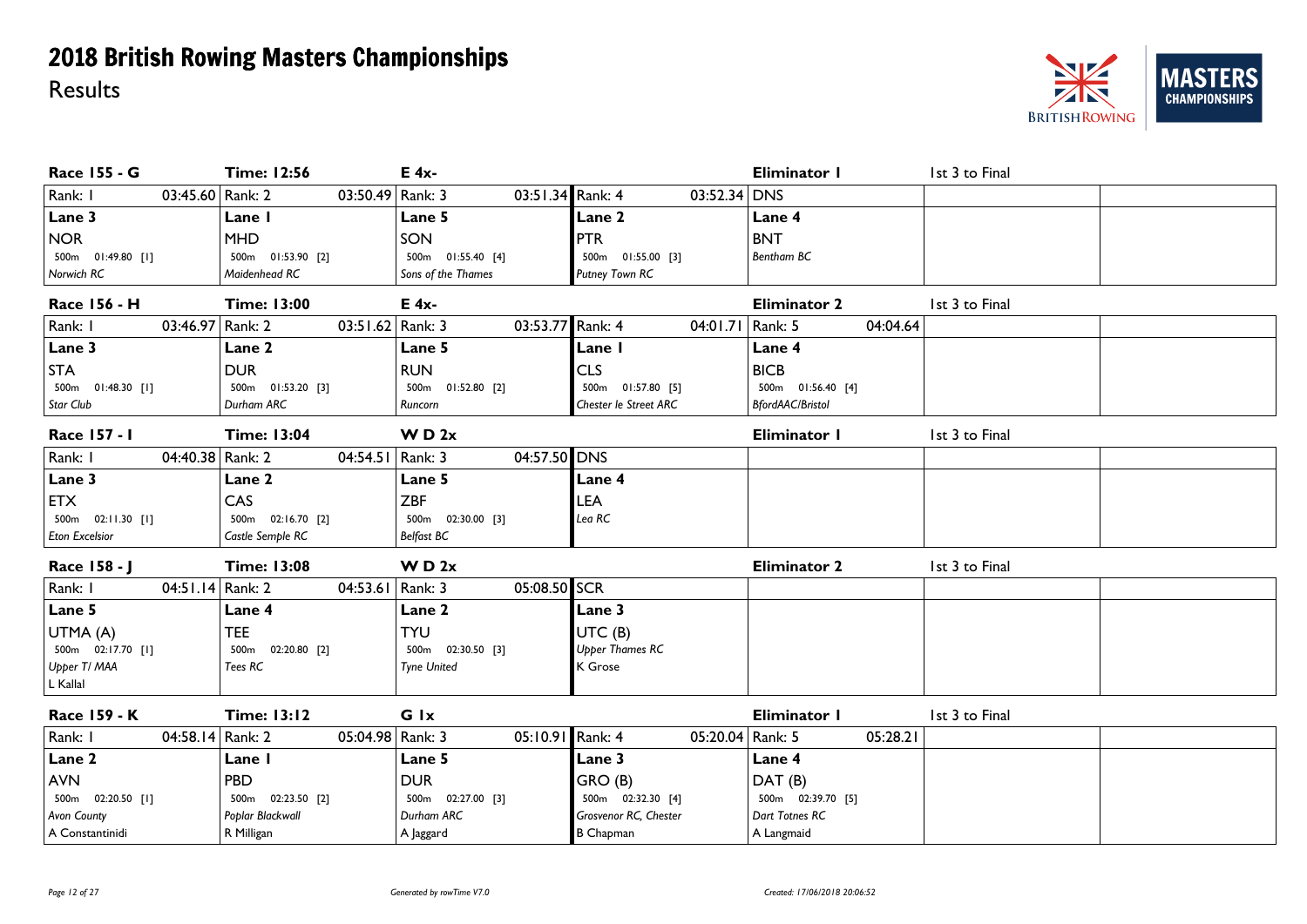

| Race 160 - L                | <b>Time: 13:16</b>               | G Ix                        |                                  | <b>Eliminator 2</b> | 1st 3 to Final                               |
|-----------------------------|----------------------------------|-----------------------------|----------------------------------|---------------------|----------------------------------------------|
| Rank: I<br>05:02.37 Rank: 2 | 05:09.35   Rank: 3               | 05:13.24 Rank: 4            | $05:20.04$ SCR                   |                     |                                              |
| Lane 2                      | Lane 5                           | Lane I                      | Lane 3                           | Lane 4              |                                              |
| DAT (A)                     | <b>ZDE</b>                       | <b>ZBF</b>                  | GRO (A)                          | <b>NRC</b>          |                                              |
| 500m 02:30.70 [2]           | 02:30.00 [1]<br>500 <sub>m</sub> | 500m 02:35.50 [3]           | 500m 02:47.50 [4]                | Nottingham RC       |                                              |
| Dart Totnes RC              | Delta Deas Rowing Club, Canada   | Belfast BC                  | Grosvenor RC, Chester            | D Wregg             |                                              |
| R Stewart                   | R Stout                          | S LOCKWOOD                  | S Walker                         |                     |                                              |
| Race 161 - M                | <b>Time: 13:20</b>               | W E 2x                      |                                  | Eliminator I        | 1st to Final + Next fastest 3 from all Elims |
| Rank: I<br>04:39.04 Rank: 2 | 04:45.69 Rank: 3                 | 04:56.24 Rank: 4            | $04:58.23$ DNS                   |                     |                                              |
| Lane I                      | Lane 2                           | Lane 3                      | Lane 5                           | Lane 4              |                                              |
| <b>UTC</b>                  | <b>KRC</b>                       | <b>TSS</b>                  | <b>ARD</b>                       | <b>CSH</b>          |                                              |
| 500m  02:12.10  [1]         | 500m 02:15.30 [2]                | 500m 02:23.20 [3]           | 500m 02:26.50 [4]                | Sheffield City      |                                              |
| <b>Upper Thames RC</b>      | <b>Kingston RC</b>               | <b>Tideway Scullers Sch</b> | Ardingly                         |                     |                                              |
| Race 162 - N                | <b>Time: 13:24</b>               | W E 2x                      |                                  | <b>Eliminator 2</b> | 1st to Final + Next fastest 3 from all Elims |
| Rank: I<br>04:45.40 Rank: 2 | 04:48.49 Rank: 3                 | 04:58.11 Rank: 4            | 05:24.56 Rank: 5                 | 05:41.44            |                                              |
| Lane 3                      | Lane 4                           | Lane 2                      | Lane I                           | Lane 5              |                                              |
| TTA                         | <b>ETX</b>                       | PET                         | <b>LLA</b>                       | <b>DAT</b>          |                                              |
| 500m 02:21.80 [1]           | 500m 02:22.50 [2]                | 500m 02:33.30 [3]           | 500m 02:42.20 [4]                | 500m 02:54.10 [5]   |                                              |
| Talkin Tarn ARC             | <b>Eton Excelsior</b>            | Peterborough City           | Llandaff RC                      | Dart Totnes RC      |                                              |
| Race 163 - O                | <b>Time: 13:28</b>               | W E 2x                      |                                  | <b>Eliminator 3</b> | 1st to Final + Next fastest 3 from all Elims |
| Rank: I<br>04:35.89 Rank: 2 | 04:46.88 Rank: 3                 | 04:50.78 Rank: 4            | 04:53.01   Rank: 5               | 04:56.82 Rank: 6    | 04:57.94                                     |
| Lane 5                      | Lane I                           | Lane 4                      | Lane 2                           | Lane 3              | Lane 6                                       |
| <b>FAL</b>                  | <b>NST</b>                       | <b>YRK</b>                  | <b>STK</b>                       | <b>PTR</b>          | <b>TWK</b>                                   |
| 500m 02:16.20 [1]           | 500m 02:19.00 [2]                | 500m  02:22.40  [3]         | 02:26.00 [5]<br>500 <sub>m</sub> | 500m 02:25.20 [4]   | 500m 02:27.80 [6]                            |
| Falcon RC                   | <b>North Staffs</b>              | York City                   | Trentham BC                      | Putney Town RC      | Twickenham RC                                |
| <b>Race 164 - P</b>         | <b>Time: 13:32</b>               | <b>W NC A-C 8+ - Band 2</b> |                                  | <b>Final</b>        |                                              |
| 04:33.51 Rank: 2<br>Rank: I | 04:34.77 Rank: 3                 | 04:39.21                    |                                  |                     |                                              |
| Lane 5                      | Lane 4                           | Lane 3                      |                                  |                     |                                              |
| LEA                         | <b>TYN</b>                       | <b>RUN</b>                  |                                  |                     |                                              |
| 500m  02:14.70  [2]         | 500m  02:11.10  [1]              | 500m 02:16.40 [3]           |                                  |                     |                                              |
| Lea RC                      | <b>Tyne ARC</b>                  | Runcorn                     |                                  |                     |                                              |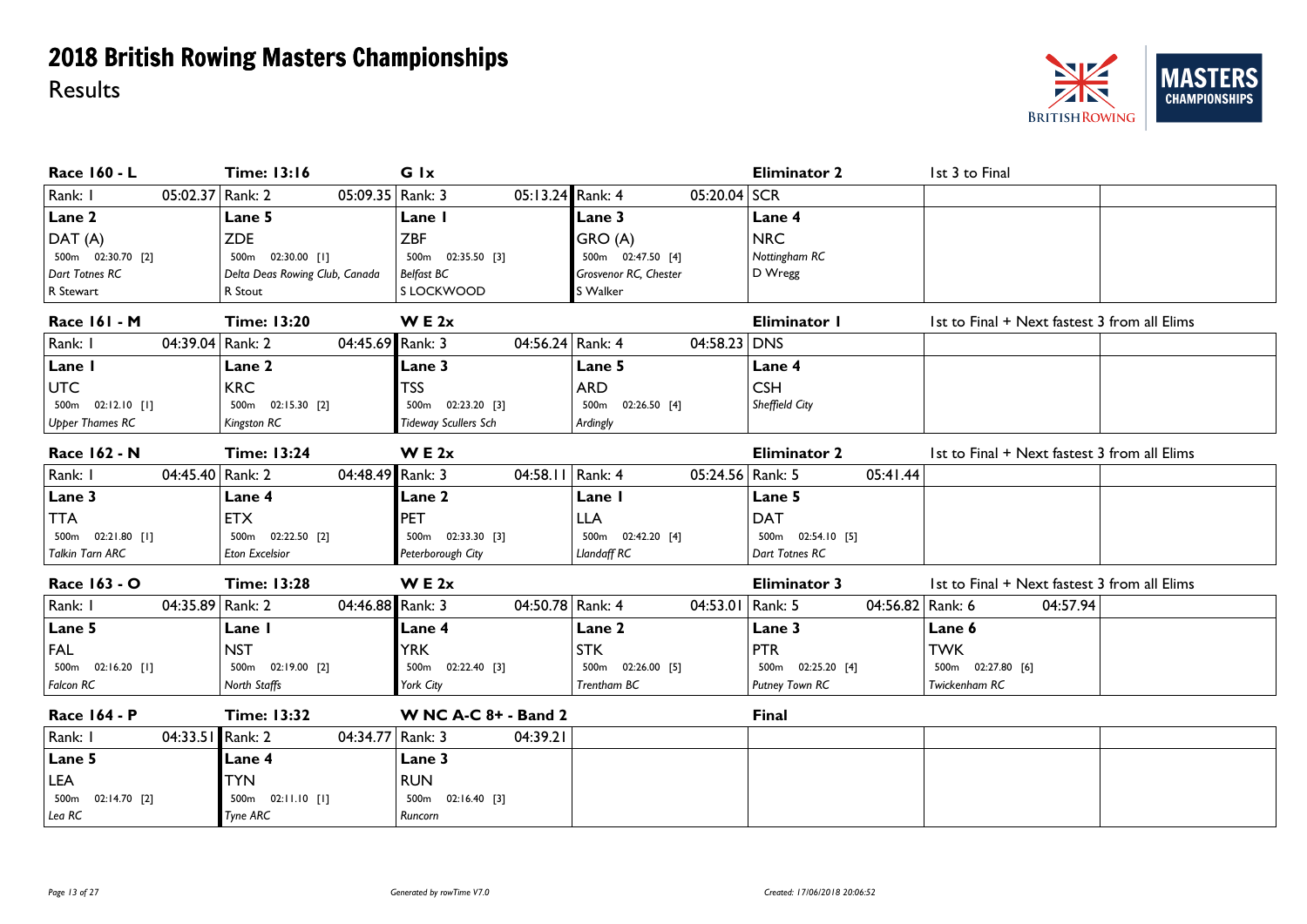

| <b>Race 165 - A</b>         | <b>Time: 13:36</b>     | W NC A-C 8+ - Band I   |                      | Final                       |                    |
|-----------------------------|------------------------|------------------------|----------------------|-----------------------------|--------------------|
| Rank: I<br>04:13.17 Rank: 2 | 04:23.05   Rank: 3     | 04:36.50 Rank: 4       | 04:40.10             |                             |                    |
| Lane 2                      | Lane 4                 | Lane 3                 | Lane 5               |                             |                    |
| <b>BBL</b>                  | <b>HSWE</b>            | <b>NST</b>             | <b>PTR</b>           |                             |                    |
| 500m 02:03.70 [1]           | 500m 02:15.60 [3]      | 500m 02:08.90 [2]      | 500m 02:24.50 [4]    |                             |                    |
| <b>Barnes Bridge Ladies</b> | HSBC/Weybridge         | North Staffs           | Putney Town RC       |                             |                    |
| Race 166 - B                | <b>Time: 13:40</b>     | B 2x                   |                      | <b>Final</b>                |                    |
| Rank: I<br>01:15.31 Rank: 2 | 01:18.96 Rank: 3       | 01:20.96               |                      |                             |                    |
| Lane 5                      | Lane 4                 | Lane 3                 |                      |                             |                    |
| <b>UTC</b>                  | PET                    | <b>CLS</b>             |                      |                             |                    |
| 500m 02:00.50 [1]           | 500m 02:01.60 [2]      | 500m 02:03.10 [3]      |                      |                             |                    |
| <b>Upper Thames RC</b>      | Peterborough City      | Chester le Street ARC  |                      |                             |                    |
| Race 167 - C                | <b>Time: 13:44</b>     | C <sub>2x</sub>        |                      | Final                       |                    |
| Rank: I<br>03:54.86 Rank: 2 | 03:58.94 Rank: 3       | 03:59.54 Rank: 4       | 04:04.12 Rank: 5     | 04:07.97 Rank: 6            | 04:10.01           |
| Lane 2                      | Lane I                 | Lane 3                 | Lane 4               | Lane 6                      | Lane 5             |
| <b>WAR</b>                  | <b>ZCR</b>             | <b>MON</b>             | <b>ARD</b>           | QBC                         | <b>ABN</b>         |
| 500m 01:59.30 [3]           | 500m 01:58.80 [2]      | 500m  01:57.60 [1]     | 500m 02:01.70 [5]    | 500m 02:01.20 [4]           | 500m 02:02.30 [6]  |
| Warwick BC                  | Commercial RC, IRE     | Monmouth RC            | Ardingly             | Quintin BC                  | Abingdon RC        |
| Race 168 - D                | <b>Time: 13:48</b>     | $F$ 4x-                |                      | <b>Final</b>                |                    |
| Rank: I<br>03:45.37 Rank: 2 | 03:51.92 Rank: 3       | 03:52.14 Rank: 4       | 03:53.57 Rank: 5     | 04:01.65 Rank: 6            | 04:02.30           |
| Lane I                      | <b>Lane 3</b>          | Lane 2                 | Lane 4               | Lane 5                      | Lane 6             |
| <b>NWHO</b>                 | <b>UTC</b>             | <b>ARD</b>             | <b>BRX</b>           | <b>TSS</b>                  | <b>GRF</b>         |
| 500m 01:48.20 [1]           | 500m 01:54.50 [3]      | 500m 01:53.90 [2]      | 500m  01:55.40 [4]   | 500m  01:58.10  [5]         | 500m 01:58.90 [6]  |
| Holl Lk/Newark              | <b>Upper Thames RC</b> | Ardingly               | <b>Broxbourne RC</b> | <b>Tideway Scullers Sch</b> | Greenbank Falmouth |
| Race 169 - E                | <b>Time: 13:52</b>     | <b>NC D-F 4-</b>       |                      | Final                       |                    |
| Rank: I<br>03:56.26 Rank: 2 | 03:59.87   Rank: 3     | 04:05.96 Rank: 4       | 04:30.16   Rank: 5   | 05:16.19                    |                    |
| Lane I                      | Lane 2                 | Lane 5                 | Lane 3               | Lane 4                      |                    |
| <b>KRC</b>                  | <b>RDG</b>             | <b>TTA</b>             | <b>STP</b>           | <b>HIL</b>                  |                    |
| 500m  01:55.20 [1]          | 500m 01:55.70 [2]      | 500m 02:00.20 [3]      | 500m 02:06.60 [4]    | 500m  02:36.20  [5]         |                    |
| Kingston RC                 | <b>Reading RC</b>      | <b>Talkin Tarn ARC</b> | Stourport BC         | Hillingdon RC               |                    |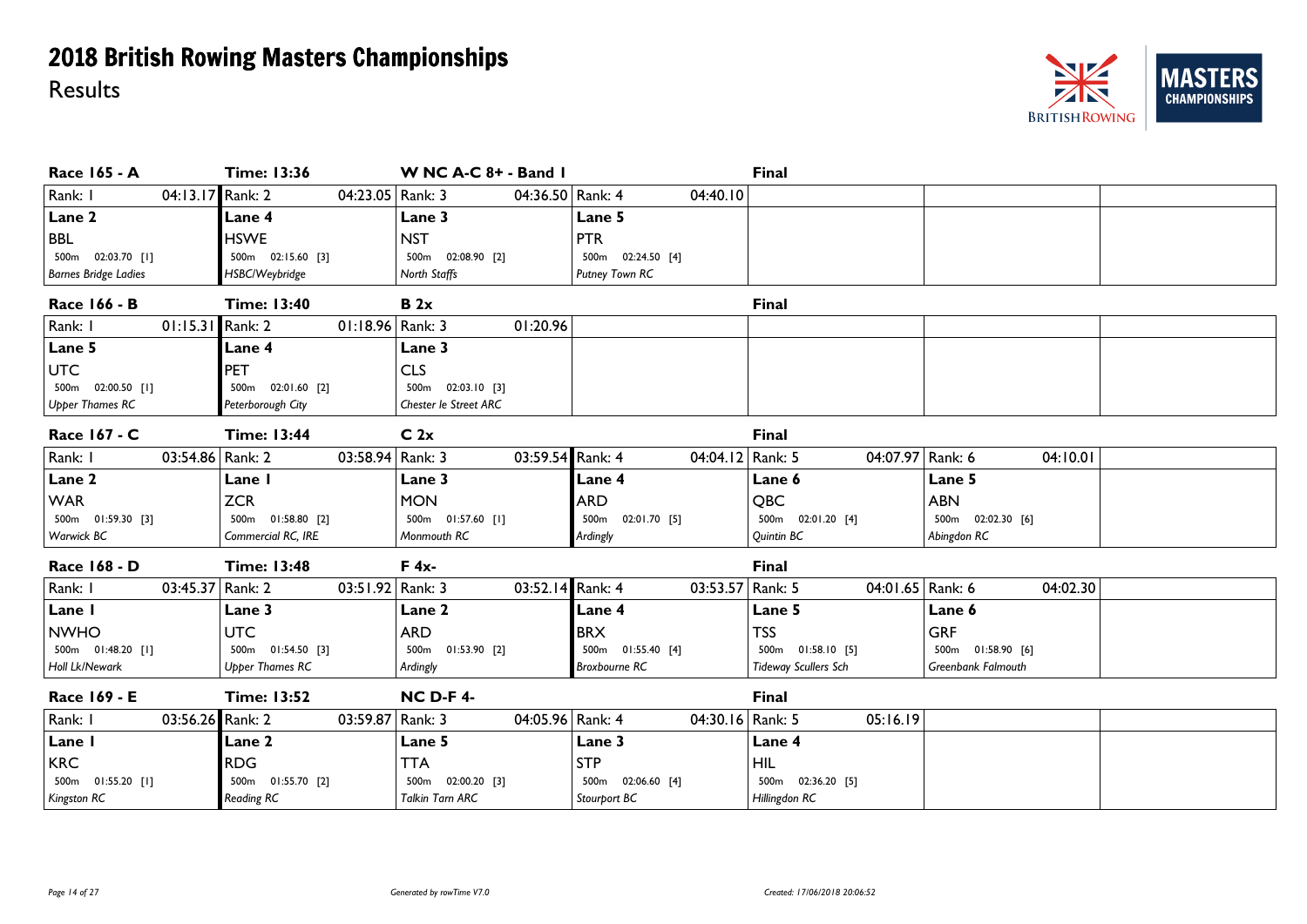

| Race 170 - F                | <b>Time: 13:56</b>         | <b>NC A-C 4+ - Band 2</b> |                            | <b>Final</b>        |                     |
|-----------------------------|----------------------------|---------------------------|----------------------------|---------------------|---------------------|
| Rank: I<br>04:14.40 Rank: 2 | 04:22.21   Rank: 3         | 04:32.88 Rank: 4          | 04:41.94                   |                     |                     |
| Lane 2                      | Lane 3                     | Lane 5                    | Lane 4                     |                     |                     |
| <b>NRC</b>                  | ZPU (B)                    | <b>BLD</b>                | ZPU(A)                     |                     |                     |
| 500m 02:03.70 [1]           | 500m 02:07.50 [2]          | 500m  02:12.30  [3]       | 500m 02:19.90 [4]          |                     |                     |
| Nottingham RC               | Portora Boat Club, Ireland | <b>Broadland BC</b>       | Portora Boat Club, Ireland |                     |                     |
|                             | A Crooks                   |                           | K Nixon                    |                     |                     |
| <b>Race 171 - G</b>         | <b>Time: 14:00</b>         | NC A-C 4+ - Band I        |                            | <b>Final</b>        |                     |
| Rank: I<br>03:51.87 Rank: 2 | 03:55.58   Rank: 3         | 04:14.25 Rank: 4          | 04:18.85   Rank: 5         | 04:26.97            |                     |
| Lane 2                      | Lane I                     | Lane 3                    | Lane 4                     | Lane 5              |                     |
| <b>SRC</b>                  | <b>CUR</b>                 | <b>AVN</b>                | CAB                        | <b>MIK</b>          |                     |
| 500m  01:52.20 [1]          | 500m  01:56.20 [2]         | 500m 02:05.80 [3]         | 500m 02:06.30 [4]          | 500m 02:09.80 [5]   |                     |
| Sudbury RC                  | Curlew                     | Avon County               | Cantabrigian               | Milton Keynes RC    |                     |
| <b>Race 172 - H</b>         | <b>Time: 14:04</b>         | <b>WAIx</b>               |                            | <b>Final</b>        |                     |
| Rank: I<br>04:26.65 Rank: 2 | 04:31.88   Rank: 3         | 04:36.44 Rank: 4          | 04:53.34 Rank: 5           | 05:05.70            | 05:09.24<br>Rank: 6 |
| Lane 2                      | Lane I                     | Lane 3                    | Lane 4                     | Lane 6              | Lane 5              |
| CAB                         | <b>ABN</b>                 | <b>UTC</b>                | <b>EXE</b>                 | <b>FSC</b>          | <b>PET</b>          |
| 500m 02:07.00 [1]           | 500m  02:12.30  [2]        | 500m  02:14.40  [3]       | 500m 02:19.60 [4]          | 500m  02:26.50  [5] | 500m  02:33.40  [6] |
| Cantabrigian                | Abingdon RC                | <b>Upper Thames RC</b>    | <b>Exeter RC</b>           | Furnivall           | Peterborough City   |
| G Plunkett                  | K Hall                     | A Brooks                  | D Wall                     | J Hartley           | I Apostolidou       |
| Race 173 - 1                | <b>Time: 14:08</b>         | $E$ 4x-                   |                            | <b>Final</b>        |                     |
| Rank: I                     | Rank: 2                    | Rank: 3                   | Rank: 4                    | Rank: 5             | Rank: 6             |
| Lane I                      | Lane 2                     | Lane 3                    | Lane 4                     | Lane 6              | Lane 5              |
| <b>NOR</b>                  | <b>STA</b>                 | <b>DUR</b>                | <b>MHD</b>                 | <b>RUN</b>          | SON                 |
| 500m 01:43.90 [2]           | 500m  01:43.20 [1]         | 500m  01:51.30  [3]       | 500m  01:52.40 [4]         | 500m  01:53.10  [5] | 500m 01:58.50 [6]   |
| Norwich RC                  | Star Club                  | Durham ARC                | Maidenhead RC              | Runcorn             | Sons of the Thames  |
| Race 174 - J                | <b>Time: 14:12</b>         | H Ix                      |                            | <b>Final</b>        |                     |
| Rank: I<br>04:28.56 Rank: 2 | 04:39.72 Rank: 3           | 04:41.54 Rank: 4          | 04:58.07 Rank: 5           | 05:06.10            |                     |
| Lane 2                      | Lane 3                     | Lane I                    | Lane 4                     | Lane 5              |                     |
| <b>QBC</b>                  | <b>UTC</b>                 | <b>WRC</b>                | <b>MIN</b>                 | <b>DAT</b>          |                     |
| 500m 02:10.30 [1]           | 500m  02:18.50 [4]         | 500m  02:17.90  [3]       | 500m 02:17.50 [2]          | 500m  02:31.60  [5] |                     |
| Quintin BC                  | <b>Upper Thames RC</b>     | Wallingford RC            | Minerva Bath               | Dart Totnes RC      |                     |
| T Bishop                    | G Petelin                  | C Parry                   | A Cooke                    | Harris              |                     |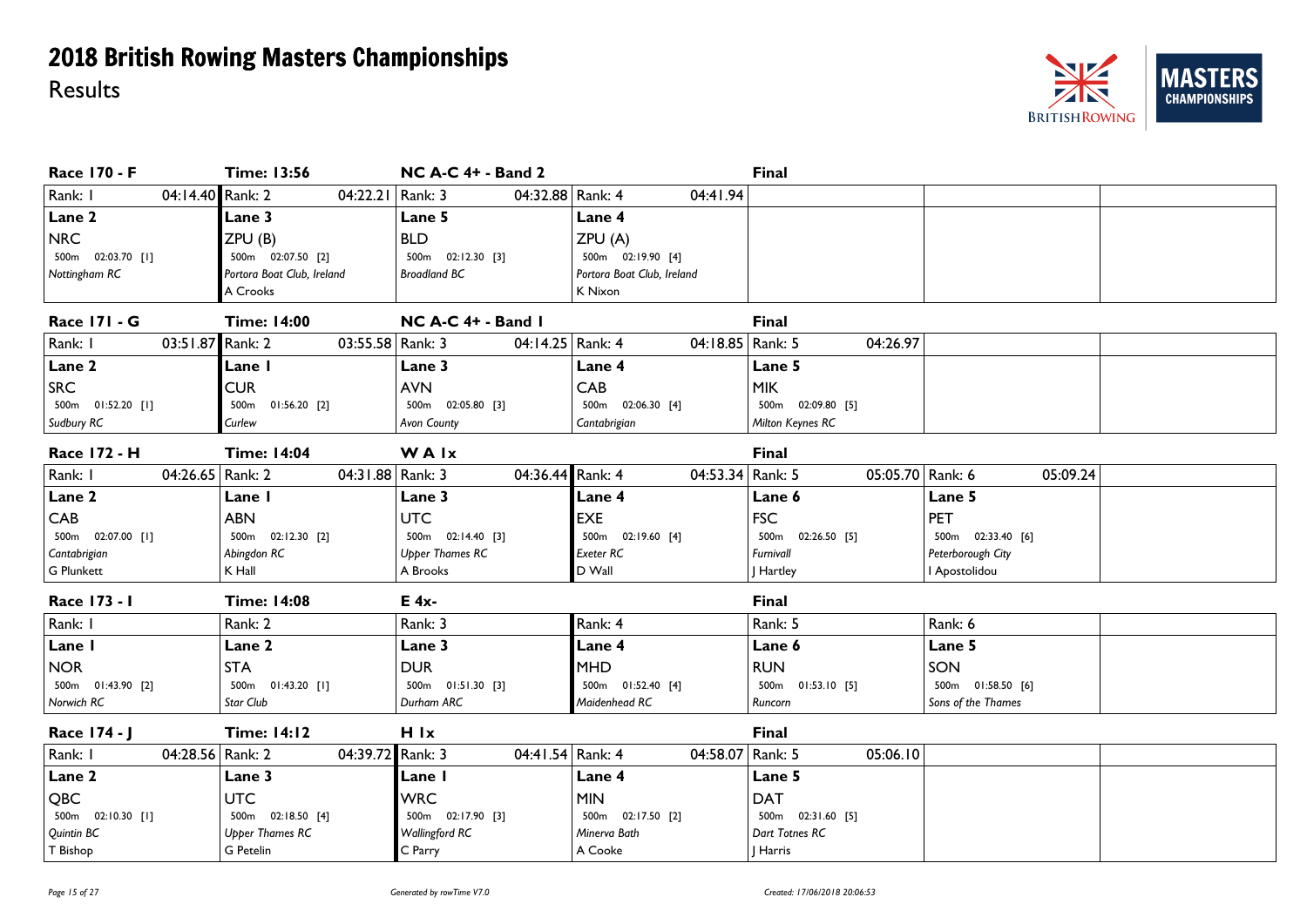

| <b>Race 175 - K</b>         | <b>Time: 14:16</b>               | WF $2x$             |                        | Final                              |                     |
|-----------------------------|----------------------------------|---------------------|------------------------|------------------------------------|---------------------|
| Rank: I<br>04:33.89 Rank: 2 | 04:49.32 Rank: 3                 | 04:53.28 Rank: 4    | 04:57.90   Rank: 5     | 04:59.81 Rank: 6                   | 05:11.04            |
| Lane I                      | Lane 3                           | Lane 2              | Lane 5                 | Lane 4                             | Lane 6              |
| LLDU (A)                    | <b>BIR</b>                       | DUR(B)              | <b>YRK</b>             | <b>WEY</b>                         | <b>STA</b>          |
| 500m 02:12.40 [1]           | 500m 02:19.70 [2]                | 500m  02:21.50  [3] | 500m  02:27.70  [5]    | 500m  02:25.80 [4]                 | 500m 02:32.20 [6]   |
| Loch Lomond ARC/Durham ARC  | Birmingham RC                    | Durham ARC          | York City              | Weybridge RC                       | Star Club           |
| G Prescott                  |                                  | Collett             |                        |                                    |                     |
| Race 176 - L                | <b>Time: 14:20</b>               | $D$ 4x-             |                        | Final                              |                     |
| Rank: I<br>03:29.36 Rank: 2 | 03:34.34 Rank: 3                 | 03:38.05 Rank: 4    | 03:39.89 Rank: 5       | 03:48.79 Rank: 6                   | 04:04.04            |
| Lane 2                      | Lane I                           | Lane 4              | Lane 3                 | Lane 5                             | Lane 6              |
| <b>WRC</b>                  | <b>BEB</b>                       | <b>ARD</b>          | SIV                    | <b>HEX</b>                         | <b>STA</b>          |
| 500m 01:42.20 [1]           | 500m 01:44.60 [2]                | 500m 01:45.90 [3]   | 500m  01:47.40 [4]     | 500m 01:49.30 [5]                  | 500m  01:56.70  [6] |
| <b>Wallingford RC</b>       | <b>Bewl Bridge</b>               | Ardingly            | St Ives                | Hexham                             | Star Club           |
| Race 177 - M                | <b>Time: 14:24</b>               | A 2x                |                        | <b>Final</b>                       |                     |
| Rank: I<br>03:47.14 Rank: 2 | 04:07.20                         |                     |                        |                                    |                     |
| Lane 4                      | Lane 3                           |                     |                        |                                    |                     |
| SON                         | LEA                              |                     |                        |                                    |                     |
| 500m 01:48.50 [1]           | 01:54.20 [2]<br>500 <sub>m</sub> |                     |                        |                                    |                     |
| Sons of the Thames          | Lea RC                           |                     |                        |                                    |                     |
| Race 178 - N                | <b>Time: 14:28</b>               | Glx                 |                        | <b>Final</b>                       |                     |
| Rank: I                     | Rank: 2                          | Rank: 3             | Rank: 4                | Rank: 5                            | Rank: 6             |
| Lane I                      | Lane 2                           | Lane 4              | Lane 5                 | Lane 3                             | Lane 6              |
| <b>AVN</b>                  | DAT (A)                          | <b>PBD</b>          | <b>DUR</b>             | <b>ZDE</b>                         | <b>ZBF</b>          |
| DNA [I]<br>500m             | 500m<br><b>DNA</b> [2]           | DNA [3]<br>500m     | <b>DNA [5]</b><br>500m | 500 <sub>m</sub><br><b>DNA</b> [4] | 500m<br><b>DNA</b>  |
| <b>Avon County</b>          | Dart Totnes RC                   | Poplar Blackwall    | Durham ARC             | Delta Deas Rowing Club, Canada     | <b>Belfast BC</b>   |
| A Constantinidi             | R Stewart                        | R Milligan          | A Jaggard              | R Stout                            | S LOCKWOOD          |
| Race 179 - O                | <b>Time: 14:32</b>               | WCIx                |                        | <b>Final</b>                       |                     |
| No Race                     |                                  |                     |                        |                                    |                     |
|                             |                                  |                     |                        |                                    |                     |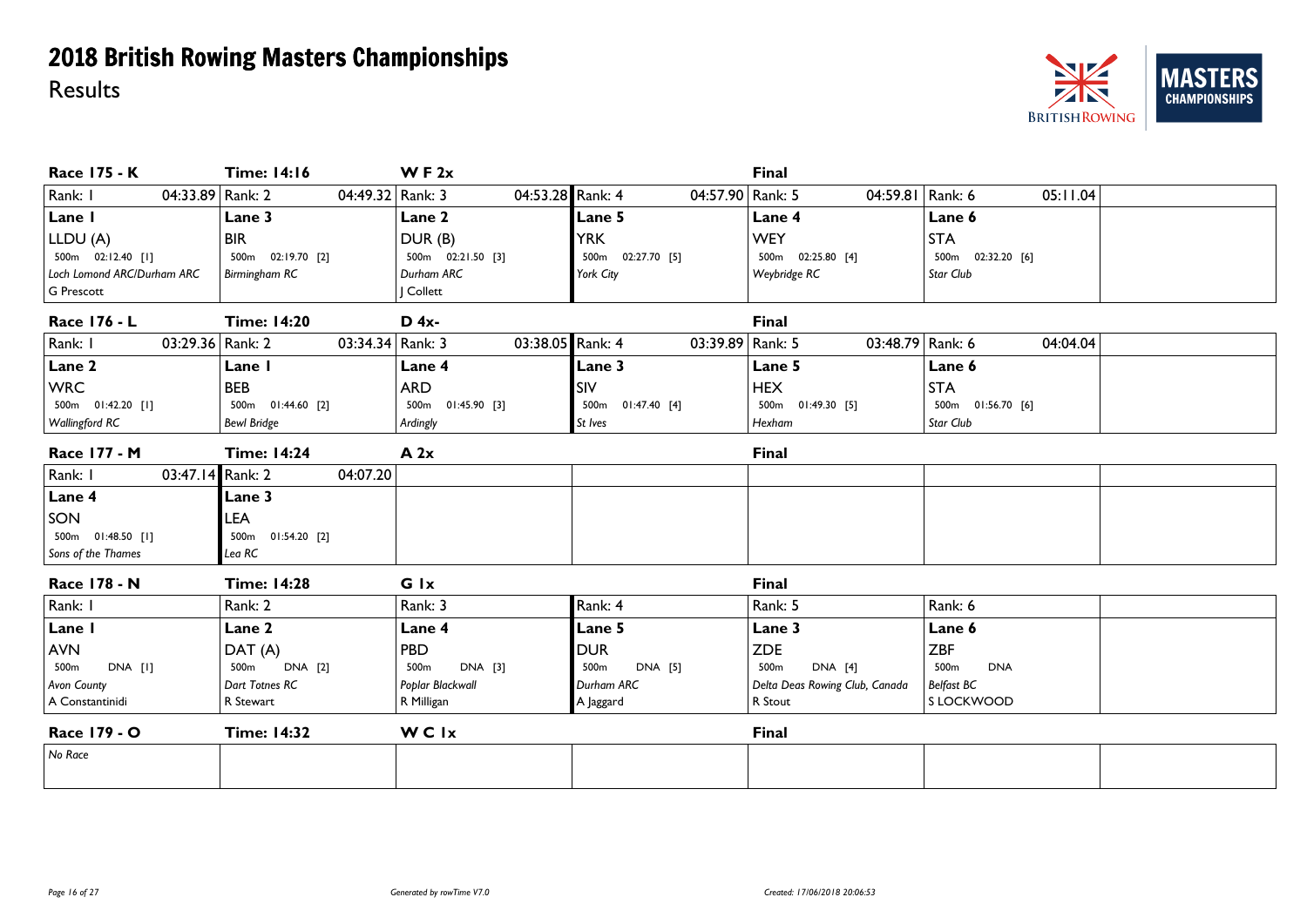

| <b>Race 180 - P</b>         | <b>Time: 14:36</b>  | $MxB4x$ -           |                     | <b>Final</b>        |                   |  |
|-----------------------------|---------------------|---------------------|---------------------|---------------------|-------------------|--|
| 03:53.29 Rank: 2<br>Rank: I | 03:53.80 Rank: 3    | 03:54.24            |                     |                     |                   |  |
| Lane 4                      | Lane 3              | Lane 5              |                     |                     |                   |  |
| <b>STK</b>                  | <b>WAR</b>          | <b>BER</b>          |                     |                     |                   |  |
| 500m  01:56.10  [2]         | 500m  01:56.70 [3]  | 500m  01:55.50 [1]  |                     |                     |                   |  |
| Trentham BC                 | Warwick BC          | <b>Berwick</b>      |                     |                     |                   |  |
| <b>Race 181 - A</b>         | <b>Time: 14:40</b>  | <b>WBIx</b>         |                     | <b>Final</b>        |                   |  |
| Rank: I<br>04:46.71 Rank: 2 | 04:49.65 Rank: 3    | 04:55.54 Rank: 4    | 05:00.99 Rank: 5    | 05:03.22            |                   |  |
| Lane 2                      | Lane I              | Lane 4              | Lane 3              | Lane 5              |                   |  |
| EXE                         | <b>YRK</b>          | <b>TEE</b>          | <b>PET</b>          | <b>FSC</b>          |                   |  |
| 500m  02:13.60  [1]         | 500m 02:22.50 [3]   | 500m 02:19.50 [2]   | 500m  02:23.30 [4]  | 500m  02:28.00  [5] |                   |  |
| <b>Exeter RC</b>            | York City           | Tees RC             | Peterborough City   | Furnivall           |                   |  |
| H Ellison                   | M Rezacova          | J Lloyd             | C Hook              | M Pesola            |                   |  |
| <b>Race 182 - B</b>         | <b>Time: 14:44</b>  | W D 2x              |                     | <b>Final</b>        |                   |  |
| Rank: I<br>04:24.95 Rank: 2 | 04:28.61   Rank: 3  | 04:33.49 Rank: 4    | 04:47.20 Rank: 5    | 04:59.17 Rank: 6    | 05:14.87          |  |
| Lane I                      | Lane 2              | Lane 3              | Lane 4              | Lane 6              | Lane 5            |  |
| <b>ETX</b>                  | UTMA (A)            | <b>TEE</b>          | CAS                 | <b>TYU</b>          | <b>ZBF</b>        |  |
| 500m 02:09.70 [1]           | 500m 02:12.00 [2]   | 500m  02:13.90  [3] | 500m 02:20.70 [4]   | 500m 02:28.50 [5]   | 500m 02:34.70 [6] |  |
| <b>Eton Excelsior</b>       | Upper T/ MAA        | Tees RC             | Castle Semple RC    | <b>Tyne United</b>  | <b>Belfast BC</b> |  |
|                             | L Kallal            |                     |                     |                     |                   |  |
| Race 183 - C                | <b>Time: 14:48</b>  | $Mx C 4x$ -         |                     | Final               |                   |  |
| Rank: I<br>03:47.20 Rank: 2 | 03:57.70 Rank: 3    | 04:04.07 Rank: 4    | 04:14.84            |                     |                   |  |
| Lane 4                      | Lane 5              | Lane 2              | Lane 3              |                     |                   |  |
| <b>SCSA</b>                 | <b>UPT</b>          | <b>BRD</b>          | <b>DEW</b>          |                     |                   |  |
| 500m  01:48.10  [1]         | 500m 01:53.50 [2]   | 500m  01:57.70  [3] | 500m 02:01.70 [4]   |                     |                   |  |
| Strath/StAnd                | Upton RC            | <b>Bradford ARC</b> | Derwent             |                     |                   |  |
| <b>Race 184 - D</b>         | <b>Time: 14:52</b>  | <b>W NC A-C 2-</b>  |                     | <b>Final</b>        |                   |  |
| Rank: I<br>04:38.61 Rank: 2 | 04:43.70 Rank: 3    | 04:52.42 Rank: 4    | 04:56.35            |                     |                   |  |
| Lane 5                      | Lane 3              | Lane 2              | Lane 4              |                     |                   |  |
| SAN(B)                      | <b>HEX</b>          | SAN (A)             | <b>STA</b>          |                     |                   |  |
| 500m  02:17.20 [1]          | 500m  02:19.50  [2] | 500m 02:22.60 [3]   | 500m  02:34.40  [4] |                     |                   |  |
| St Andrew BC                | Hexham              | St Andrew BC        | Star Club           |                     |                   |  |
| $ M$ Walsh                  |                     | A Sweeny            |                     |                     |                   |  |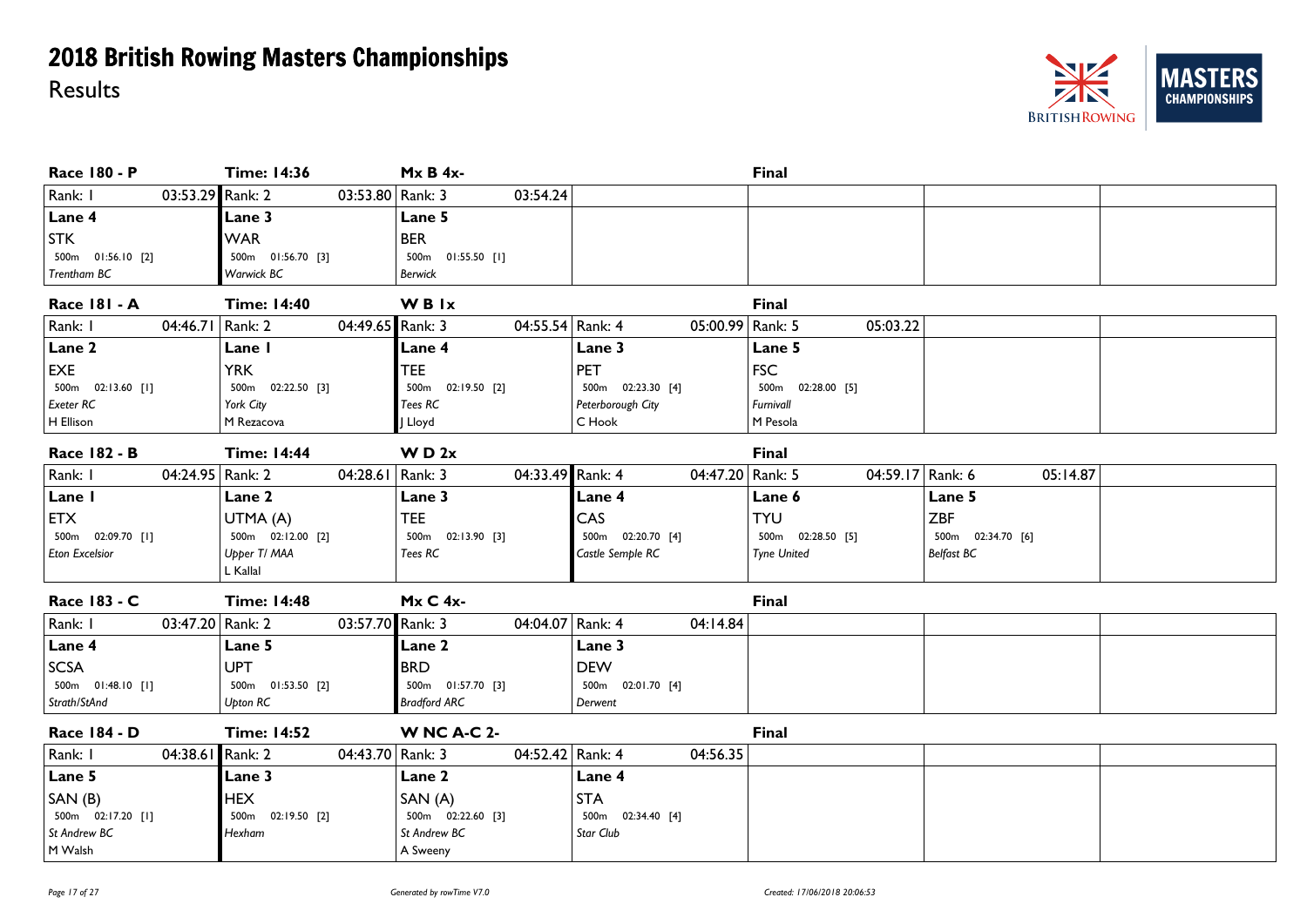

| Race 185 - E                | <b>Time: 14:56</b>               | W E 2x                 |                             | <b>Final</b>                           |                                              |
|-----------------------------|----------------------------------|------------------------|-----------------------------|----------------------------------------|----------------------------------------------|
| Rank: I<br>04:29.16 Rank: 2 | 04:35.09 Rank: 3                 | 04:41.68 Rank: 4       | 04:45.84                    | Rank: 5<br>04:53.46 Rank: 6            | 05:06.04                                     |
| Lane I                      | Lane 3                           | Lane 2                 | Lane 6                      | Lane 5                                 | Lane 4                                       |
| <b>UTC</b>                  | <b>FAL</b>                       | <b>TTA</b>             | <b>KRC</b>                  | <b>ETX</b>                             | <b>NST</b>                                   |
| 500m  02:11.20 [1]          | 02:12.60 [2]<br>500 <sub>m</sub> | 500m  02:17.40  [4]    | 500m  02:14.10  [3]         | 500m<br>02:21.00 [5]                   | 500m 02:24.50 [6]                            |
| <b>Upper Thames RC</b>      | Falcon RC                        | <b>Talkin Tarn ARC</b> | Kingston RC                 | <b>Eton Excelsior</b>                  | North Staffs                                 |
| <b>Race 186 - F</b>         | <b>Time: 15:00</b>               | I/J Ix Hcap            |                             |                                        |                                              |
| Rank: I<br>05:48.51         | Rank: 2<br>05:48.59 Rank: 3      | 05:50.85               |                             |                                        |                                              |
| Lane 5                      | Lane 3                           | Lane 4                 |                             |                                        |                                              |
| <b>BTC</b>                  | <b>KRC</b>                       | <b>ARD</b>             |                             |                                        |                                              |
| 500m  02:56.90  [3]         | 500m  02:48.10 [1]               | 500m  02:56.30  [2]    |                             |                                        |                                              |
| <b>BTC</b> Southampton      | Kingston RC                      | Ardingly               |                             |                                        |                                              |
| R Green                     | Reader                           | S Denley-Hill          |                             |                                        |                                              |
| <b>Race 187 - G</b>         | <b>Time: 15:04</b>               | <b>W NC D-F 4+</b>     |                             | <b>Final</b>                           |                                              |
| 04:47.77<br>Rank: I         | Rank: 2<br>04:54.45   Rank: 3    | 05:24.17 Rank: 4       | 05:48.91                    |                                        |                                              |
| Lane 2                      | Lane 5                           | Lane 4                 | Lane 3                      |                                        |                                              |
| MIN(A)                      | MIN(B)                           | <b>CRC</b>             | HOL                         |                                        |                                              |
| 500m 02:16.20 [1]           | 500m 02:21.40 [2]                | 02:38.90 [3]<br>500m   | 500m 02:47.80 [4]           |                                        |                                              |
| Minerva Bath                | Minerva Bath                     | Chesterton RC          | Hollingworth Lake           |                                        |                                              |
| H Sheppard                  | <b>H</b> Sewell                  |                        |                             |                                        |                                              |
| <b>Race 188 - H</b>         | <b>Time: 15:20</b>               | E Ix                   |                             | <b>Eliminator I</b>                    | 1st to Final + Next fastest 2 from all Elims |
| Rank: I<br>04:23.08 Rank: 2 | 04:24.37 Rank: 3                 | 04:41.84 Rank: 4       |                             | 04:54.06   Rank: 5<br>05:02.89 Rank: 6 | 05:08.44                                     |
| Lane 4                      | Lane I                           | Lane 2                 | Lane 3                      | Lane 5                                 | Lane 6                                       |
| <b>ZCR</b>                  | <b>NOR</b>                       | <b>MAR</b>             | DAT(A)                      | <b>WRC</b>                             | DAT(B)                                       |
| 500m 02:05.40 [1]           | 500m 02:08.90 [2]                | 500m  02:18.20  [3]    | 500m 02:25.90 [4]           | 500m  02:31.60  [6]                    | 500m 02:30.70 [5]                            |
| Commercial RC, IRE          | Norwich RC                       | Marlow RC              | Dart Totnes RC              | Wallingford RC                         | Dart Totnes RC                               |
| D Crowley                   | V Audinis                        | M Parsons              | N Price                     | I Wilkinson                            | M Dunn                                       |
| Race 189 - 1                | <b>Time: 15:24</b>               | E Ix                   |                             | <b>Eliminator 2</b>                    | 1st to Final + Next fastest 2 from all Elims |
| Rank: I<br>04:44.24 Rank: 2 | 04:47.42 Rank: 3                 | 04:50.41   Rank: 4     |                             | 04:52.95 Rank: 5<br>04:55.07 Rank: 6   | 05:12.56                                     |
| Lane I                      | Lane 3                           | Lane 5                 | Lane 4                      | Lane 6                                 | Lane 2                                       |
| <b>GRT</b>                  | <b>CBR</b>                       | <b>GLR</b>             | <b>TSS</b>                  | <b>HLS</b>                             | <b>BEB</b>                                   |
| 500m  02:18.10  [1]         | 500m  02:24.40  [3]              | 500m 02:28.20 [4]      | 500m  02:28.70  [5]         | 500m  02:24.00  [2]                    | 500m  02:34.60  [6]                          |
| Granta                      | City of Bristol RC               | Gloucester RC          | <b>Tideway Scullers Sch</b> | <b>Hollowell Scullers</b>              | <b>Bewl Bridge</b>                           |
| $P$ Copham                  | M Downey                         | S Lowe                 | <b>B</b> Bridger            | A Rudkin                               | M Maunsell                                   |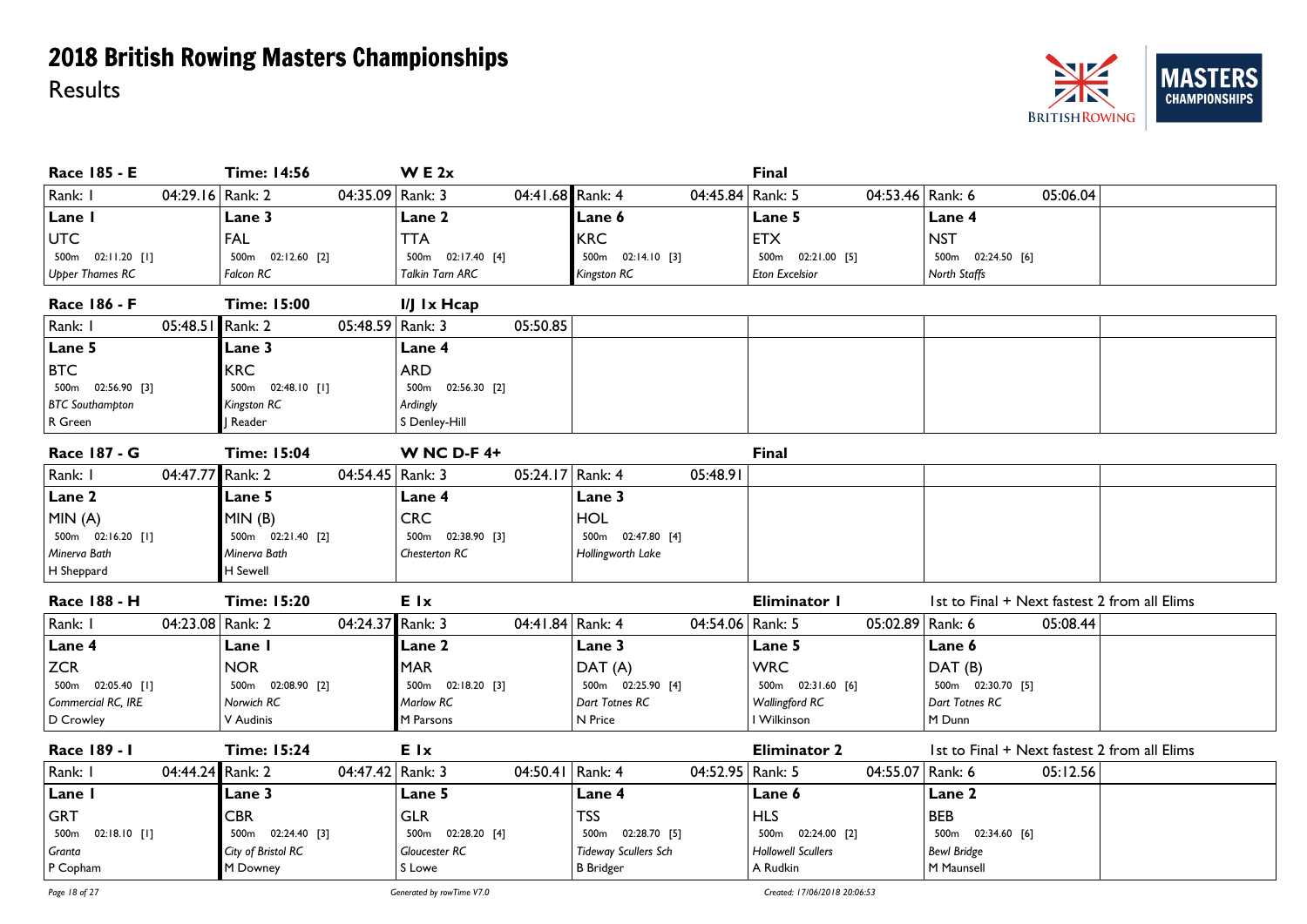#### **NZ MAST** ERS **CHAMPIONSHIPS BRITISH ROWING**

| Race 190 - J                | <b>Time: 15:28</b>   | <b>E</b> Ix                            |                      | <b>Eliminator 3</b> | 1st to Final + Next fastest 2 from all Elims |
|-----------------------------|----------------------|----------------------------------------|----------------------|---------------------|----------------------------------------------|
| Rank: I<br>04:38.15 Rank: 2 |                      | 04:40.93 Rank: 3<br>04:53.56 Rank: 4   | 04:53.90 Rank: 5     | 05:35.29            |                                              |
| Lane 4                      | Lane 3               | Lane 5                                 | Lane I               | Lane 2              |                                              |
| WBK (A)                     | <b>WYC</b>           | <b>ZGY</b>                             | <b>LEA</b>           | <b>PTR</b>          |                                              |
| 500m 02:13.87 [1]           | 500m 02:19.41 [2]    | 500m 02:22.07 [4]                      | 500m 02:20.82 [3]    | 500m 02:56.20 [5]   |                                              |
| Walbrook                    | <b>Wycliffe Coll</b> | Galway (IRE)                           | Lea RC               | Putney Town RC      |                                              |
| N Thomas                    | A Mitchell           | A McCallion                            | M Hyndman            | A Marengo           |                                              |
| <b>Race 191 - K</b>         | <b>Time: 15:32</b>   | <b>E</b> Ix                            |                      | <b>Eliminator 4</b> | 1st to Final + Next fastest 2 from all Elims |
| Rank: I<br>04:33.80 Rank: 2 |                      | 04:44.00   Rank: 3<br>04:52.80 Rank: 4 | 05:00.10   Rank: 5   | 05:03.70 Rank: 6    | 05:14.60                                     |
| Lane 3                      | Lane 6               | Lane I                                 | Lane 4               | Lane 2              | Lane 5                                       |
| <b>UTC</b>                  | <b>STP</b>           | <b>MBC</b>                             | <b>YRK</b>           | <b>CHA</b>          | SON                                          |
| 500m 02:15.10 [1]           | 500m 02:20.80 [2]    | 500m 02:22.30 [3]                      | 02:28.90 [5]<br>500m | 500m 02:28.40 [4]   | 500m 02:33.70 [6]                            |
| <b>Upper Thames RC</b>      | Stourport BC         | Molesey BC                             | York City            | Champ Thames (Camb) | Sons of the Thames                           |
| M Shimmin                   | D Gwilliam           | D Snelling                             | A Lyon               | P Jones             | D Smith                                      |
|                             |                      |                                        |                      |                     |                                              |
| Race 192 - L                | <b>Time: 15:36</b>   | <b>F</b> Ix                            |                      | Eliminator I        | 1st to Final + Next fastest 3 from all Elims |
| 05:00.47 Rank: 2<br>Rank: I |                      | 05:02.77 Rank: 4<br>05:02.73 Rank: 3   | 05:27.44 Rank: 5     | 05:32.91            |                                              |
| Lane 5                      | Lane 3               | Lane 2                                 | Lane 4               | Lane I              |                                              |
| <b>DAT</b>                  | <b>CBS</b>           | <b>BNT</b>                             | <b>STA</b>           | <b>WRR</b>          |                                              |
| 500m 02:20.70 [1]           | 500m 02:29.60 [2]    | 500m 02:30.10 [3]                      | 500m 02:39.40 [4]    | 500m 02:48.00 [5]   |                                              |
| Dart Totnes RC              | Cambois              | Bentham BC                             | <b>Star Club</b>     | Worcester RC        |                                              |
| G Cairns                    | C Freeman            | <b>Bates</b>                           | L Waugh              | I MacMillan         |                                              |
| Race 193 - M                | <b>Time: 15:40</b>   | F Ix                                   |                      | <b>Eliminator 2</b> | 1st to Final + Next fastest 3 from all Elims |
| Rank: I<br>04:47.18 Rank: 2 |                      | 04:55.13 Rank: 3<br>05:13.68 Rank: 4   | 05:41.66 DNS         |                     |                                              |
| Lane I                      | Lane 2               | Lane 3                                 | Lane 4               | Lane 5              |                                              |
| <b>GLR</b>                  | TYU                  | <b>ZBF</b>                             | <b>CHA</b>           | <b>KRC</b>          |                                              |
| 500m  02:21.50 [1]          | 500m 02:29.70 [2]    | 500m 02:39.30 [3]                      | 500m 03:01.70 [4]    | Kingston RC         |                                              |
| <b>Gloucester RC</b>        | <b>Tyne United</b>   | <b>Belfast BC</b>                      | Champ Thames (Camb)  | T Mossop            |                                              |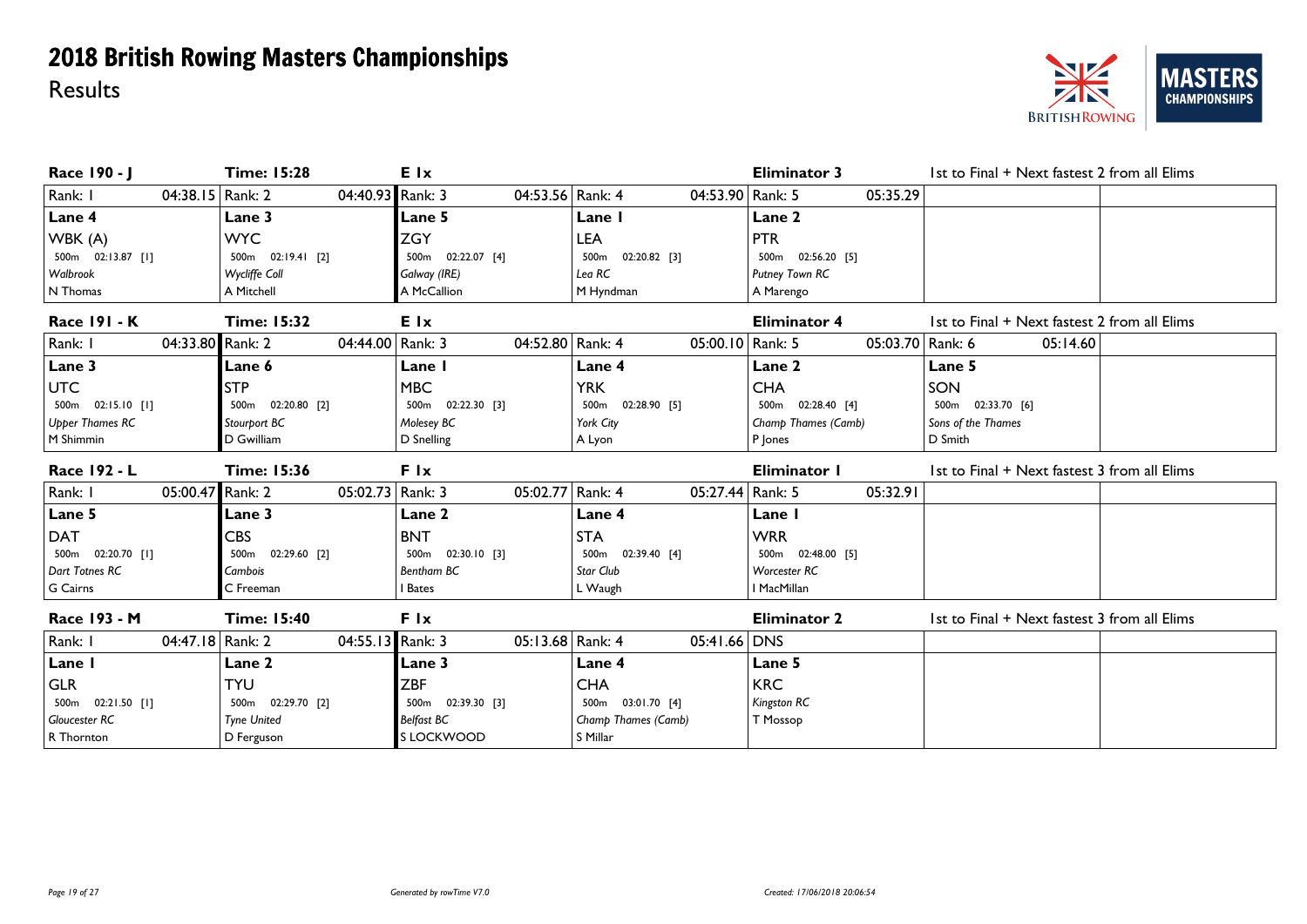

| Race 194 - N                  | <b>Time: 15:44</b>                                       | Flx                 |                        | <b>Eliminator 3</b>         | 1st to Final + Next fastest 3 from all Elims |
|-------------------------------|----------------------------------------------------------|---------------------|------------------------|-----------------------------|----------------------------------------------|
| 04:37.59 Rank: 2<br>Rank: I   | 04:38.10 Rank: 3                                         | 04:50.53 Rank: 4    | $05:45.23$ DNS         |                             |                                              |
| Lane 3                        | Lane 4                                                   | Lane 2              | Lane 5                 | Lane I                      |                                              |
| <b>WLT</b>                    | <b>DEW</b>                                               | LKL(B)              | LKL(A)                 | <b>MBC</b>                  |                                              |
| 500m 02:13.90 [1]             | 500m 02:14.70 [2]                                        | 500m 02:22.90 [3]   | 500m 02:53.60 [4]      | Molesey BC                  |                                              |
| <b>Walton RC</b>              | Derwent                                                  | Lakeland RC         | Lakeland RC            | C Bowman                    |                                              |
| R Adey                        | R Hancock                                                | G Jack              | D Thomas               |                             |                                              |
| Race 195 - O                  | <b>Time: 15:48</b>                                       | W B 2x              |                        | <b>No Race</b>              |                                              |
| No Race                       |                                                          |                     |                        |                             |                                              |
| Race 196 - P                  | <b>Time: 15:52</b>                                       | W B 2x              |                        | Eliminator I                | 1st 3 to Final                               |
| Rank: I<br>04:28.64 Rank: 2   | 04:33.93   Rank: 3                                       | 04:35.64 Rank: 4    | 04:36.61               | Rank: 5<br>04:49.63 Rank: 6 | 04:53.48                                     |
| Lane 2                        | Lane 4                                                   | Lane 3              | Lane 5                 | Lane I                      | Lane 6                                       |
| <b>MHD</b>                    | <b>OBMA</b>                                              | <b>WAR</b>          | UTC                    | <b>EXE</b>                  | <b>EVE</b>                                   |
| 500m 02:12.40 [1]             | 500m 02:12.70 [2]                                        | 500m 02:14.50 [4]   | 500m  02:13.30  [3]    | 500m  02:19.60  [5]         | 500m 02:20.40 [6]                            |
| Maidenhead RC                 | Quintin/MAA                                              | Warwick BC          | <b>Upper Thames RC</b> | Exeter RC                   | Evesham RC                                   |
| <b>Empty</b>                  | Redrawn to 2 Eliminators (3 to Final) due to scratchings |                     |                        |                             |                                              |
| <b>Race 197 - A</b>           | <b>Time: 15:56</b>                                       | W B 2x              |                        | <b>Eliminator 2</b>         | 1st 3 to Final                               |
| 04:38.70 Rank: 2<br>Rank: I   | 04:43.59 Rank: 3                                         | 04:45.32 Rank: 4    | 04:47.46 Rank: 5       | 04:56.99 Rank: 6            | 05:09.90                                     |
| Lane 3                        | Lane 5                                                   | Lane 4              | Lane I                 | Lane 2                      | Lane 6                                       |
| <b>GUI</b>                    | <b>PTR</b>                                               | PET                 | <b>TYU</b>             | <b>STK</b>                  | <b>MAA</b>                                   |
| 500m  02:15.20 [1]            | 500m 02:20.90 [2]                                        | 500m 02:23.50 [3]   | 500m 02:25.20 [5]      | 500m 02:24.90 [4]           | 500m 02:31.20 [6]                            |
| Guildford RC                  | Putney Town RC                                           | Peterborough City   | <b>Tyne United</b>     | Trentham BC                 | Mortlake A & A                               |
|                               | Redrawn to 2 Eliminators (3 to Final) due to scratchings |                     |                        |                             |                                              |
| Empty                         |                                                          |                     |                        |                             |                                              |
| Race 198 - B                  | <b>Time: 16:00</b>                                       | W C 2x              |                        | <b>Eliminator I</b>         | 1st 3 to Final                               |
| Rank: I<br>04:25.11   Rank: 2 | 04:27.74 Rank: 3                                         | 04:36.40 Rank: 4    | 04:46.01   Rank: 5     | 04:49.34                    |                                              |
| Lane I                        | Lane 2                                                   | Lane 5              | Lane 4                 | Lane 3                      |                                              |
| <b>SCP</b>                    | <b>STA</b>                                               | <b>HEBE</b>         | LEE                    | <b>BRD</b>                  |                                              |
| 500m 02:07.30 [1]             | 500m 02:12.68 [2]                                        | 500m  02:14.83  [3] | 500m  02:22.12 [4]     | 500m  02:25.43  [5]         |                                              |

*Leeds RC*

*Strathclyde Park RC*

*Star Club*

*Hexham/Berwick*

*Bradford ARC*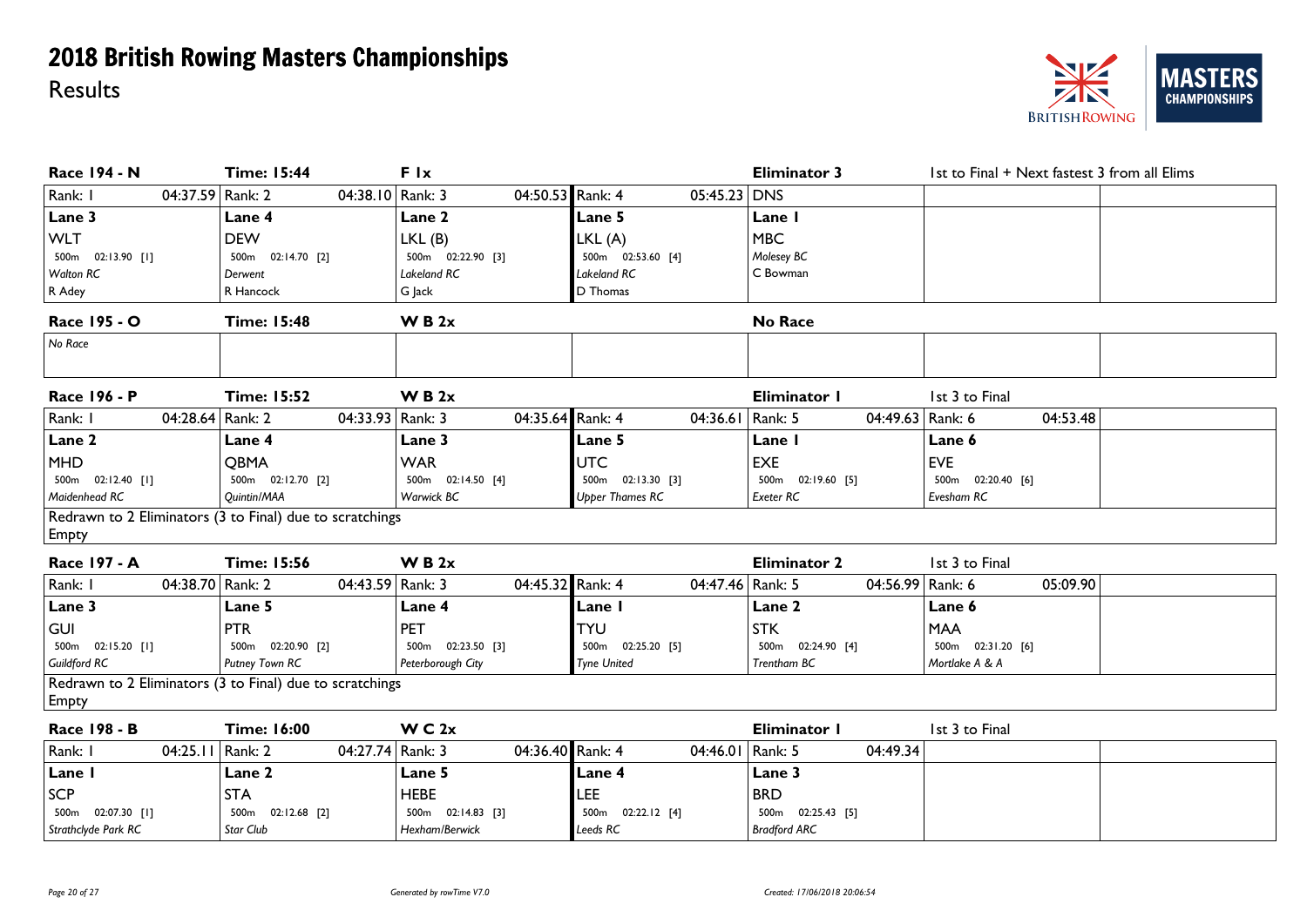

| Race 199 - C                  | <b>Time: 16:04</b>    | W C 2x                      |                        | <b>Eliminator 2</b> | 1st 3 to Final                               |
|-------------------------------|-----------------------|-----------------------------|------------------------|---------------------|----------------------------------------------|
| Rank: I<br>04:30.81   Rank: 2 | 04:34.29 Rank: 3      | 04:49.14 Rank: 4            | 04:56.10 Rank: 5       | 05:01.03 Rank: 6    | 05:43.01                                     |
| Lane I                        | Lane 2                | Lane 3                      | Lane 4                 | Lane 5              | Lane 6                                       |
| <b>ETX</b>                    | <b>AVN</b>            | <b>MIK</b>                  | <b>ARD</b>             | <b>TTA</b>          | <b>KRC</b>                                   |
| 500m  02:12.12  [1]           | 500m 02:15.79 [3]     | 500m 02:15.33 [2]           | 02:25.70 [4]<br>500m   | 500m  02:28.43  [5] | 500m 02:30.55 [6]                            |
| <b>Eton Excelsior</b>         | Avon County           | Milton Keynes RC            | Ardingly               | Talkin Tarn ARC     | Kingston RC                                  |
| Race 200 - D                  | <b>Time: 16:08</b>    | D Ix                        |                        | Eliminator I        | 1st to Final + Next fastest 3 from all Elims |
| Rank: I<br>04:23.90 Rank: 2   | 04:24.36 Rank: 3      | 04:38.05   Rank: 4          | 04:39.21               |                     |                                              |
| Lane 4                        | Lane 3                | <b>Lane 2</b>               | Lane 5                 |                     |                                              |
| <b>BER</b>                    | <b>BIA</b>            | <b>RAF</b>                  | <b>SUA</b>             |                     |                                              |
| 500m 02:12.00 [2]             | 500m 02:13.00 [3]     | 500m 02:19.70 [4]           | 500m 02:09.50 [1]      |                     |                                              |
| <b>Berwick</b>                | <b>Bideford AAC</b>   | RAF                         | Stratford-upon-Avon BC |                     |                                              |
| I Black                       | A Peake               | T Ellis                     | T Lunel                |                     |                                              |
| Race 201 - E                  | <b>Time: 16:12</b>    | <b>D</b> Ix                 |                        | <b>Eliminator 2</b> | 1st to Final + Next fastest 3 from all Elims |
| 04:15.94 Rank: 2<br>Rank: I   | 04:20.89   Rank: 3    | 04:22.64 Rank: 4            | 04:25.36   Rank: 5     | 04:33.70            |                                              |
| Lane I                        | Lane 2                | Lane 4                      | <b>Lane 3</b>          | Lane 5              |                                              |
| <b>GRF</b>                    | <b>PTR</b>            | <b>PAR</b>                  | <b>LYM</b>             | <b>MIN</b>          |                                              |
| 500m 02:04.60 [1]             | 500m 02:05.70 [3]     | 500m 02:05.20 [2]           | 500m 02:09.80 [4]      | 500m 02:13.20 [5]   |                                              |
| Greenbank Falmouth            | Putney Town RC        | Parr's Priory RC            | Lymington              | Minerva Bath        |                                              |
| J Kerr                        | E Boileau             | A Forczek                   | K Chalk                | C Taylor            |                                              |
| Race 202 - F                  | <b>Time: 16:16</b>    | $D$ $\mathsf{I} \mathsf{x}$ |                        | <b>Eliminator 3</b> | 1st to Final + Next fastest 3 from all Elims |
| Rank: I<br>04:21.95 Rank: 2   | 04:25.25   Rank: 3    | 04:28.08 Rank: 4            | 04:35.23 DNF           |                     |                                              |
| Lane I                        | <b>Lane 5</b>         | Lane 2                      | Lane 4                 | Lane 3              |                                              |
| <b>PBD</b>                    | <b>GRO</b>            | <b>NOR</b>                  | QBC                    | SAN                 |                                              |
| 500m 02:03.50 [1]             | 500m 02:09.70 [2]     | 500m 02:11.00 [3]           | 500m 02:13.00 [4]      | St Andrew BC        |                                              |
| Poplar Blackwall              | Grosvenor RC, Chester | Norwich RC                  | Quintin BC             | T Duke              |                                              |
| R Humphrey                    | lones                 | T Hockley                   | K Almand               |                     |                                              |
| Race 203 - G                  | <b>Time: 16:20</b>    | <b>WE 4x-</b>               |                        | Eliminator I        | 1st 3 to Final                               |
| Rank: I<br>04:14.35 Rank: 2   | 04:20.95   Rank: 3    | 04:33.69 Rank: 4            | 04:39.69 Rank: 5       | 04:43.42            |                                              |
| Lane I                        | Lane 2                | Lane 4                      | Lane 5                 | Lane 3              |                                              |
| <b>ETX</b>                    | <b>WLT</b>            | <b>HEN</b>                  | <b>ROS</b>             | <b>ZBF</b>          |                                              |
| 500m 02:07.30 [1]             | 500m 02:08.10 [2]     | 500m 02:12.40 [3]           | 02:16.90 [4]<br>500m   | 500m 02:18.70 [5]   |                                              |
| <b>Eton Excelsior</b>         | <b>Walton RC</b>      | Henley RC                   | Ross RC                | <b>Belfast BC</b>   |                                              |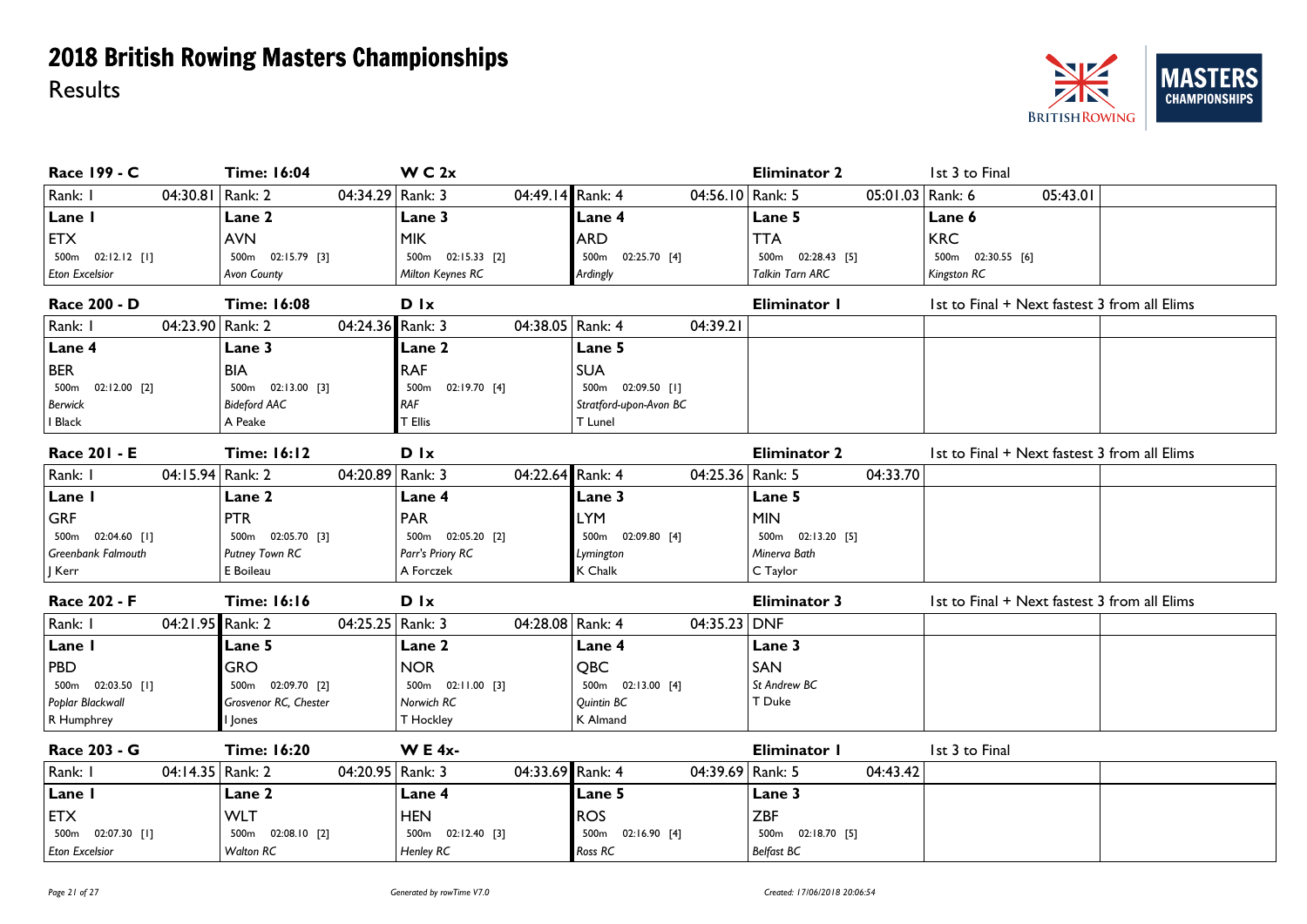

| Race 204 - H           | <b>Time: 16:24</b>                     | <b>WE4x-</b>       |                    | <b>Eliminator 2</b> | 1st 3 to Final        |
|------------------------|----------------------------------------|--------------------|--------------------|---------------------|-----------------------|
| Rank: I                | 04:17.74 Rank: 2<br>04:23.90 Rank: 3   | 04:42.35 Rank: 4   | 04:49.55   Rank: 5 | 05:00.11            |                       |
| Lane 5                 | Lane I                                 | Lane 2             | Lane 4             | Lane 3              |                       |
| <b>UTC</b>             | <b>UWLD</b>                            | <b>TWK</b>         | <b>PTR</b>         | <b>UPT</b>          |                       |
| 500m 02:03.70 [I]      | 500m 02:08.80 [2]                      | 500m 02:20.60 [4]  | 500m 02:19.90 [3]  | 500m 02:28.30 [5]   |                       |
| <b>Upper Thames RC</b> | UTC/WYC/LLD/DUR                        | Twickenham RC      | Putney Town RC     | <b>Upton RC</b>     |                       |
| Race 205 - I           | <b>Time: 16:28</b>                     | Mx E 2x            |                    | Eliminator I        | 1st 3 to Final        |
| Rank: I                | 04:43.08   Rank: 3<br>04:31.67 Rank: 2 | 04:46.53 Rank: 4   | 05:03.80           |                     |                       |
| Lane 4                 | Lane 2                                 | Lane 3             | Lane 5             |                     |                       |
| <b>DEW</b>             | <b>MBC</b>                             | <b>MIN</b>         | LBR                |                     |                       |
| 500m  02:12.90  [1]    | 500m  02:19.60  [3]                    | 500m 02:17.70 [2]  | 500m  02:26.70 [4] |                     |                       |
| Derwent                | Molesey BC                             | Minerva Bath       | Loughborough BC    |                     |                       |
| Race 206 - J           | <b>Time: 16:32</b>                     | Mx E 2x            |                    | <b>Eliminator 2</b> | 1st 3 to Final        |
| Rank: I                | 04:19.49 Rank: 2<br>04:21.23   Rank: 3 | 04:21.34 Rank: 4   | 04:31.61           |                     |                       |
| Lane 3                 | Lane 5                                 | Lane 2             | Lane 4             |                     |                       |
| <b>BOA</b>             | <b>BEB</b>                             | <b>ABN</b>         | <b>GRF</b>         |                     |                       |
| 500m 02:07.90 [3]      | 500m 02:07.40 [2]                      | 500m 02:06.30 [1]  | 500m 02:13.30 [4]  |                     |                       |
| Bradford on Avon       | <b>Bewl Bridge</b>                     | Abingdon RC        | Greenbank Falmouth |                     |                       |
| Race 207 - K           | <b>Time: 16:36</b>                     | B/C 4x- Hcap       |                    |                     | 1st 3 to Final        |
| Rank: I                | 03:33.67 Rank: 2<br>03:35.96   Rank: 3 | 03:39.44 Rank: 4   | 03:39.79 Rank: 5   | 03:41.97 Rank: 6    | 03:48.20              |
| Lane 2                 | Lane 6                                 | Lane I             | <b>Lane 3</b>      | Lane 5              | Lane 4                |
| <b>ZUTB</b>            | <b>UTC</b>                             | SON                | <b>MBC</b>         | <b>AGE</b>          | <b>TRT</b>            |
| 500m  01:42.40  [1]    | 500m 01:45.00 [2]                      | 500m 01:47.90 [3]  | 500m  01:48.90 [4] | 500m  01:49.30  [5] | 500m  01:49.70  [6]   |
| Uster/Thames/Bern      | <b>Upper Thames RC</b>                 | Sons of the Thames | Molesey BC         | Agecroft            | Trent                 |
| Race 208 - L           | <b>Time: 16:40</b>                     | $B/C$ 4x- $Hcap$   |                    |                     | 1st 3 to Final        |
| Rank: I                | 03:33.57 Rank: 2<br>03:36.46   Rank: 3 | 03:42.82 Rank: 4   | 03:49.15   Rank: 5 | 03:57.39 Rank: 6    | 04:19.50              |
| Lane I                 | Lane 4                                 | Lane 2             | Lane 3             | Lane 5              | Lane 6                |
| <b>STLP</b>            | <b>BRX</b>                             | <b>ARD</b>         | <b>DUR</b>         | <b>BLD</b>          | <b>CLS</b>            |
| 500m  01:47.10  [2]    | 500m  01:45.70 [1]                     | 500m 01:47.60 [3]  | 500m 01:52.00 [4]  | 500m 01:56.00 [5]   | 500m 02:07.90 [6]     |
| Pboro/Star/Leics       | <b>Broxbourne RC</b>                   | Ardingly           | Durham ARC         | <b>Broadland BC</b> | Chester le Street ARC |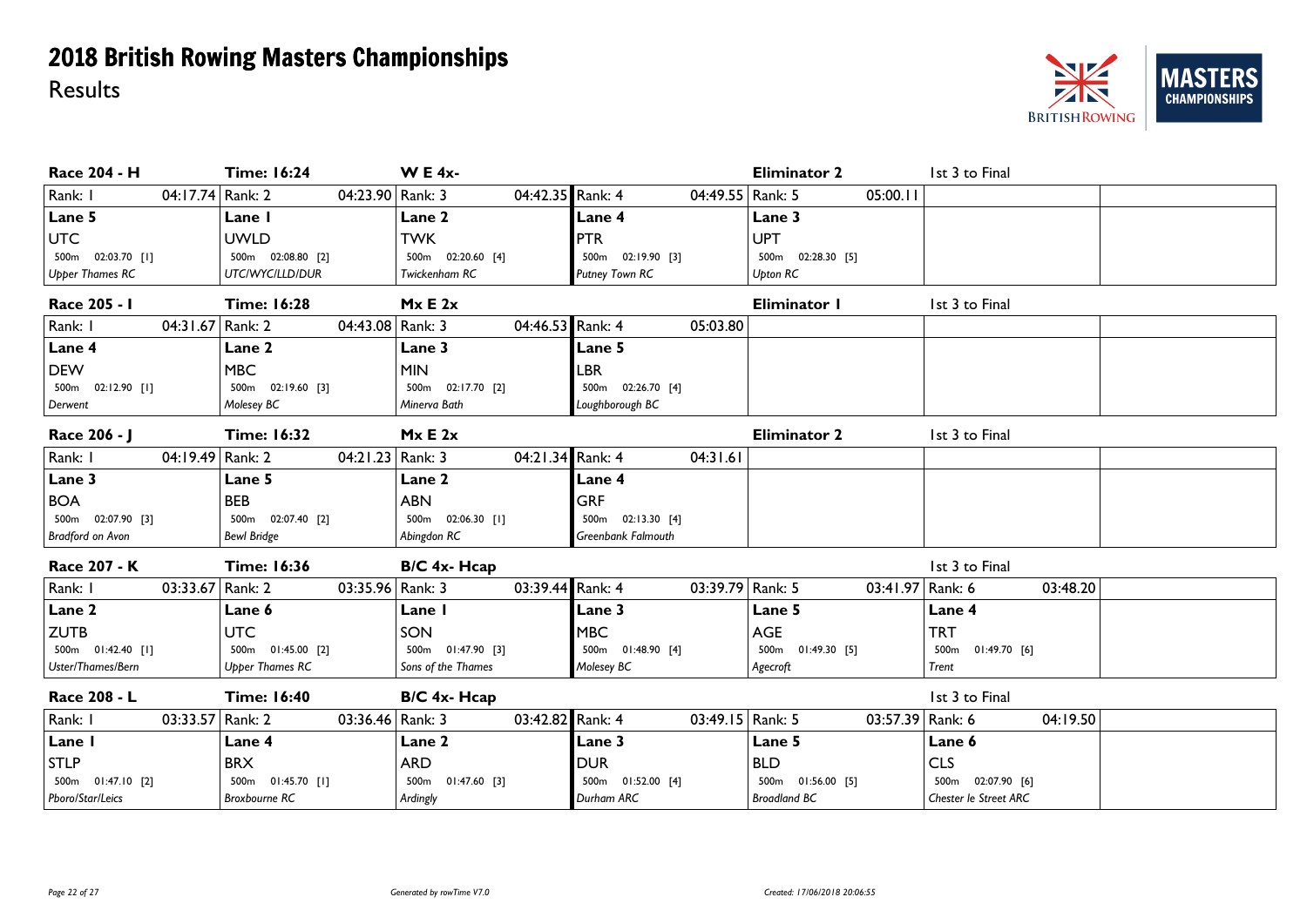#### NZ ERS **MAST CHAMPIONSHIPS BRITISH ROWING**

| Race 209 - M                | <b>Time: 16:44</b>     | Mx F/G 2x Hcap             |                    |                     |                   |
|-----------------------------|------------------------|----------------------------|--------------------|---------------------|-------------------|
| Rank: I<br>04:36.06 Rank: 2 | 04:37.69 Rank: 3       | 04:46.65   Rank: 4         | $05:18.82$ DNS     |                     |                   |
| Lane 5                      | Lane I                 | <b>Lane 2</b>              | Lane 3             | Lane 4              |                   |
| <b>BIR</b>                  | <b>HOL</b>             | <b>TYN</b>                 | <b>LLA</b>         | <b>DAT</b>          |                   |
| 500m  02:12.40  [2]         | 500m  02:14.10  [3]    | 500m  02:10.10  [1]        | 500m<br>DNA [4]    | Dart Totnes RC      |                   |
| Birmingham RC               | Hollingworth Lake      | Tyne ARC                   | Llandaff RC        |                     |                   |
| <b>Race 210 - N</b>         | <b>Time: 16:48</b>     | WF4 $x$ -                  |                    | <b>Final</b>        |                   |
| Rank: I<br>04:39.76 Rank: 2 | 04:39.83   Rank: 3     | 04:53.61                   |                    |                     |                   |
| Lane 5                      | Lane 3                 | Lane 4                     |                    |                     |                   |
| <b>WEY</b>                  | <b>DUR</b>             | <b>WBTS</b>                |                    |                     |                   |
| 500m  02:20.10  [2]         | 500m  02:18.10 [1]     | 500m  02:24.90  [3]        |                    |                     |                   |
| Weybridge RC                | Durham ARC             | Walbrook RC/Tideway Sc Sch |                    |                     |                   |
| Race 211 - O                | <b>Time: 16:52</b>     | <b>E</b> Ix                |                    | <b>Final</b>        |                   |
| Rank: I<br>04:16.02 Rank: 2 | 04:20.68 Rank: 3       | 04:25.94 Rank: 4           | 04:36.35   Rank: 5 | 04:39.15 Rank: 6    | 04:42.06          |
| Lane I                      | Lane 3                 | Lane 5                     | Lane 4             | Lane 2              | Lane 6            |
| <b>ZCR</b>                  | <b>UTC</b>             | <b>NOR</b>                 | WBK (A)            | <b>GRT</b>          | <b>WYC</b>        |
| 500m 02:04.20 [1]           | 500m 02:10.60 [3]      | 500m 02:08.50 [2]          | 500m 02:11.90 [4]  | 500m 02:19.90 [6]   | 500m 02:18.60 [5] |
| Commercial RC, IRE          | <b>Upper Thames RC</b> | Norwich RC                 | Walbrook           | Granta              | Wycliffe Coll     |
| D Crowley                   | M Shimmin              | V Audinis                  | N Thomas           | P Copham            | A Mitchell        |
| <b>Race 212 - P</b>         | <b>Time: 16:56</b>     | <b>NC A-C 4-</b>           |                    | <b>Final</b>        |                   |
| Rank: I<br>03:45.43 Rank: 2 | 03:53.52 Rank: 3       | 04:06.04                   |                    |                     |                   |
| Lane 5                      | <b>Lane 4</b>          | Lane 3                     |                    |                     |                   |
| <b>CUR</b>                  | <b>YRK</b>             | <b>NRC</b>                 |                    |                     |                   |
| 500m  01:50.00  [1]         | 500m 01:52.50 [2]      | 500m 02:00.00 [3]          |                    |                     |                   |
| Curlew                      | York City              | Nottingham RC              |                    |                     |                   |
| Race 213 - A                | <b>Time: 17:00</b>     | F Ix                       |                    | <b>Final</b>        |                   |
| 04:37.52 Rank: 2<br>Rank: I | 04:37.66 Rank: 3       | 04:41.56 Rank: 4           | 04:57.05   Rank: 5 | $05:03.63$ DNS      |                   |
| Lane 2                      | Lane I                 | Lane 3                     | Lane 5             | Lane 6              | Lane 4            |
| <b>WLT</b>                  | <b>GLR</b>             | <b>DEW</b>                 | <b>TYU</b>         | <b>CBS</b>          | LKL(B)            |
| 500m  02:16.10 [1]          | 500m  02:21.00  [3]    | 500m  02:18.20  [2]        | 500m  02:26.60 [4] | 500m  02:31.70  [5] | Lakeland RC       |
| <b>Walton RC</b>            | Gloucester RC          | Derwent                    | <b>Tyne United</b> | Cambois             | G Jack            |
| R Adey                      | R Thornton             | R Hancock                  | D Ferguson         | C Freeman           |                   |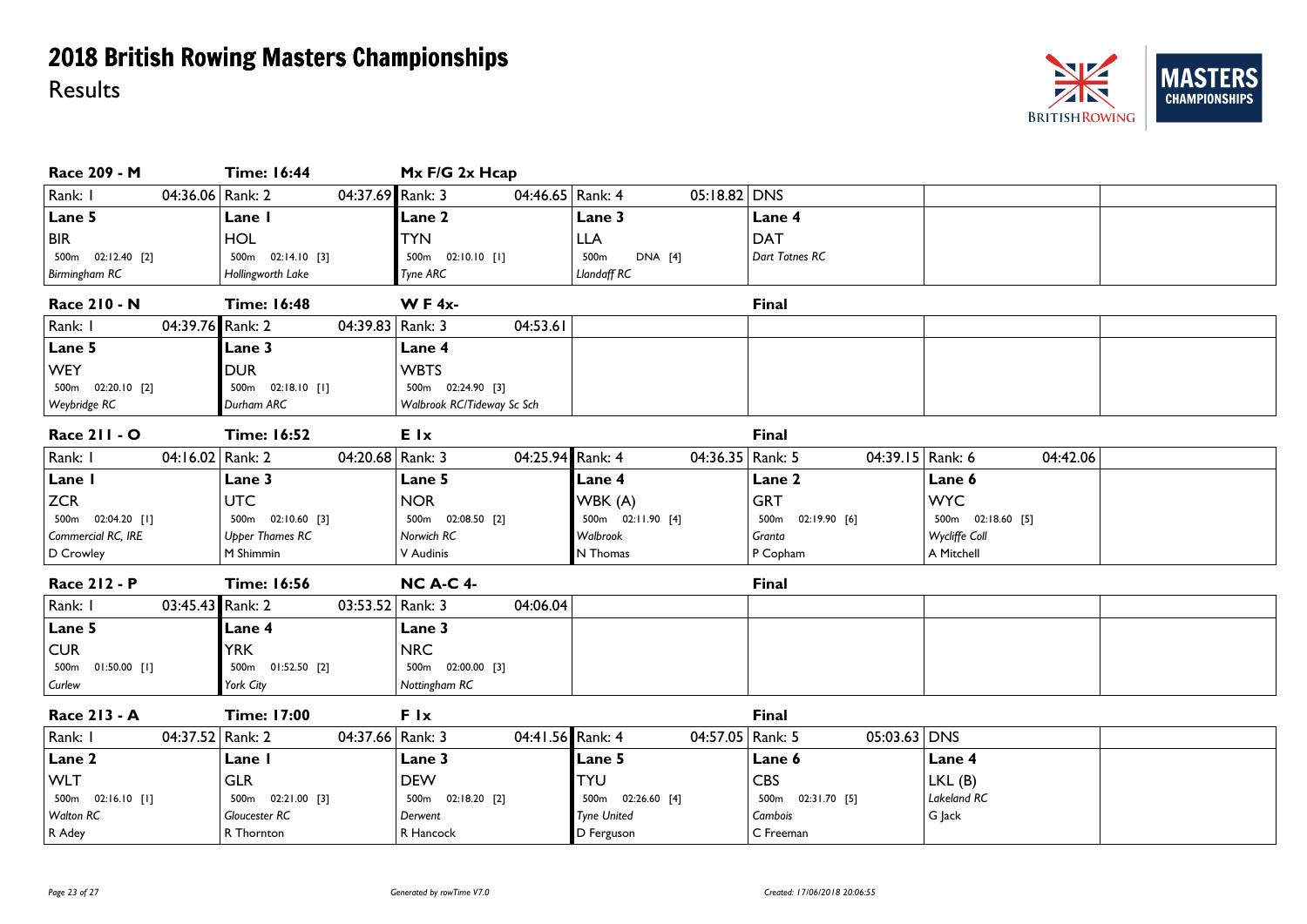#### NZ **MAST ERS CHAMPIONSHIPS BRITISH ROWING**

| Race 214 - B                | <b>Time: 17:04</b>    | H/I 2x Hcap              |                       |                   |                   |
|-----------------------------|-----------------------|--------------------------|-----------------------|-------------------|-------------------|
| Rank: I<br>04:49.96 Rank: 2 | 05:08.03 Rank: 3      | 05:11.49 Rank: 4         | 05:33.42              |                   |                   |
| Lane 3                      | Lane 5                | <b>Lane 4</b>            | Lane 2                |                   |                   |
| <b>QBWR</b>                 | <b>TEE</b>            | <b>STGU</b>              | <b>NRC</b>            |                   |                   |
| 500m 02:34.20 [1]           | 500m  02:45.10  [3]   | 500m 02:46.10 [4]        | 500m 02:43.20 [2]     |                   |                   |
| Quintin BC/Wallingford RC   | Tees RC               | Southsea RC/Guildford RC | Nottingham RC         |                   |                   |
| Race 215 - C                | <b>Time: 17:08</b>    | W B 2x                   |                       | <b>Final</b>      |                   |
| Rank: I<br>04:25.34 Rank: 2 | 04:33.00 Rank: 3      | 04:36.34 Rank: 4         | 04:42.43 Rank: 5      | 04:47.30 Rank: 6  | 04:55.88          |
| Lane I                      | Lane 4                | Lane 2                   | Lane 3                | Lane 5            | Lane 6            |
| <b>MHD</b>                  | <b>OBMA</b>           | <b>GUI</b>               | PTR                   | <b>WAR</b>        | PET               |
| 500m 02:13.30 [1]           | 500m 02:14.80 [2]     | 500m  02:15.30  [3]      | 500m  02:19.30 [4]    | 500m 02:22.70 [5] | 500m 02:26.70 [6] |
| Maidenhead RC               | Quintin/MAA           | Guildford RC             | Putney Town RC        | Warwick BC        | Peterborough City |
| Race 216 - D                | <b>Time: 17:12</b>    | W A 2x                   |                       | <b>Final</b>      |                   |
| Rank: I<br>04:17.49 Rank: 2 | 04:29.50 Rank: 3      | 04:31.19 Rank: 4         | 04:49.10 Rank: 5      | 04:49.21 Rank: 6  | 04:58.95          |
| Lane I                      | Lane 2                | Lane 4                   | Lane 3                | Lane 5            | Lane 6            |
| <b>GLR</b>                  | <b>MAV</b>            | <b>LBR</b>               | <b>TYU</b>            | <b>GUI</b>        | <b>YRST</b>       |
| 500m 02:04.90 [1]           | 500m 02:16.00 [3]     | 500m  02:12.60  [2]      | 500m  02:24.20  [5]   | 500m 02:23.70 [4] | 500m 02:27.40 [6] |
| Gloucester RC               | Maidstone Invicta     | Loughborough BC          | <b>Tyne United</b>    | Guildford RC      | York/Trenttham    |
| <b>Race 217 - E</b>         | <b>Time: 17:16</b>    | W C 2x                   |                       | <b>Final</b>      |                   |
| 04:14.47 Rank: 2<br>Rank: I | 04:27.74 Rank: 3      | 04:28.72 Rank: 4         | 04:28.76   Rank: 5    | 04:32.83 Rank: 6  | 04:33.34          |
| Lane I                      | Lane 5                | Lane 4                   | Lane 2                | Lane 3            | Lane 6            |
| <b>SCP</b>                  | <b>HEBE</b>           | <b>STA</b>               | <b>ETX</b>            | <b>AVN</b>        | <b>MIK</b>        |
| 500m 02:07.10 [1]           | 500m 02:14.30 [3]     | 500m  02:15.10 [4]       | 500m  02:13.30  [2]   | 500m 02:15.40 [5] | 500m 02:16.20 [6] |
| Strathclyde Park RC         | Hexham/Berwick        | Star Club                | <b>Eton Excelsior</b> | Avon County       | Milton Keynes RC  |
| Race 218 - F                | <b>Time: 17:20</b>    | NC D-F 8+ - Band I       |                       | <b>Final</b>      |                   |
| Rank: I<br>03:41.48 Rank: 2 | 03:43.04 Rank: 3      | 03:56.03   Rank: 4       | 03:58.34   Rank: 5    | 04:03.93 Rank: 6  | 04:13.95          |
| Lane 2                      | Lane I                | Lane 6                   | Lane 4                | Lane 5            | Lane 3            |
| <b>TYN</b>                  | GRO                   | <b>STBE</b>              | RDG(A)                | <b>KRC</b>        | <b>PTR</b>        |
| 500m  01:49.30 [1]          | 500m  01:50.40  [2]   | 500m  01:57.80 [4]       | 500m 01:52.00 [3]     | 500m 01:59.40 [5] | 500m 02:03.90 [6] |
| Tyne ARC                    | Grosvenor RC, Chester | Star/Bedford             | Reading RC            | Kingston RC       | Putney Town RC    |
|                             |                       |                          | D Norton              |                   |                   |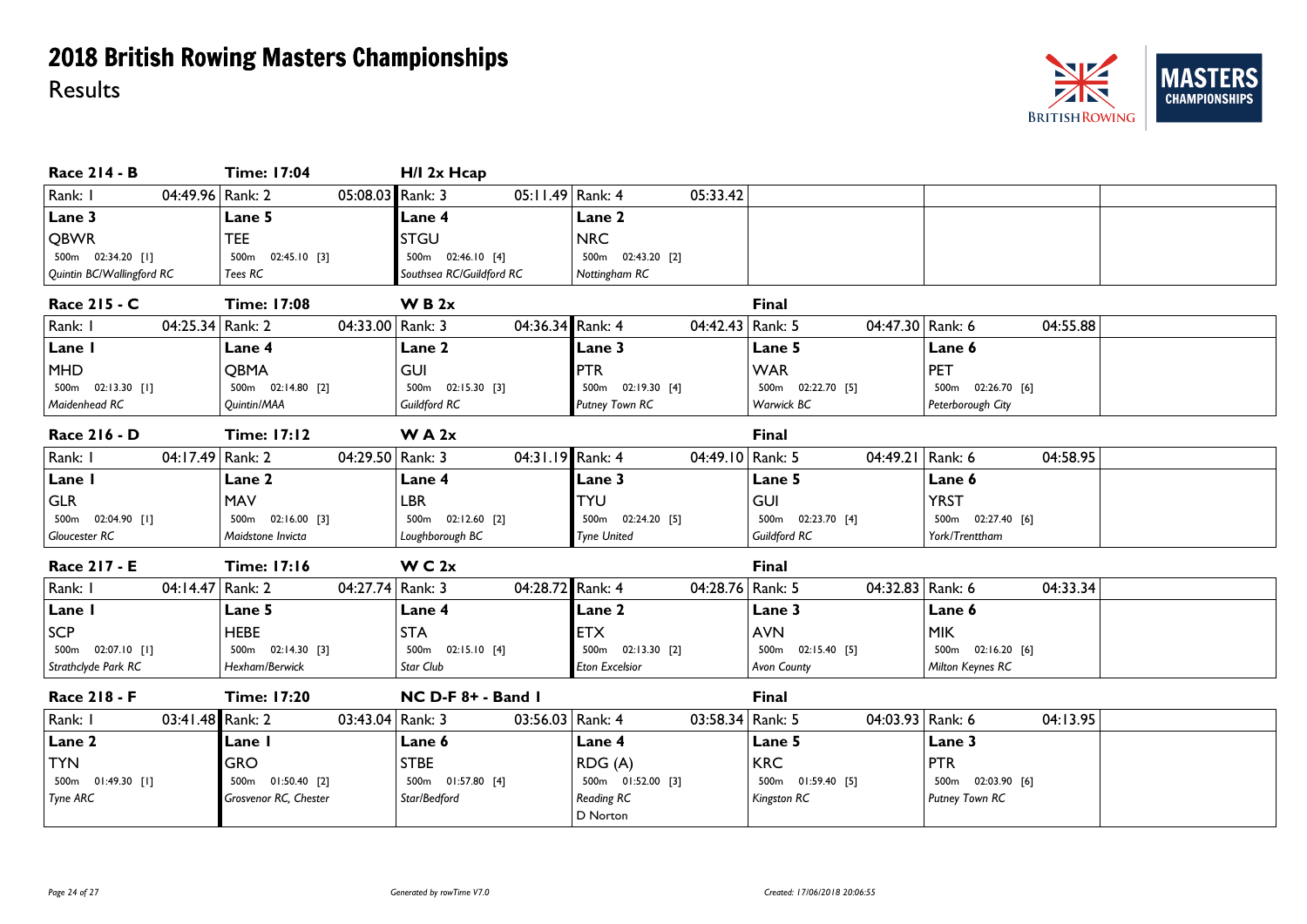

| Race 219 - G              |                    | <b>Time: 17:24</b>    |                    | <b>NC D-F 8+ - Band 2</b> |                  |                     |                    | <b>Final</b>                   |                  |                     |          |
|---------------------------|--------------------|-----------------------|--------------------|---------------------------|------------------|---------------------|--------------------|--------------------------------|------------------|---------------------|----------|
| Rank: I                   | 03:50.86 Rank: 2   |                       | 03:55.29 Rank: 3   |                           | 04:10.21 Rank: 4 |                     | 04:12.40 Rank: 5   |                                | 04:25.38 Rank: 6 |                     | 04:36.17 |
| Lane 2                    |                    | Lane 3                |                    | Lane 6                    |                  | Lane I              |                    | Lane 4                         |                  | Lane 5              |          |
| <b>NUN</b>                |                    | <b>OUT</b>            |                    | RDG (B)                   |                  | <b>TEE</b>          |                    | <b>CHA</b>                     |                  | <b>HLBN</b>         |          |
| 500m 01:50.50 [1]         |                    | 500m 01:53.70 [2]     |                    | 500m 02:00.70 [3]         |                  | 500m 02:04.20 [4]   |                    | 500m 02:06.70 [5]              |                  | 500m 02:16.90 [6]   |          |
| Nott'm & Union            |                    | Oundle Town RC        |                    | <b>Reading RC</b>         |                  | Tees RC             |                    | Champ Thames (Camb)            |                  | Hillingdon/Bentham  |          |
|                           |                    |                       |                    | A Ballsdon                |                  |                     |                    |                                |                  |                     |          |
| Race 220 - H              |                    | <b>Time: 17:28</b>    |                    | D Ix                      |                  |                     |                    | <b>Final</b>                   |                  |                     |          |
| Rank: I                   | 04:33.71   Rank: 2 |                       | 04:33.95   Rank: 3 |                           | 04:42.87 Rank: 4 |                     | 04:56.87 Rank: 5   |                                | 05:06.92 Rank: 6 |                     | 05:07.02 |
| Lane 2                    |                    | Lane I                |                    | Lane 3                    |                  | Lane 5              |                    | Lane 6                         |                  | Lane 4              |          |
| <b>GRF</b>                |                    | <b>BER</b>            |                    | PBD                       |                  | <b>PAR</b>          |                    | <b>BIA</b>                     |                  | <b>PTR</b>          |          |
| 500m 02:14.50 [2]         |                    | 500m 02:18.20 [3]     |                    | 500m  02:12.90  [1]       |                  | 500m 02:20.50 [4]   |                    | 500m  02:27.50  [6]            |                  | 500m  02:21.10  [5] |          |
| <b>Greenbank Falmouth</b> |                    | <b>Berwick</b>        |                    | Poplar Blackwall          |                  | Parr's Priory RC    |                    | <b>Bideford AAC</b>            |                  | Putney Town RC      |          |
| J Kerr                    |                    | Black                 |                    | R Humphrey                |                  | A Forczek           |                    | A Peake                        |                  | E Boileau           |          |
| Race 221 - 1              |                    | <b>Time: 17:32</b>    |                    | <b>WE 4x-</b>             |                  |                     |                    | <b>Final</b>                   |                  |                     |          |
| Rank: I                   | 04:08.31   Rank: 2 |                       | 04:17.02 Rank: 3   |                           | 04:25.13 Rank: 4 |                     | 04:41.65   Rank: 5 |                                | 04:51.98 DNS     |                     |          |
| Lane 2                    |                    | Lane I                |                    | Lane 3                    |                  | Lane 5              |                    | Lane 6                         |                  | Lane 4              |          |
| <b>UTC</b>                |                    | <b>ETX</b>            |                    | <b>UWLD</b>               |                  | <b>HEN</b>          |                    | <b>TWK</b>                     |                  | <b>WLT</b>          |          |
| 500m 02:02.40 [1]         |                    | 500m<br>02:07.20 [2]  |                    | 500m 02:12.00 [3]         |                  | 500m  02:18.10 [4]  |                    | 500m 02:27.90 [5]              |                  | <b>Walton RC</b>    |          |
| <b>Upper Thames RC</b>    |                    | <b>Eton Excelsior</b> |                    | UTC/WYC/LLD/DUR           |                  | Henley RC           |                    | Twickenham RC                  |                  |                     |          |
| Race 222 - J              |                    | <b>Time: 17:36</b>    |                    | Mx E 2x                   |                  |                     |                    | <b>Final</b>                   |                  |                     |          |
| Rank: I                   | 09:18.07 Rank: 2   |                       | 09:31.19 Rank: 3   |                           | 10:02.98 Rank: 4 |                     | 10:05.57 Rank: 4   |                                | 04:33.97 Rank: 5 |                     | 10:54.30 |
| Lane I                    |                    | Lane 2                |                    | Lane 3                    |                  | Lane 5              |                    | Lane 6                         |                  | Lane 4              |          |
| <b>DEW</b>                |                    | <b>BOA</b>            |                    | <b>BEB</b>                |                  | <b>MIN</b>          |                    | <b>ABN</b>                     |                  | <b>MBC</b>          |          |
| 500m 02:11.30             |                    | 500m 02:14.30         |                    | 500m 02:04.80             |                  | 500m 02:17.50       |                    | 500m 02:16.80                  |                  | 500m 02:26.40       |          |
| Derwent                   |                    | Bradford on Avon      |                    | <b>Bewl Bridge</b>        |                  | Minerva Bath        |                    | Abingdon RC                    |                  | Molesey BC          |          |
| Race 223 - K              |                    | <b>Time: 17:40</b>    |                    | G <sub>2x</sub>           |                  |                     |                    | <b>Final</b>                   |                  |                     |          |
| Rank: I                   |                    | Rank: 2               |                    | Rank: 3                   |                  | Rank: 4             |                    | Rank: 5                        |                  |                     |          |
| Lane I                    |                    | Lane 2                |                    | Lane 3                    |                  | Lane 5              |                    | Lane 4                         |                  |                     |          |
| DAT (A)                   |                    | <b>DUR</b>            |                    | <b>NRC</b>                |                  | DAT(B)              |                    | <b>LLA</b>                     |                  |                     |          |
| 500m 02:05.30 [1]         |                    | 500m 02:09.90 [2]     |                    | 500m 02:27.40 [3]         |                  | 500m  02:31.40  [4] |                    | 500 <sub>m</sub><br><b>DNA</b> |                  |                     |          |
| Dart Totnes RC            |                    | Durham ARC            |                    | Nottingham RC             |                  | Dart Totnes RC      |                    | <b>Llandaff RC</b>             |                  |                     |          |
| R Stewart                 |                    |                       |                    |                           |                  | Cadoux-Hudson       |                    |                                |                  |                     |          |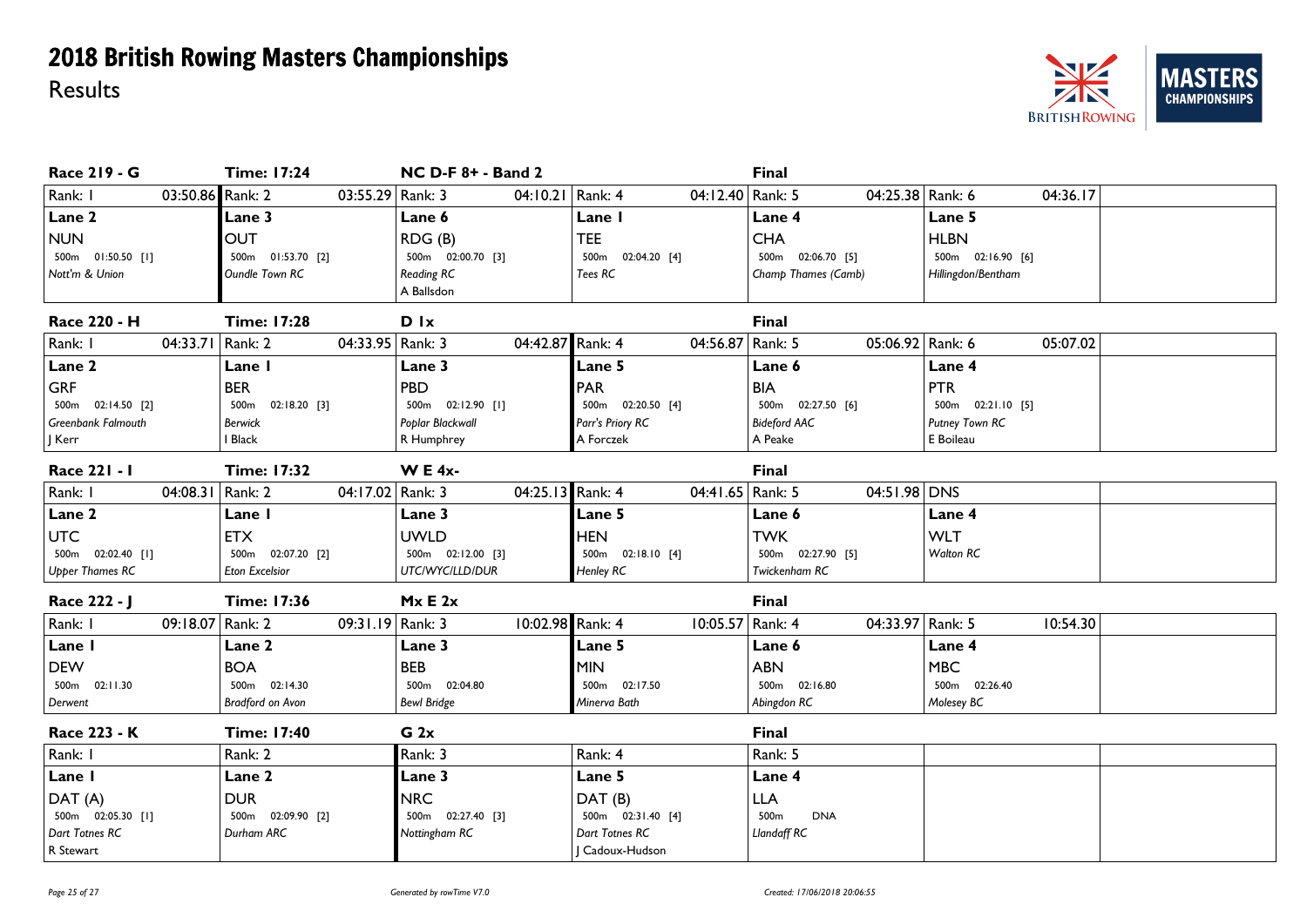

| Race 224 - L                                                           | <b>Time: 17:44</b>     | <b>W NC A-C 4+ - Band 2</b> |                    | Final               |                    |  |  |  |
|------------------------------------------------------------------------|------------------------|-----------------------------|--------------------|---------------------|--------------------|--|--|--|
| Rank: I<br>05:07.75 Rank: 2                                            | 05:08.18 Rank: 3       | 05:16.12 Rank: 4            | 05:46.57           |                     |                    |  |  |  |
| Lane 5                                                                 | <b>Lane 2</b>          | Lane 4                      | Lane 3             |                     |                    |  |  |  |
| <b>BEW</b>                                                             | <b>MIN</b>             | LEA (A)                     | LEA(B)             |                     |                    |  |  |  |
| 500m  02:32.20  [2]                                                    | 02:30.70 [1]<br>500m   | 500m 02:38.60 [3]           | 500m  02:51.50 [4] |                     |                    |  |  |  |
| <b>Bewdley RC</b>                                                      | Minerva Bath           | Lea RC                      | Lea RC             |                     |                    |  |  |  |
|                                                                        |                        | C Exeler                    | K Finch            |                     |                    |  |  |  |
| Race 225 - M                                                           | <b>Time: 17:48</b>     | W NC A-C 4+ - Band I        |                    | <b>Final</b>        |                    |  |  |  |
| Rank: I                                                                | Rank: 2                | Rank: 3                     | Rank: 5            |                     |                    |  |  |  |
| Lane 4                                                                 | <b>Lane 2</b>          | Lane 3                      | Lane 5             |                     |                    |  |  |  |
| SAN                                                                    | <b>MIK</b>             | <b>HSB</b>                  | <b>PTR</b>         |                     |                    |  |  |  |
| 500m 02:09.60 [1]                                                      | 500m  02:11.70  [2]    | 500m  02:19.10  [3]         | 500m 02:33.80 [4]  |                     |                    |  |  |  |
| St Andrew BC                                                           | Milton Keynes RC       | <b>HSBC RC</b>              | Putney Town RC     |                     |                    |  |  |  |
| Race 226 - N                                                           | <b>Time: 17:52</b>     | B/C 4x- Hcap                |                    |                     |                    |  |  |  |
| Rank: I<br>03:30.94 Rank: 2                                            | 03:31.68 Rank: 3       | 03:32.74 Rank: 4            | 03:33.06   Rank: 5 | 03:49.64 Rank: 6    | 03:53.63           |  |  |  |
| Lane 2                                                                 | Lane 4                 | Lane 3                      | Lane I             | Lane 6              | Lane 5             |  |  |  |
| <b>STLP</b>                                                            | <b>UTC</b>             | <b>BRX</b>                  | <b>ZUTB</b>        | <b>ARD</b>          | SON                |  |  |  |
| 500m  01:47.60 [4]                                                     | 500m 01:46.70 [2]      | 500m  01:47.00  [3]         | 500m  01:46.30 [1] | 500m  01:52.80  [5] | 500m 01:57.20 [6]  |  |  |  |
| Pboro/Star/Leics                                                       | <b>Upper Thames RC</b> | <b>Broxbourne RC</b>        | Uster/Thames/Bern  | Ardingly            | Sons of the Thames |  |  |  |
| Race 227 - O<br><b>Time: 17:56</b><br>W G/H 1x Hcap                    |                        |                             |                    |                     |                    |  |  |  |
| Rank: I<br>05:30.59 Rank: 2                                            | 05:33.70 Rank: 3       | 05:49.34 Rank: 4            | 05:58.53           |                     |                    |  |  |  |
| Lane 2                                                                 | Lane 3                 | <b>Lane 4</b>               | Lane 5             |                     |                    |  |  |  |
| <b>TSS</b>                                                             | PET                    | <b>TYN</b>                  | <b>DUR</b>         |                     |                    |  |  |  |
| 500m 02:54.20 [2]                                                      | 500m  02:46.40 [1]     | 500m 03:02.70 [3]           | 500m 03:06.40 [4]  |                     |                    |  |  |  |
| Tideway Scullers Sch                                                   | Peterborough City      | Tyne ARC                    | Durham ARC         |                     |                    |  |  |  |
| J Al-Janabi                                                            | Heath                  | E Bray                      | Collett            |                     |                    |  |  |  |
| Race 228 - P<br><b>Time: 18:00</b><br>$M \times D$ 2 $\times$<br>Final |                        |                             |                    |                     |                    |  |  |  |
| Rank: I<br>04:09.26 Rank: 2                                            | 04:15.23 Rank: 3       | 04:18.03 Rank: 4            | 04:31.22 Rank: 5   | 04:31.24 Rank: 6    | 04:51.58           |  |  |  |
| Lane 6                                                                 | Lane I                 | Lane 4                      | Lane 5             | Lane 3              | Lane 2             |  |  |  |
| EXE                                                                    | <b>UPT</b>             | <b>HETT</b>                 | <b>LKL</b>         | <b>BRD</b>          | <b>BEB</b>         |  |  |  |
| 500m 02:01.50 [1]                                                      | 500m 02:06.30 [2]      | 500m 02:08.40 [3]           | 500m 02:13.40 [4]  | 500m 02:15.90 [5]   | 500m 02:26.30 [6]  |  |  |  |
| <b>Exeter RC</b>                                                       | Upton RC               | Hexham RC/Talkin Tarn       | Lakeland RC        | <b>Bradford ARC</b> | <b>Bewl Bridge</b> |  |  |  |